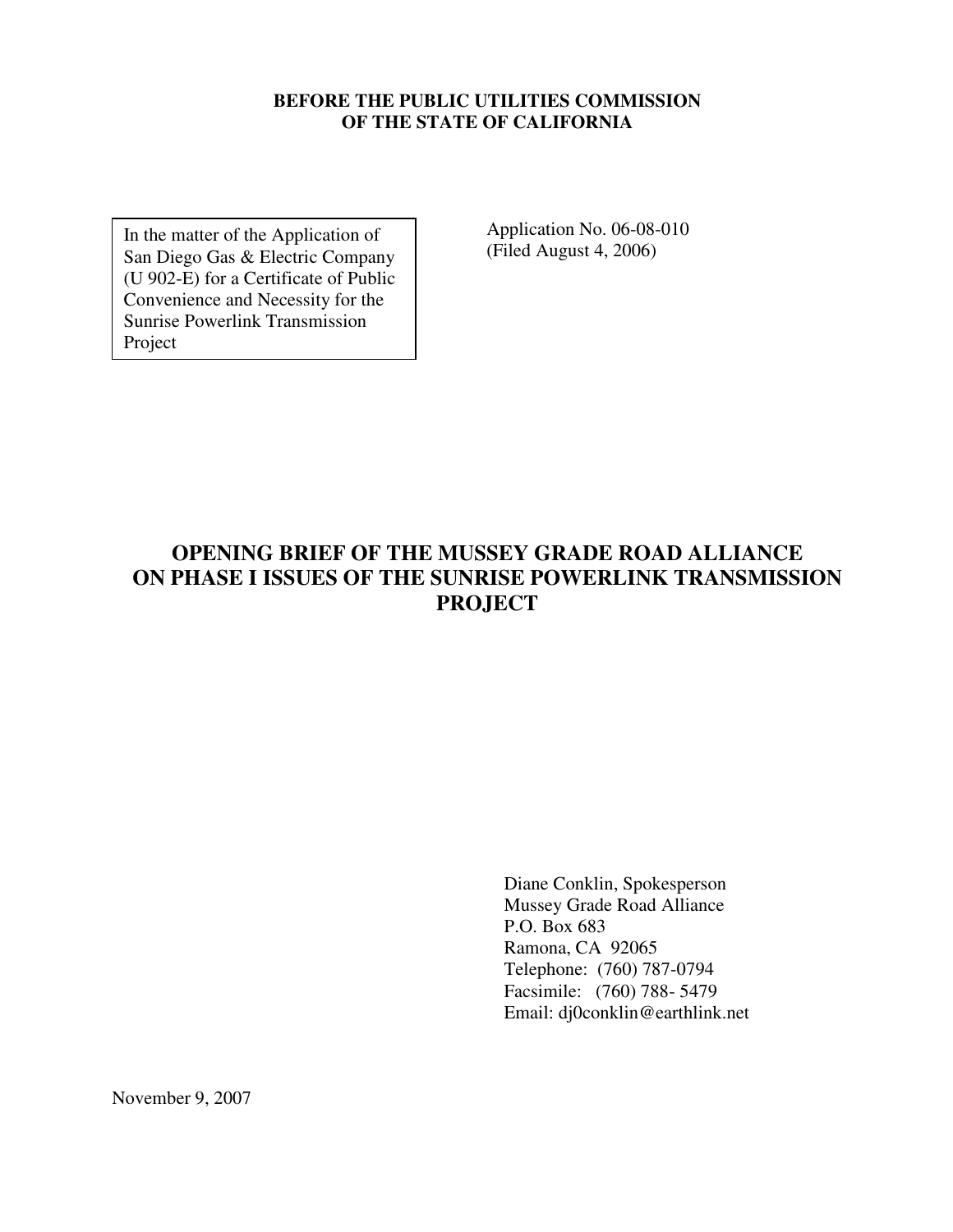# **A.06-08-010 – MUSSEY GRADE ROAD ALLIANCE OPENING**

# **BRIEF**

| Π.                                                                                                                                                                                        |  |
|-------------------------------------------------------------------------------------------------------------------------------------------------------------------------------------------|--|
| III.                                                                                                                                                                                      |  |
| IV.                                                                                                                                                                                       |  |
| V.                                                                                                                                                                                        |  |
| VI.                                                                                                                                                                                       |  |
|                                                                                                                                                                                           |  |
|                                                                                                                                                                                           |  |
|                                                                                                                                                                                           |  |
|                                                                                                                                                                                           |  |
| C. Reliability - ADDRESSED IN VI-B (NON-WIRE ALTERNATIVES)  18                                                                                                                            |  |
|                                                                                                                                                                                           |  |
| ALTERNATIVES (id., at 14-15, and Pub. Util Code §§ 1002.3, 1003 (c), (d)) 18<br>VII.                                                                                                      |  |
|                                                                                                                                                                                           |  |
|                                                                                                                                                                                           |  |
| a) Non-wire alternatives will not face the same wildland-fire induced outages claimed by                                                                                                  |  |
|                                                                                                                                                                                           |  |
|                                                                                                                                                                                           |  |
|                                                                                                                                                                                           |  |
|                                                                                                                                                                                           |  |
| VIII.                                                                                                                                                                                     |  |
|                                                                                                                                                                                           |  |
|                                                                                                                                                                                           |  |
|                                                                                                                                                                                           |  |
|                                                                                                                                                                                           |  |
|                                                                                                                                                                                           |  |
|                                                                                                                                                                                           |  |
| a) The costs of the line should explicitly include sufficient mitigation to cover the liability<br>and property damage costs from wildland fire. An actuarial calculation which estimates |  |
| costs weighted by probability should be used for this purpose. Since no alternative model<br>has been offered, we request that the Commission use the Alliance testimony as a basis for   |  |
| . 23                                                                                                                                                                                      |  |
| b) The costs of the project should include construction costs due to the more robust                                                                                                      |  |
| construction needed for wind-resilience in high-wind areas and in earthquake zones 29                                                                                                     |  |
|                                                                                                                                                                                           |  |
| c) The costs of the line should explicitly include sufficient mitigation to cover the cost of                                                                                             |  |
| habitat recovery and replacement. A proper actuarial calculation for losses that estimates                                                                                                |  |
| costs weighted by probability should be used in the cost/benefit analysis. The EIR/EIS                                                                                                    |  |
| should only be considered complete if unique habitats that could require rehabilitation rather                                                                                            |  |
|                                                                                                                                                                                           |  |
| d) Worst-case estimates for potential damages that could accrue to SDG&E as a result of<br>wildland fire liability should include the possibility that multiple damages (2-3 times) may   |  |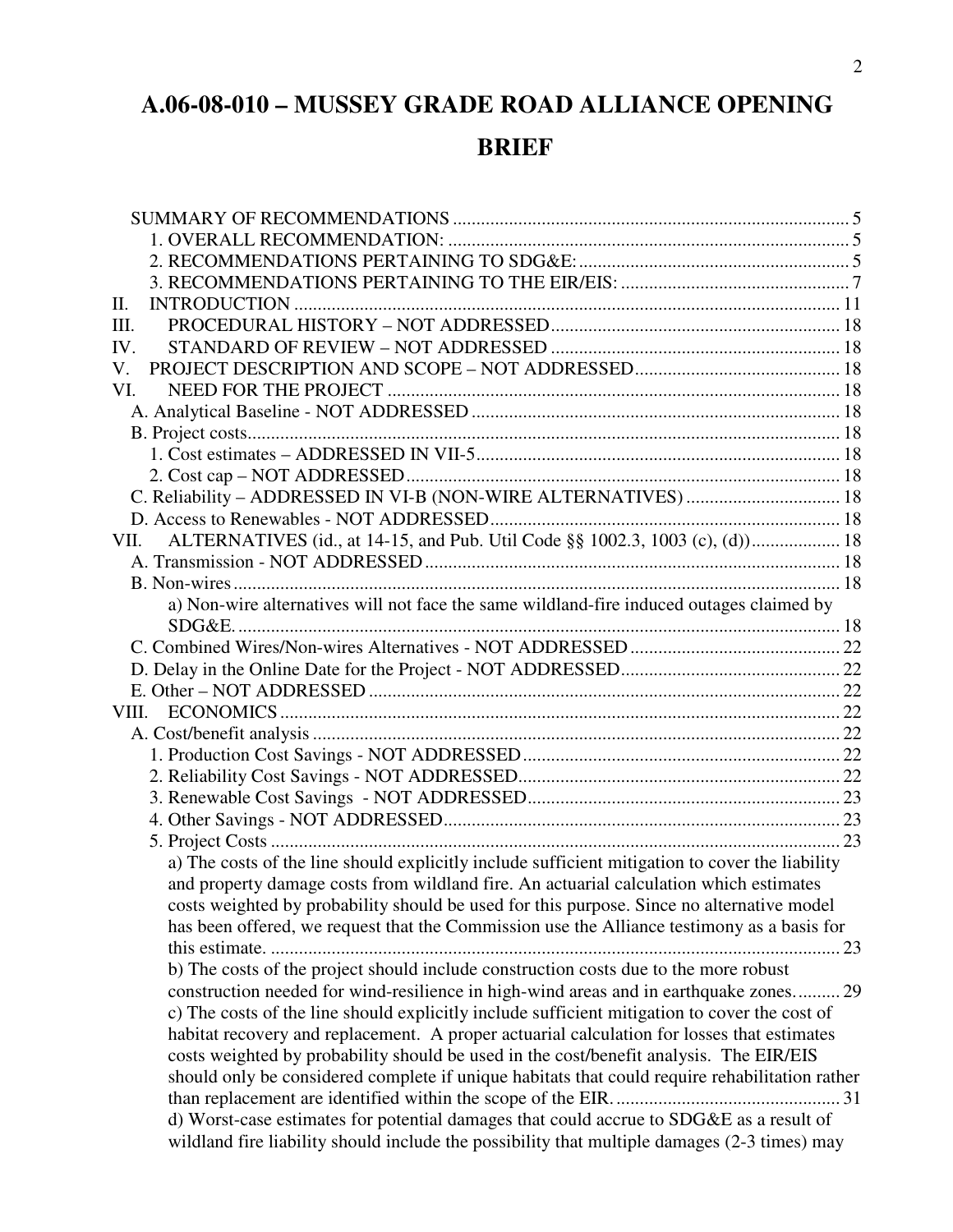| be assessed. These should be applied both to potential property damage and habitat                                                                                                                      | 33 |
|---------------------------------------------------------------------------------------------------------------------------------------------------------------------------------------------------------|----|
| e) Undergrounding of the proposed line in areas where it would be exposed to hazardous                                                                                                                  |    |
|                                                                                                                                                                                                         |    |
|                                                                                                                                                                                                         |    |
|                                                                                                                                                                                                         |    |
| a) Wildland fire risks present the greatest potential risk of liability losses for the project.                                                                                                         |    |
| Because of the nature of wildland fire losses, in which costs increase more rapidly than                                                                                                                |    |
| probability falls, even events with small probabilities must be taken into account in the                                                                                                               |    |
|                                                                                                                                                                                                         |    |
| b) Several factors may argue for the Alliance estimate being overly optimistic in its                                                                                                                   |    |
|                                                                                                                                                                                                         |    |
| CONSIDERATIONS UNDER PUB. UTIL. CODE § 1002 and G.O. 131-D 37<br>IX.                                                                                                                                    |    |
|                                                                                                                                                                                                         |    |
| a) The community values of Mussey Grade Road are antithetical to this proposed massive                                                                                                                  |    |
| power line project and it is inappropriate to route a transmission line through historic rural                                                                                                          |    |
|                                                                                                                                                                                                         |    |
|                                                                                                                                                                                                         |    |
| a) Routing a transmission line through public open spaces degrades these areas.  39                                                                                                                     |    |
|                                                                                                                                                                                                         |    |
|                                                                                                                                                                                                         |    |
| a) Mussey Grade was the main road from the coast to the Julian gold mines in the 19 <sup>th</sup>                                                                                                       |    |
| century. Bisected in 1943 by the San Vicente Reservoir, the some five miles of remaining<br>stagecoach route was recognized by the California State Historic Preservation Commission                    |    |
|                                                                                                                                                                                                         |    |
|                                                                                                                                                                                                         |    |
| 1. Critical Environmental Concerns that Should Inform the CEQA Review Process 44                                                                                                                        |    |
| a) Wildland fire induced by a power line fault can cause permanent habitat loss, particularly                                                                                                           |    |
| if it occurs where wildland fires have recently burned, such as in the scars of the Cedar or                                                                                                            |    |
|                                                                                                                                                                                                         |    |
| b) All alternative routes need to be fully analyzed with respect to wildland exposure and fire                                                                                                          |    |
| hazards in a way that compares hazard combinations on a mile-by-mile basis 45                                                                                                                           |    |
| c) The applicant should be directed to calculate the exposure of its existing transmission                                                                                                              |    |
| network to hazardous vegetation to improve the accuracy of fire probability assessments. 46                                                                                                             |    |
| d) Santa Ana wind data for all weather stations relevant to proposed route and alternative                                                                                                              |    |
|                                                                                                                                                                                                         |    |
| e) Santa Ana wind hazard maps, created from NWS computer models by averaging over                                                                                                                       |    |
|                                                                                                                                                                                                         |    |
| f) The EIR/EIS should address what the maximum strength of an expected Santa Ana event                                                                                                                  |    |
| will be within the lifetime of the project, taking into account possible climate change effects.                                                                                                        |    |
|                                                                                                                                                                                                         |    |
|                                                                                                                                                                                                         |    |
| F. Other Factors Relating to the Safety, Health, Comfort and Convenience of the Public  49                                                                                                              |    |
| G. Pub. Util Code § 625 Concerning Eminent Domain - NOT ADDRESSED  49                                                                                                                                   |    |
| Х.                                                                                                                                                                                                      |    |
| XI.                                                                                                                                                                                                     |    |
|                                                                                                                                                                                                         |    |
| For the foregoing reasons, the Alliance recommends to that the Commission choose local non-wire<br>alternatives and local conventional generation as preferable alternatives to the proposed project to |    |
|                                                                                                                                                                                                         |    |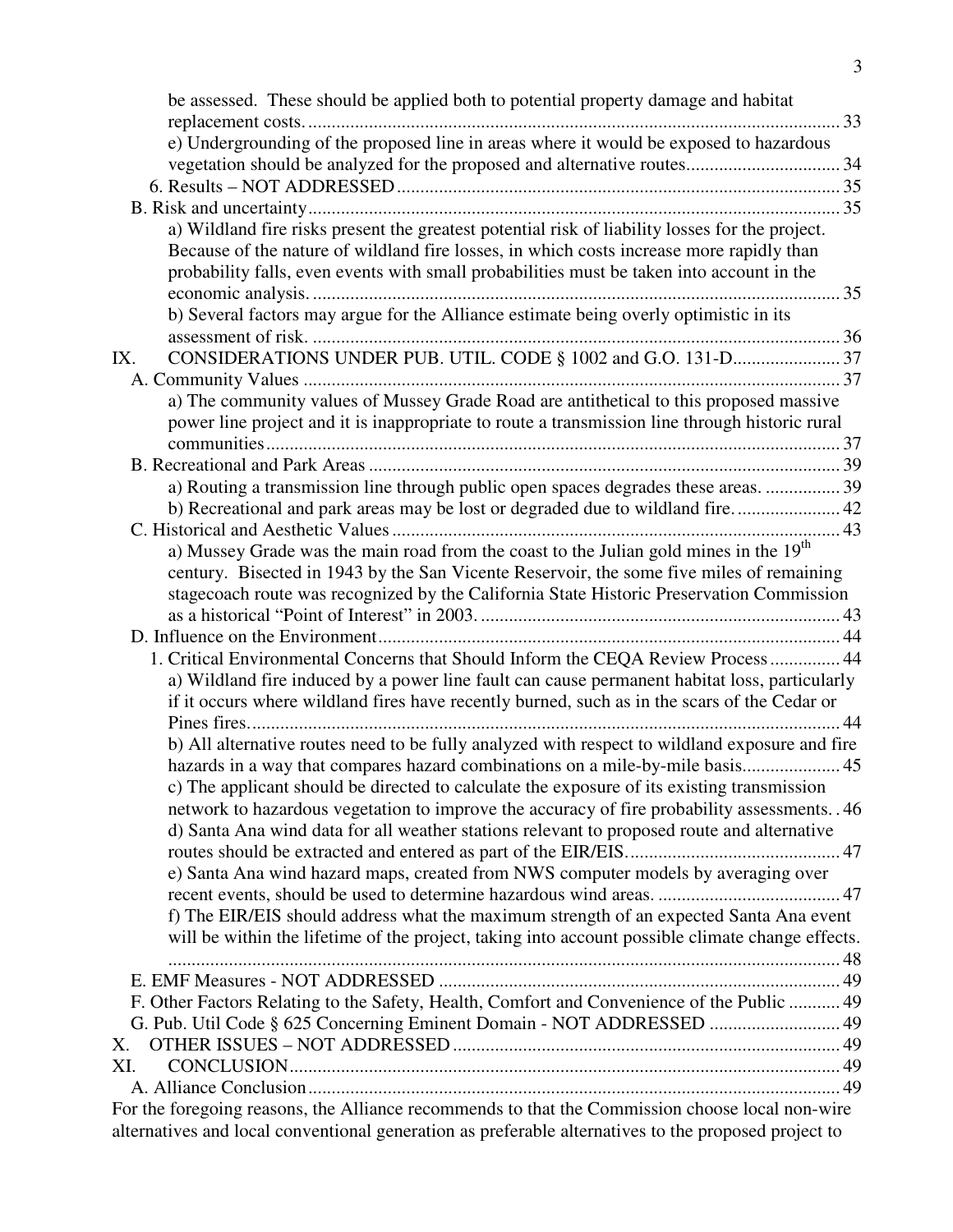| protect the health, safety and security of the people of San Diego County and to provide a more |  |
|-------------------------------------------------------------------------------------------------|--|
|                                                                                                 |  |
|                                                                                                 |  |
|                                                                                                 |  |
|                                                                                                 |  |
|                                                                                                 |  |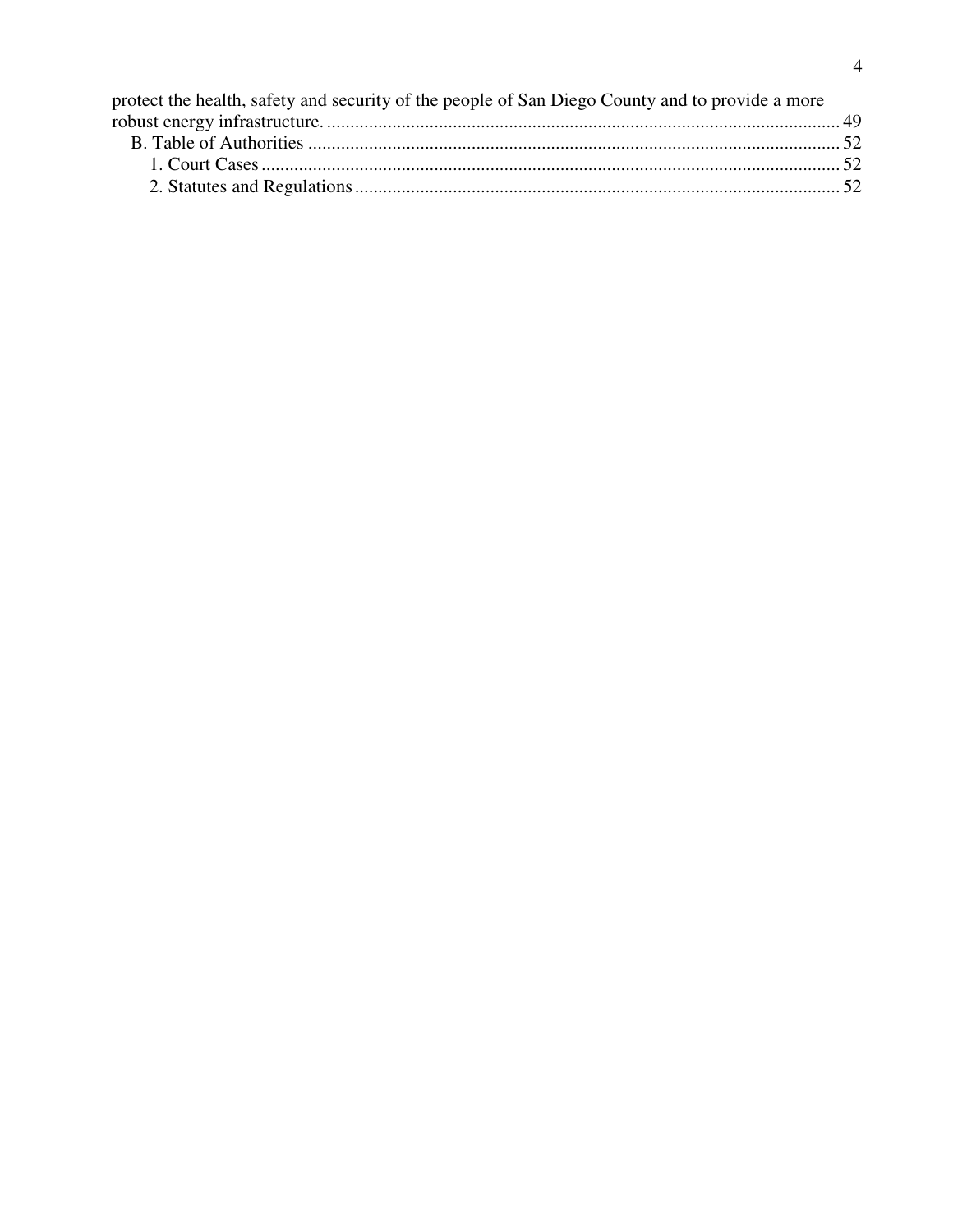## **OPENING BRIEF OF THE MUSSEY GRADE ROAD ALLIANCE ON PHASE 1 ISSUES OF THE SUNRISE POWERLINK TRANSMISSION PROJECT**

### **SUMMARY OF RECOMMENDATIONS**

#### **1. OVERALL RECOMMENDATION:**

1. **The proposed project potentially poses a serious fire threat to the people and the environment of San Diego County and as a result the Commission should choose other alternatives.** The Commission should choose non-wire alternatives such as energy efficiency, local renewable inarea generation and local conventional in-area generation as preferable alternatives to the proposed project to protect the health, safety and security of the people of San Diego County and to provide a more robust energy infrastructure.

#### **2. RECOMMENDATIONS PERTAINING TO SDG&E:**

- 2. **The cost of potential catastrophic fire event(s) caused by the proposed project should be included in the economics of this project**. In order to accurately reflect the fire risk realities inherent in this project, the Commission should require SDG&E to include, at a minimum, a risk premium cost of \$2 M/yr to the operating costs of the project for the purposes of updating the cost/benefit analysis.
- 3. **The question of the availability of insurance for the proposed project, including costs and terms, should be studied.** The Commission should require SDG&E to research and show whether insurance can be obtained, the costs of insurance for the lifetime of the project and if this insurance would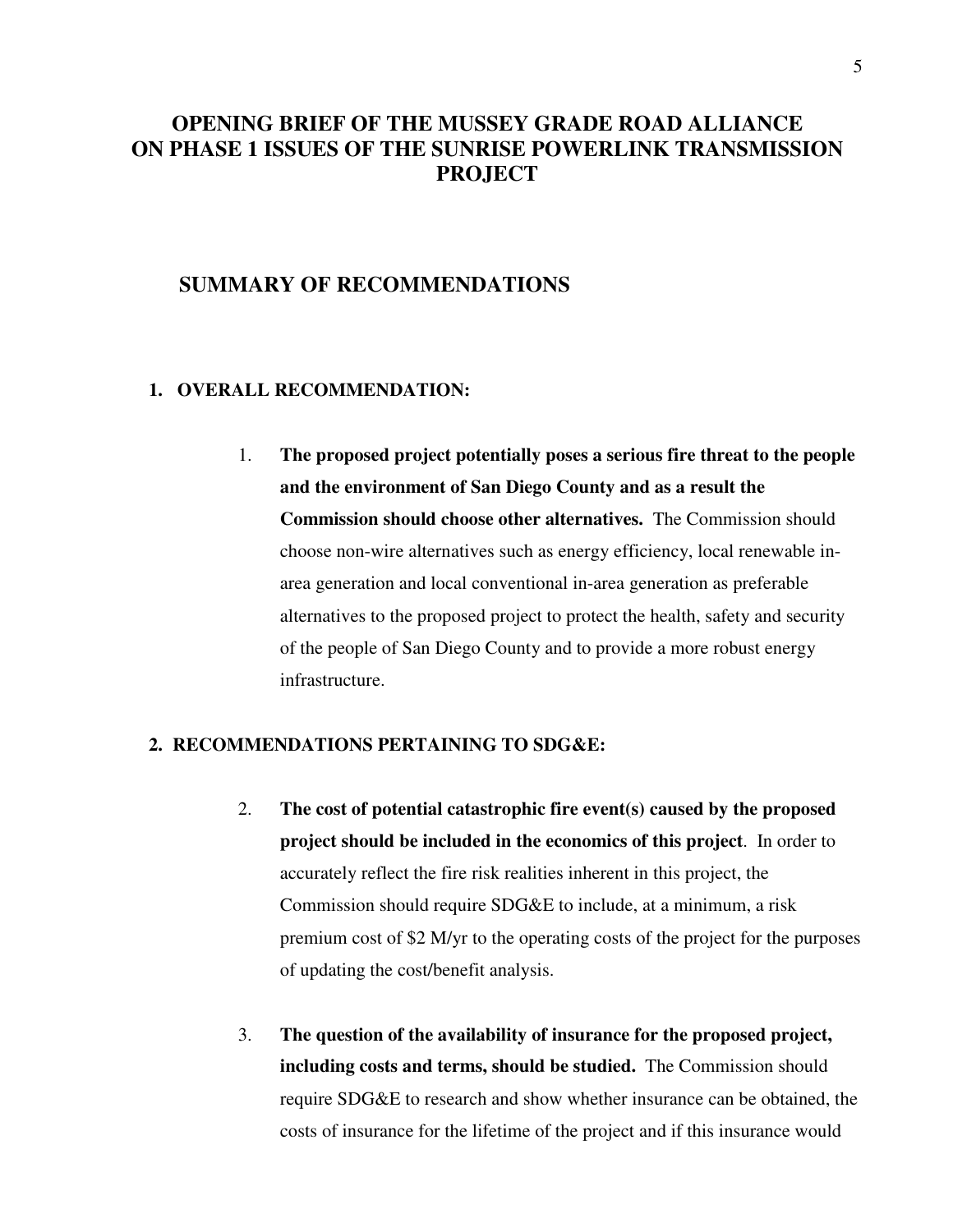fully cover power line fire losses sustained by the public regardless of SDG&E liability.

- 4. **Costs for replacement or rehabilitation of preserved habitat should be added to the project.** The Commission should require SDG&E to add a risk premium cost estimate of \$500 k / year to the costs of the project line to cover potential liability for replacement or rehabilitation of lost habitat in a wildland fire(s) caused by the project.
- 5. **Recoverable damages due to potential wildland fires ignited by the project should be added into the project's cost estimates.** The Commission should require SDG&E to include estimates for damages in all cost/benefit or risk analyses for the proposed project, including contingencies for multiple damages up to a ceiling of triple damages.
- 6. **Baseline fire hazard risk estimates performed by the Alliance should be adopted.** The Commission should require SDG&E to adopt the baseline estimates performed by the Alliance regarding the project's fire hazard as a canonical risk estimate unless assumptions regarding SPL fire hazard that are listed in Exhibit MG - 1, Table F-4 are analyzed within the scope of the EIR and better baseline estimates are obtained.
- 7. **A "no single point-of-failure" engineering requirement for the project, along with additional costs that may be incurred should be required.**  The Commission should required SDG&E to include in the project's engineering criteria a "no single-point-of-failure" requirement: that no single component failure in the power lines or support structure should result in contact between hot materials and flammable vegetation in order to reduce the probability of catastrophic fire. The additional costs of meeting this requirement should be added to the project.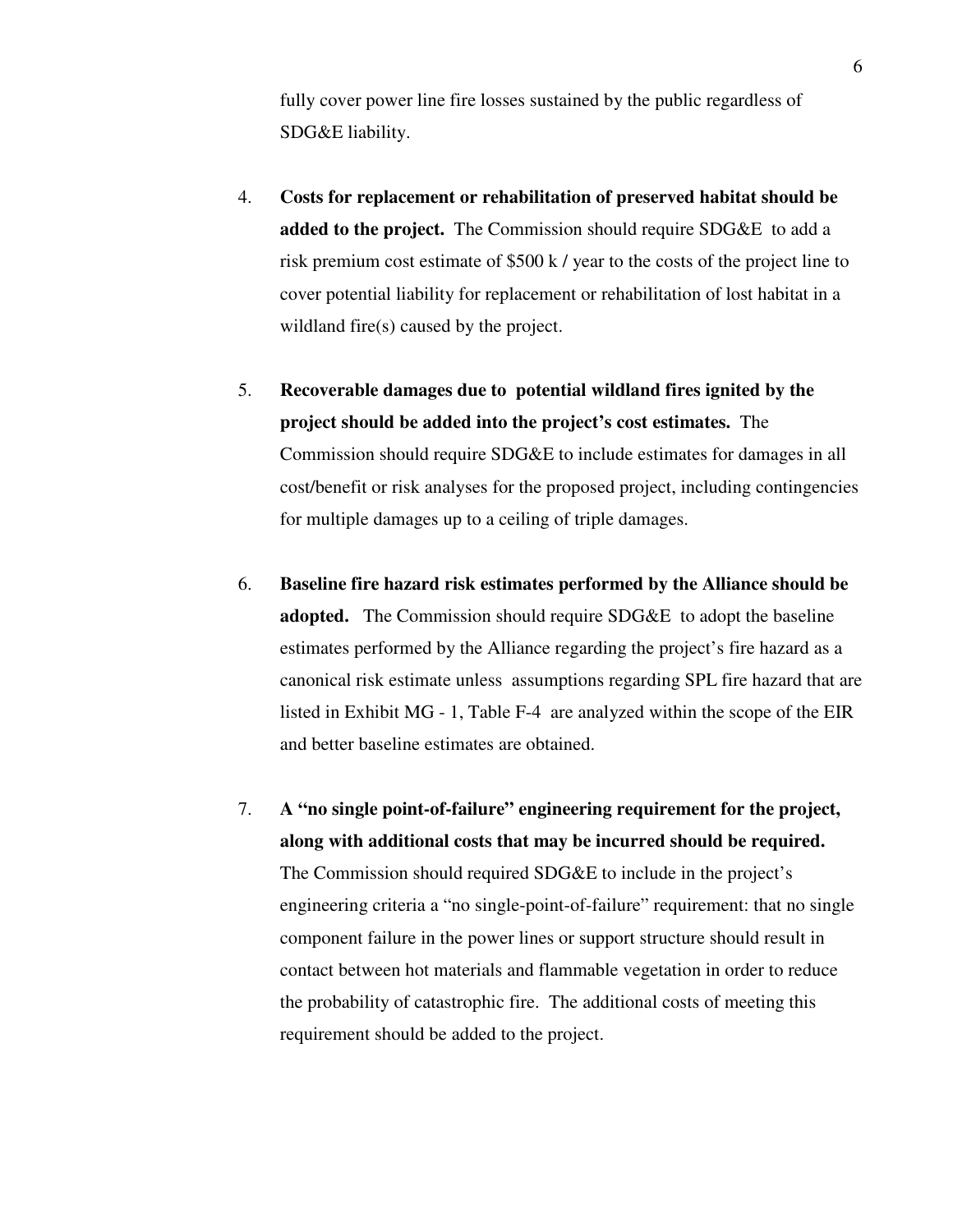- 8. **The Commission should specify at least a 200-year return-level for extreme wind and earthquake events for the purposes of engineering.** This is necessary because of the extremely high costs to the public that can be incurred as a result of Santa Ana and earthquake induced wildland fires. (A 200-year return level would mean that there is an 18% probability of design limits being exceeded during the 40-year lifetime of the project assuming occurrences are randomly distributed in time.) The costs of these enhancements should be incorporated into the cost/benefit analysis for this project.
- 9. **The feasibility of undergrounding the proposed route and any remaining alternative routes in order to completely avoid above-ground fire ignitions caused by wind induced line faults should be studied.** The Commission should require SDG&E to draw up plans for the undergrounding of the proposed route and all alternative routes within San Diego County. The costs of the undergrounding should be included in the project costs.

#### **3. RECOMMENDATIONS PERTAINING TO THE EIR/EIS:**

- 10. **The effects of climate change on Santa Ana wind conditions should be analyzed and applied to the project's proposed and alternative routes in the EIR/EIS.** The Commission should consider the EIR/EIS adequate and complete only if it contains an analysis of the expected change in the intensity of Santa Ana wind conditions as a result of climate change. The projected results in terms of effects in San Diego County should be applied to the proposed route and alternative routes.
- 11. **Past Santa Ana wind conditions should be analyzed through wind hazard zone maps in the EIR/EIS.** The Commission should consider the EIR/EIS acceptable and complete only if it contains an analysis of wind hazard zone maps generated from the NDFD database. These maps should be constructed by summing hazardous conditions over the course of Santa Ana events.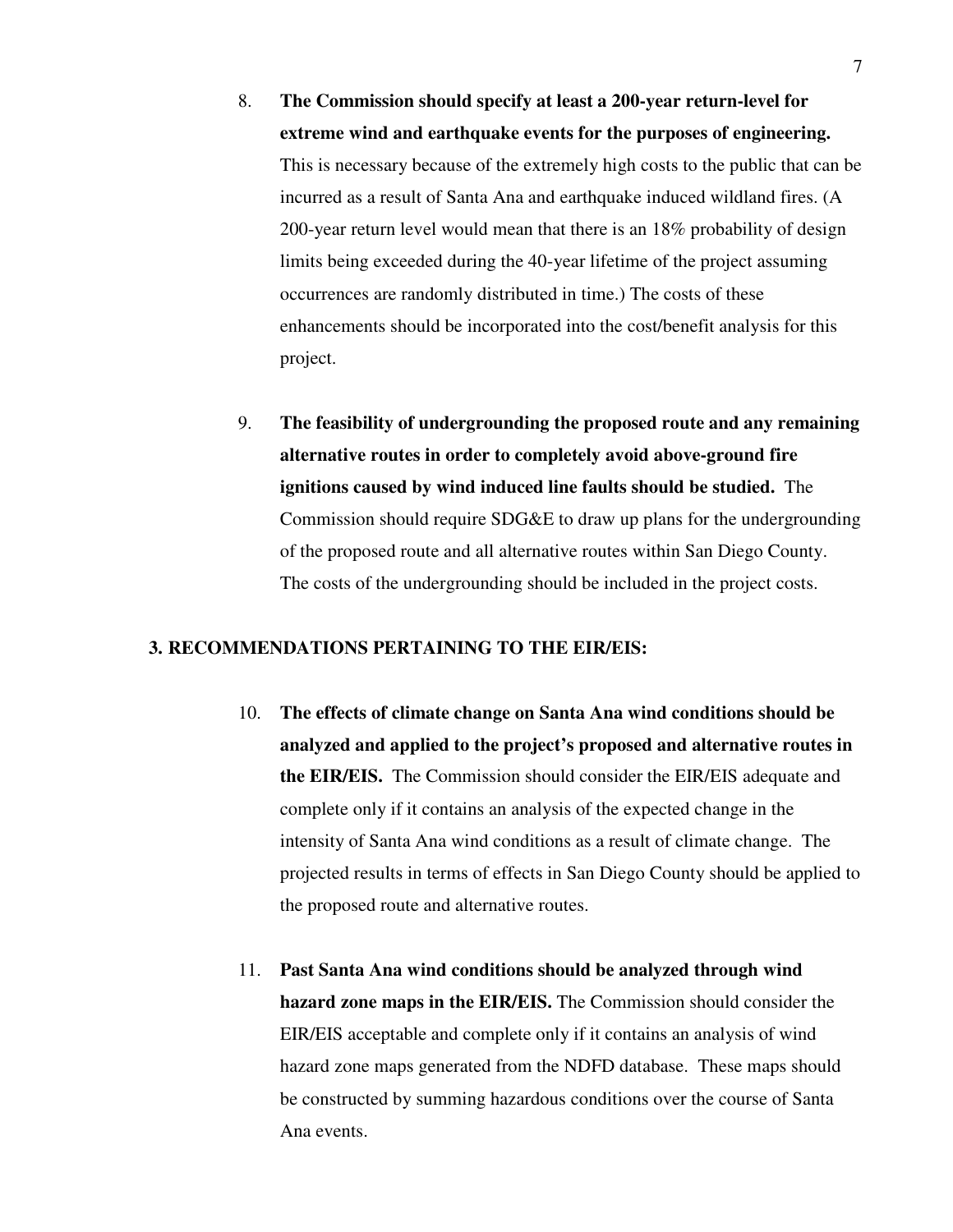- 12. **An analysis of Santa Ana historic wind and humidity conditions should be included in the EIR/EIS.** The Commission should consider the EIR/EIS to be complete only if it contains wind and humidity data indicating Santa Ana conditions collected for the history of all weather stations within 15 miles of the proposed route and all alternative routes, including time spent under "Santa Ana" wind gust conditions of 30 mph, 40 mph, and 50 mph.
- 13. **The EIR/EIS should include a wind hazard analysis.** The Commission should consider the EIR/EIS adequate and complete only if it contains a wind hazard analysis that uses wind gusts data during extreme events and not averages as a function of location. This analysis should be applied to the entire proposed route and all alternative routes to determine the confluence of wind-hazard and fire-hazard areas.
- 14. **A general study in the EIR/EIS of "type conversion" brought on by wildland fire should be conducted for the proposed route and all alternative routes.** The Commission should consider the EIR/EIS acceptable and complete only if it contains a general study of the vulnerability of the environment to "type conversion" in the event of power line induced fire for all areas within ten miles of any proposed route.
- 15. **A study should be undertaken for the EIR/EIS regarding the historical exposure of lands in San Diego County to "type conversion".** The Commission should consider the EIR/EIS acceptable and complete only if it contains a study of the average historical exposure to lands in San Diego County to type conversion by looking at fire history throughout the county.
- 16. **A probability study of the loss of multiple habitats due to a potential catastrophic fire event caused by the project should be required for the EIR/EIS and the costs of such an event should be calculated and added to the cost of the project.** The EIR/EIS should be deemed acceptable and complete only if it contains an estimate of the probability of loss of multiple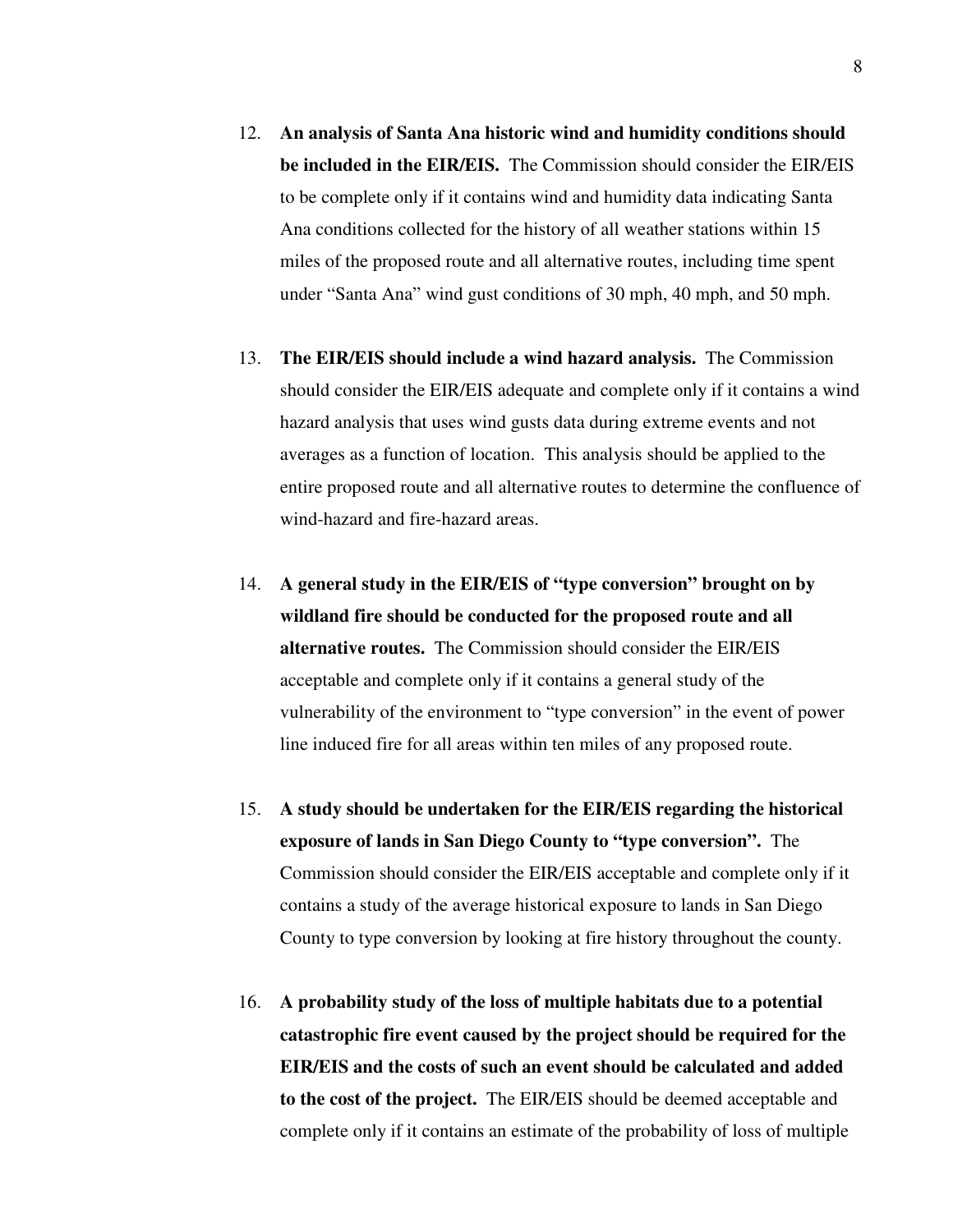habitats due to a large conflagration caused by the project, and that the potential cost impacts be weighted and included in the project's cost estimates.

- 17. **Identification of unique and irreplaceable habitats both within and outside of preserve areas should be done in the EIR/EIS.** The Commission should consider the EIR/EIS acceptable and complete only if it identifies unique and irreplaceable habitats both within and outside of preserves that could not be mitigated by replacement and that would require rehabilitation in the event that they are under threat of type conversion due to fire.
- 18. **The proposed and alternative routes should be studied in order to provide comparisons of fire hazards along each in the EIR/EIS.** The Commission should consider the EIR/EIS acceptable and complete only if the proposed route and all alternative routes are studied to provide a "Route hazard analysis" chart. The chart should break out the various characteristics and hazards along each route into small (1 km or smaller) segment for comparison purposes. These characteristics shall include, but not be limited to, Cal Fire metrics Fire Threat, Fire Hazard, Fuel load; Landfire metrics such as Scott Burgan and Anderson vegetation models; fault lines and earthquake hazard; slope; elevation; Santa Ana wind gusts and humidity.
- 19. **A comparison of vegetation and fuel exposure throughout the SDG&E's network should be undertaken for the EIR/EIS.** The Commission should consider the EIR/EIS acceptable and complete only if it contains a comparison of the vegetation and fuel exposure of the proposed route and all alternative routes with the rest of SDG&E's transmission network so that outage and fire rates can be appropriately scaled from the existing network.
- 20. **Alternatively, the predicted costs of the project in the cost/benefit analysis should be adjusted to include significant exposure to hazardous vegetation.** The Commission should require SDG&E to adopt a multiplier of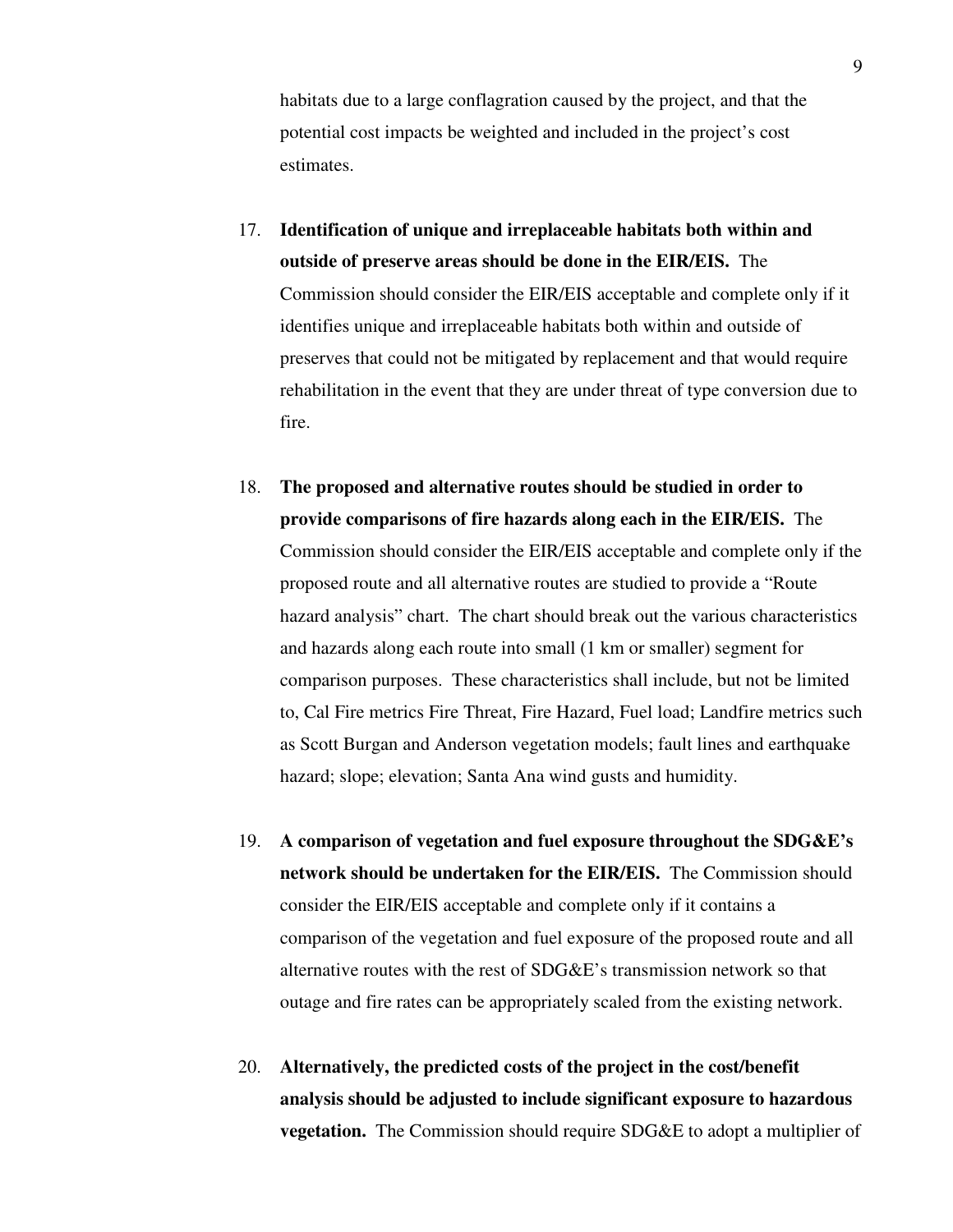1.5X to adjust the predicted costs of the project's proposed route and all alternative routes to the significant exposure to hazardous vegetation.

- 21. **The EIR/EIS should include a comprehensive analysis of the earthquake threat to the proposed project.** The Commission should consider the EIR/EIS acceptable and complete only if it contains a seismic hazard analysis that addresses the issues raised by El-Attar. This analysis should contain dynamic calculations -- and not simply static wind and ice loading, and should be applied to the proposed route and all alternative routes to determine the confluence of wind-hazard and fire-hazard areas.
- 22. **The dual threats of fire and earthquake should be analyzed together in the EIF/EIS.** The Commission should consider the EIR/EIS acceptable and complete only if it contains engineering studies for the proposed route and all alternative routes that specify where the extreme wind and earthquake hazard zones are within fire hazard zones. Engineering solutions should be devised for these zones that significantly reduce the hazard from high wind and earthquake and the costs of applied engineering should be added to the project.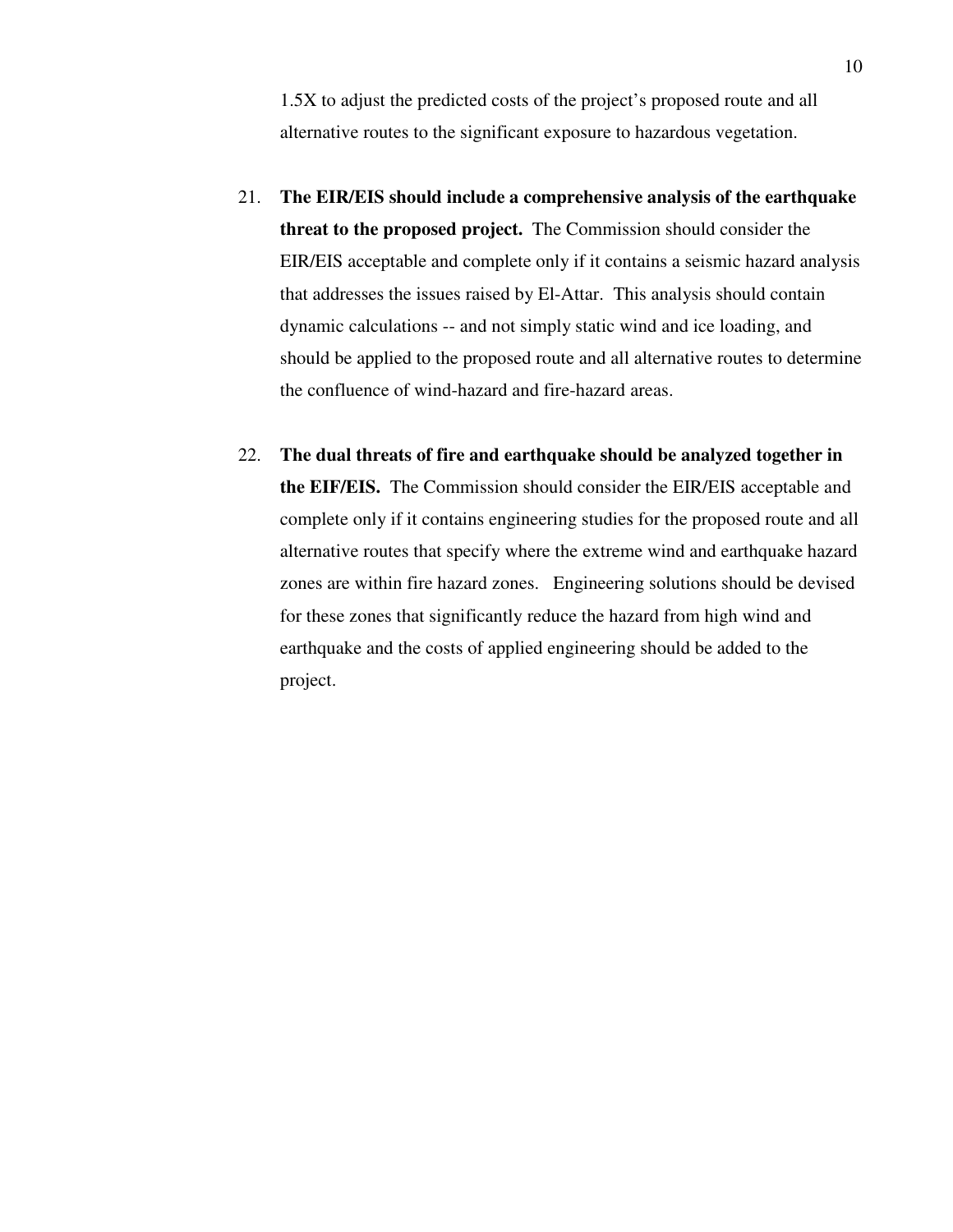#### **II. INTRODUCTION**

Pursuant to Rule 13 of the Rules of Practice and Procedure of the California Public Utilities Commission ("Commission") and the schedule established by Administrative Law Judge Steven Weissman, the Mussey Grade Road Alliance ("Alliance") files this opening brief in opposition to the Application of the San Diego Gas & Electric Company ("SDG&E") for a Certificate of Public Convenience and Necessity ("CPCN") for the Sunrise Powerlink Transmission Project ("SPL") in the above-captioned proceeding.

The Alliance is a grassroots citizen organization begun in 1999 and dedicated to the preservation and protection of historic Mussey Grade Road and environs in Ramona, California. The Alliance has chosen to highlight the wildland fire risks posed by this proposed transmission line project in its submitted testimony in these proceedings The Alliance believes that testimony on the subject is critical to the Commission's understanding of these risks. The Alliance also is interested in this aspect because of the collective experience of the Mussey Grade Road community and the personal experience of this intervenor in a past fire catastrophe.

 Because Mussey Grade Road is a one-way in and one-way out road, blocked at its southern end by the San Vicente Reservoir, the fire danger is heightened for those who live here. However. people have been living along Mussey Grade Road from the end of the 19th century. The road was the main route from the coast to the Julian gold mines. It carried gold to the coast and supplies to the eastern mountains and is one of the oldest routes in all of San Diego County. Mussey Grade Road is recognized by the State Historic Preservation Office (SHPO) as a State Historical Point of Interest. The decision to rank Mussey Grade Road was made in 2003, and followed years of work by the Alliance to obtain the designation.

Today, though, the southern end of the road literally goes into the water of the reservoir. The dead end means that fire can be a life-threatening issue for the residents of Mussey Grade Road. And fire is on the minds of our community members because of recent history.

On October 25, 2003, four years ago, my husband and I packed what we could of our belongings, including our German Shepherd Dog, Blue, into our two Jeeps and headed out on an evacuation odyssey that would take us to Borrego Springs, CA. We waited there for five days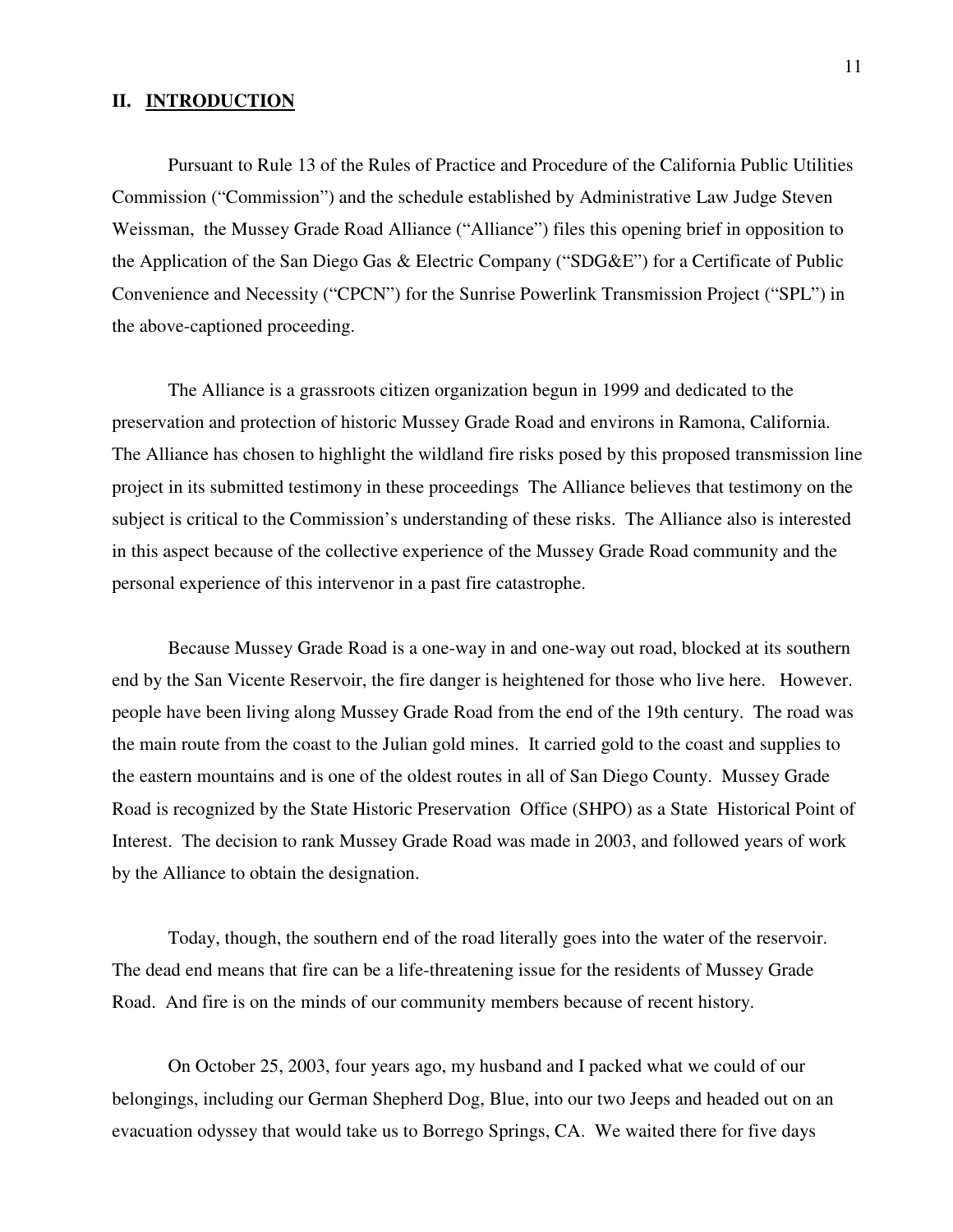before venturing back to the area; on the sixth day we returned to our home, which was saved by the system my husband designed and subsequently put into the public domain so that others could use it. $\frac{1}{1}$ 

We returned to a blackened ash moonscape and a devastated community that lost 107 homes along Mussey Grade Road in California's largest recorded wildfire. The Cedar Fire killed 15 people, burned some 270,000 acres and destroyed a reported 2,200 homes. We vowed in our community to never let this happen again. The misnamed "Sunrise Powerlink" project, with all of its attendant problems, represents above all else a direct threat to the Mussey Grade Road community in the form of a potential power line fault in high wind conditions that could spark another fire in our valley. Surrounded by mountains covered in thousands of acres of chaparral, the Mussey Grade Road community fears fire and shares this fear with the myriad of communities, back country areas and neighborhoods that burned when Mussey Grade burned in the 2003 Cedar fire.

While we were told by the governmental authorities, state and local, that we had experienced a "once in a lifetime" fire and that this experience was an unusual occurrence – a "perfect storm" event – a mere four years later, we found ourselves surrounded on three sides by the Witch Creek Fire in the Firestorm 2007 that struck San Diego County on October 21st. This time we stayed in our house and kept a constant vigil with friends and neighbors for four days. This time we did not see the flames crest our surrounding mountains and did not experience the overwhelming devastation in the aftermath of a major fire. But that doesn't mean others did not suffer: seven persons died, some 85 were injured and up to a reported 1,700 homes were lost in this most recent conflagration. Investigations are now ongoing into the causes of the fires.

While the Alliance was the party that brought the issue of fire to the Commission in Phase I, the Alliance realized at the time that the issue and the possibility of massive wildfires seemed remote – and indeed it does until it happens to you. Now an awakening is taking place across the county, state and country especially related to the issue of the danger of winds and wildfires. It is as if the State of California has been issued a warning for Southern California and that warning is: The fire next time may be sooner than you think if changes aren't made.

<sup>&</sup>lt;sup>1</sup> See  $\frac{www.mbartek.com}{www.mbartek.com}$  for a full description of the system.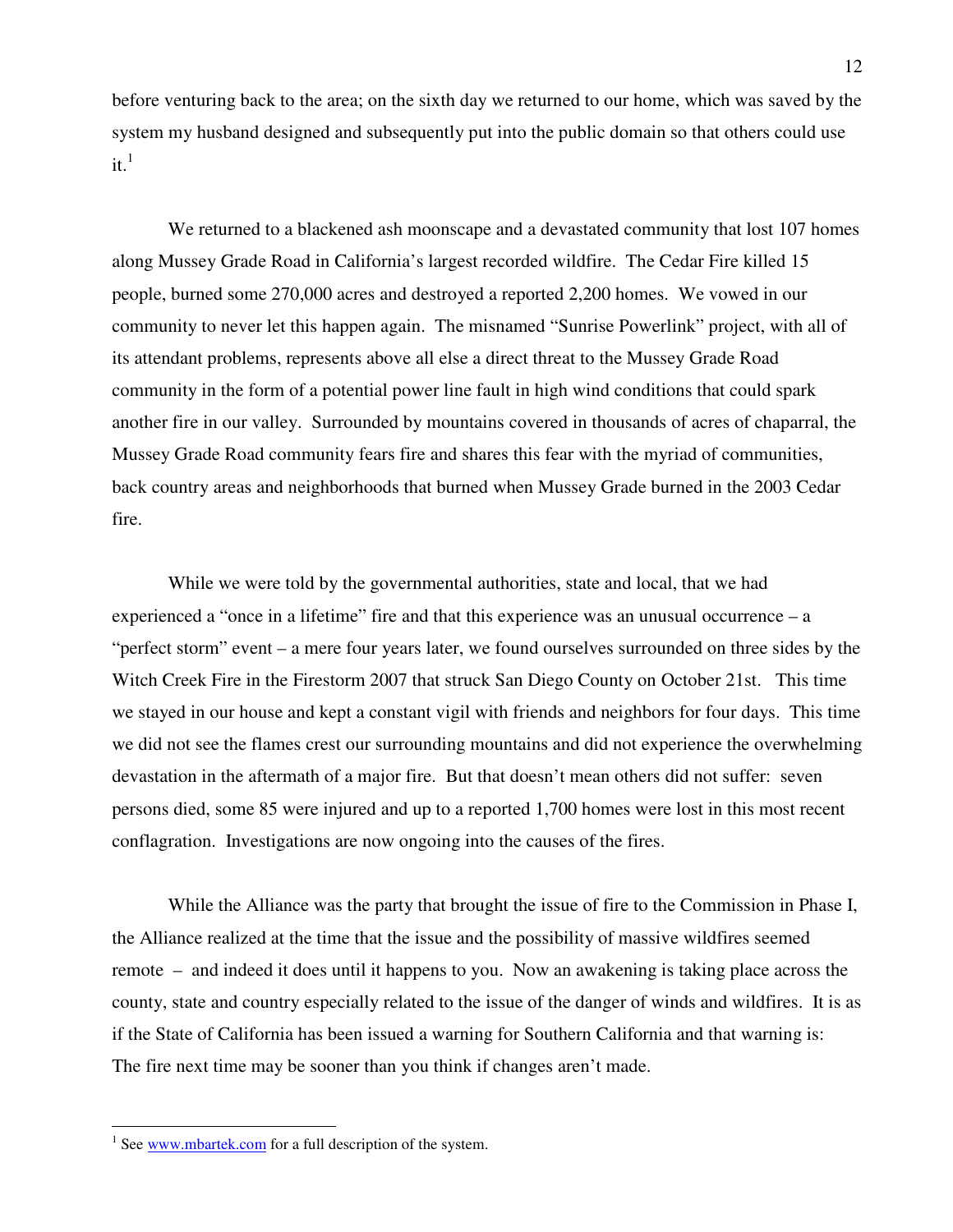The Alliance testimony focuses on power lines, winds and fire. The Alliance testimony demonstrates that power lines and Santa Ana winds don't mix. While we are gratified to see the attention now being paid to the issue, we are pained to see the devastation, once again, in our county that comes as a result of wildfires. The deaths are the most important; and then for those who escaped the fire but whose homes and neighborhoods have been destroyed, we know their lives will not return to "normal" for a very long time. And for the larger community of San Diego County, the threat of fire looms over residents in unburned areas in a heightened and terrible way. Now, there is no "normal'. The new normal is to expect a fire until and if we get rain. We look skyward daily and still there is no rain.

As a result of our collective fire experiences, the Alliance believes that the best introduction to this brief is the presentation given by the Alliance to Assigned Commissioner Dian Grueneich and Administrative Law Judge Steven Weissman at the opening of the evidentiary hearings in San Diego on Monday, July 9, 2007.<sup>2</sup> The road map of our testimony is contained in this presentation, along with a general discussion of fire hazards of power lines in high wind conditions that seems both eerily prescient and very sad.

 2 Transcript, pp. 50-56.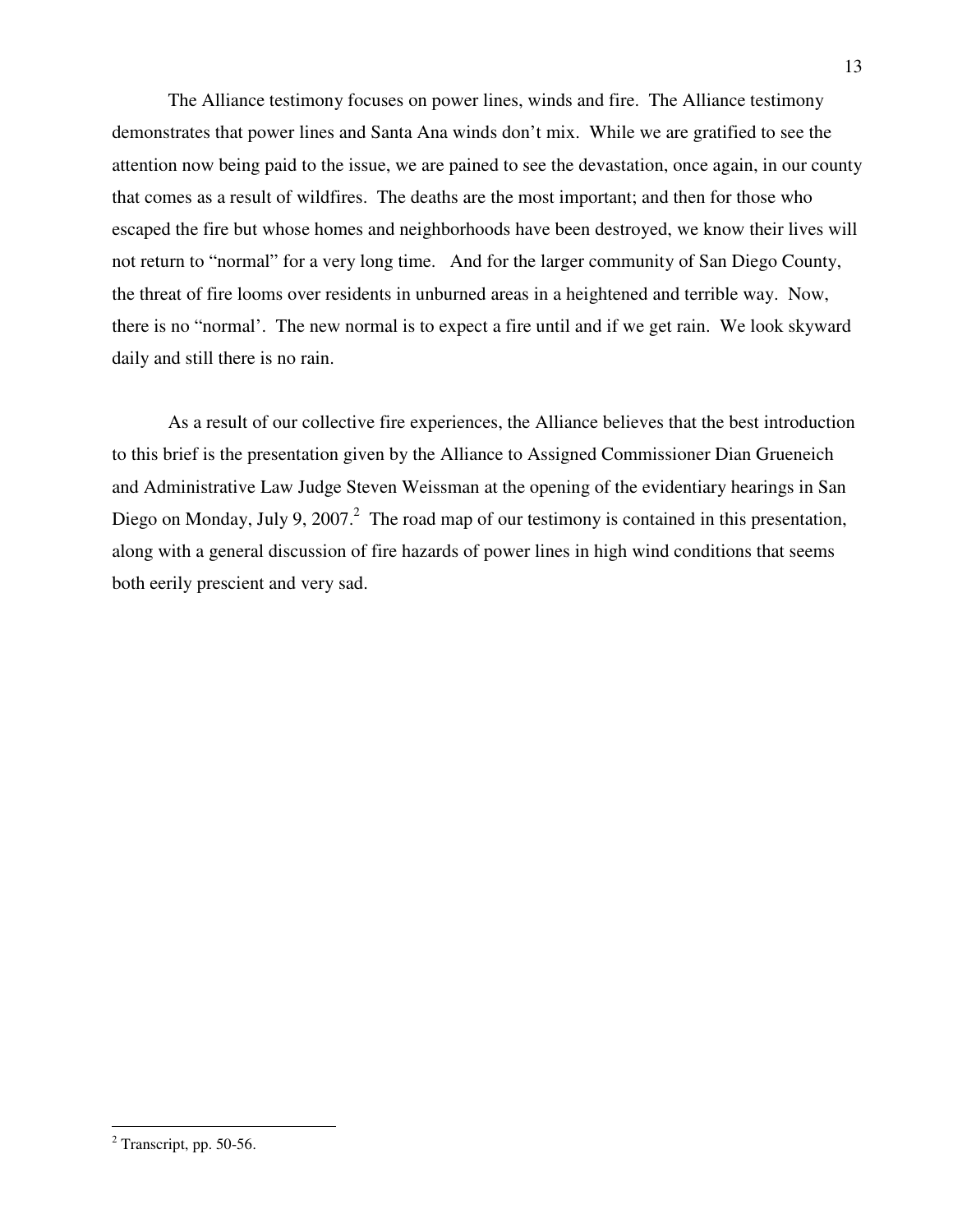#### **Opening statement of Diane Conklin for the Mussey Grade Road Alliance before the California Public Utilities Commission, San Diego, CA in the Matter of A.06-08-010<sup>3</sup>**

**Monday, July 9, 2007 County Administration Building, 1600 Pacific Highway, San Diego, CA** 

Commissioner Grueneich, Your Honor,

 Today is a momentous day for the Mussey Grade Road Alliance, the grass roots citizens' organization I represent in these proceedings. The Alliance has been involved from the very outset in this issue – the issue of whether or not San Diego Gas & Electric Company and its parent corporation Sempra should be granted a Certificate of Public Convenience and Necessity by the State of California to build a huge transmission line through countryside and communities along its 150-mile march from the desert to the sea.

 For communities like Mussey Grade, the consequences of granting permission will be felt for generations to come. The scar on the land, the waste of ratepayers money, the very inappropriateness of the possibility of an old energy technology being foisted on the public while new energy technologies are in the process of being born - seems very wrong. That is why the Alliance is involved in this momentous struggle – to help the commission come to the right decision. The stakes are so very high and mistakes cannot be easily corrected.

 The Alliance is but a small part of a huge grass roots awakening across San Diego County that is as important as it is rare. People are uniting from the coast to the desert because they do not want to see this line – a gash on the collective inheritance of our children – be allowed to plow its way through state parks and open space preserve after open space preserve after open space preserve just to make profit for a corporation.

 Those of us in the back country who suffered through the largest wild fire in the history of California – the Cedar Fire in 2003 – when 15 people died and some 2,200 homes were destroyed also know that **we don't want another back country fire catastrophe. This is the safety issue**.

<sup>&</sup>lt;sup>3</sup> Emphasis Added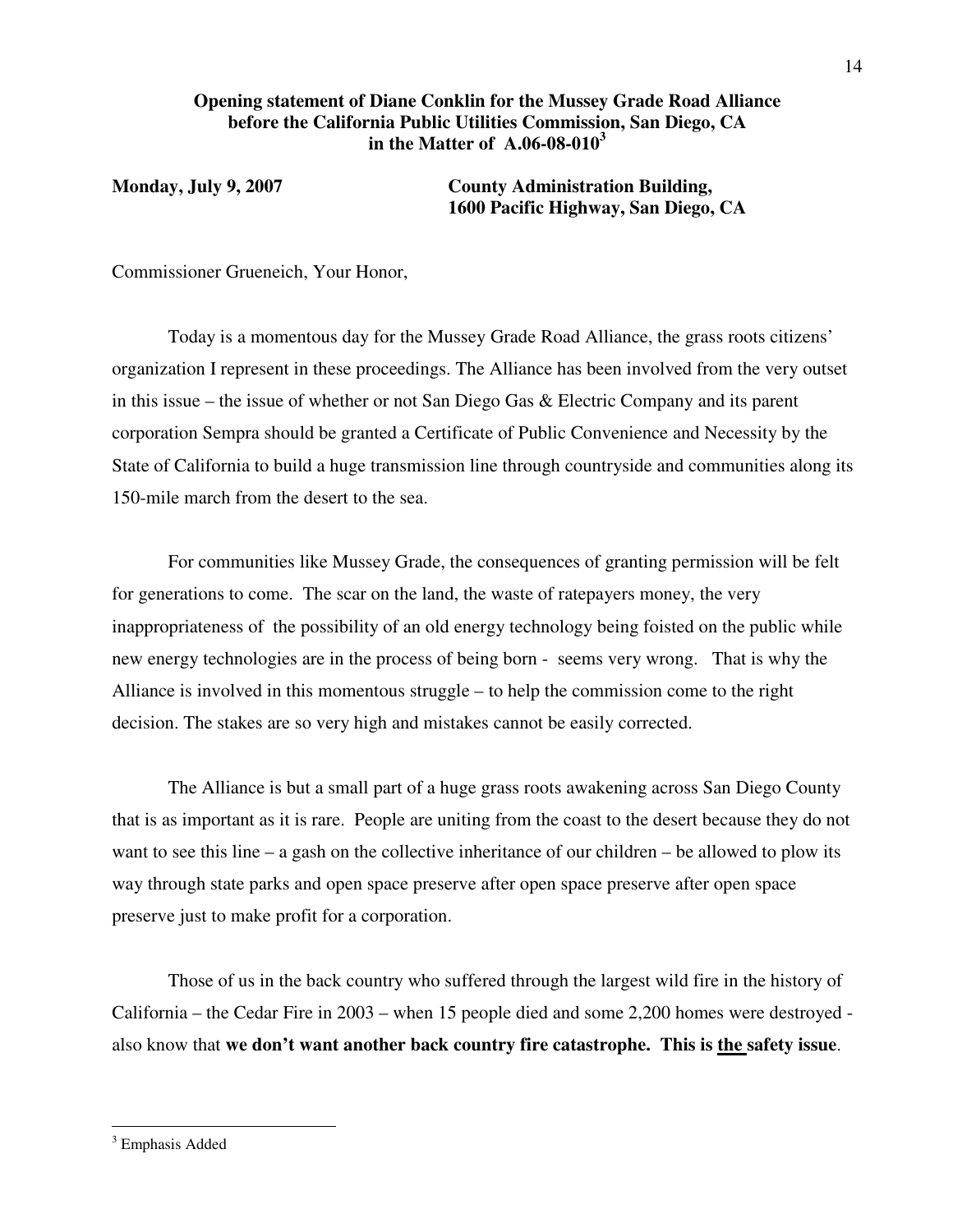And we believe that the people of Scripps Ranch, Rancho Penasquitos and further west to La Jolla don't want to see another fire coming their way, ripping through their lives and communities.

**The Cedar Fire only stopped going to the coast because the wind changed**. **The wind changed and the coast was saved. That is an important point in our testimony. The Alliance testimony is attempting to go where no one has gone before -- to wake the Commission up to the fact that there are on the ground realities that can't be papered over. The reality is that - up to now -- the Commission hasn't taken fire very seriously. Fire was just what it is -- an act of God, inevitability in Southern California. And that's just what SDG&E's fire expert says in his rebuttal to our testimony. He says regarding the threat of fire: "Welcome to Southern California."** 

 But fire is more than an unwelcome mat we can't get rid of. Fire is a daily reality in the back country and is becoming a greater and more profound threat as we suffer through droughts that seem to never end. **This year we got about six inches of rain where I live along Mussey Grade Road. Old timers will tell you that we used to get 16 inches and more -- but not now.** 

 And so the Alliance is concerned – very concerned – with the threat of fire being increased by putting huge, incongruous out of place electrical towers through some of the most beautiful but also most rugged land in the county. **The Alliance evidence will show that power lines do cause fires. They may not happen very often, but they happen --- and when they do, if the conditions are right and the wind is blowing, then you have a catastrophe on your hands. No balancing act will make that catastrophe less of a catastrophe to the people who die and the ones left to mourn them**.

 We know because we saw it happen before our very eyes. Not many lifetimes witness a great catastrophe. But when one strikes, it leaves a deep impression. Earlier I mentioned the wind. **The wind is crucial in the Alliance testimony. The evidence will show that wind makes for a bad situation – causing transmission line faults -- even tower collapses. And wind drives fires**. The Cedar Fire incubated for hours in the mountains until the wind picked up around 10:30 at night. Then all hell broke loose and it was too late.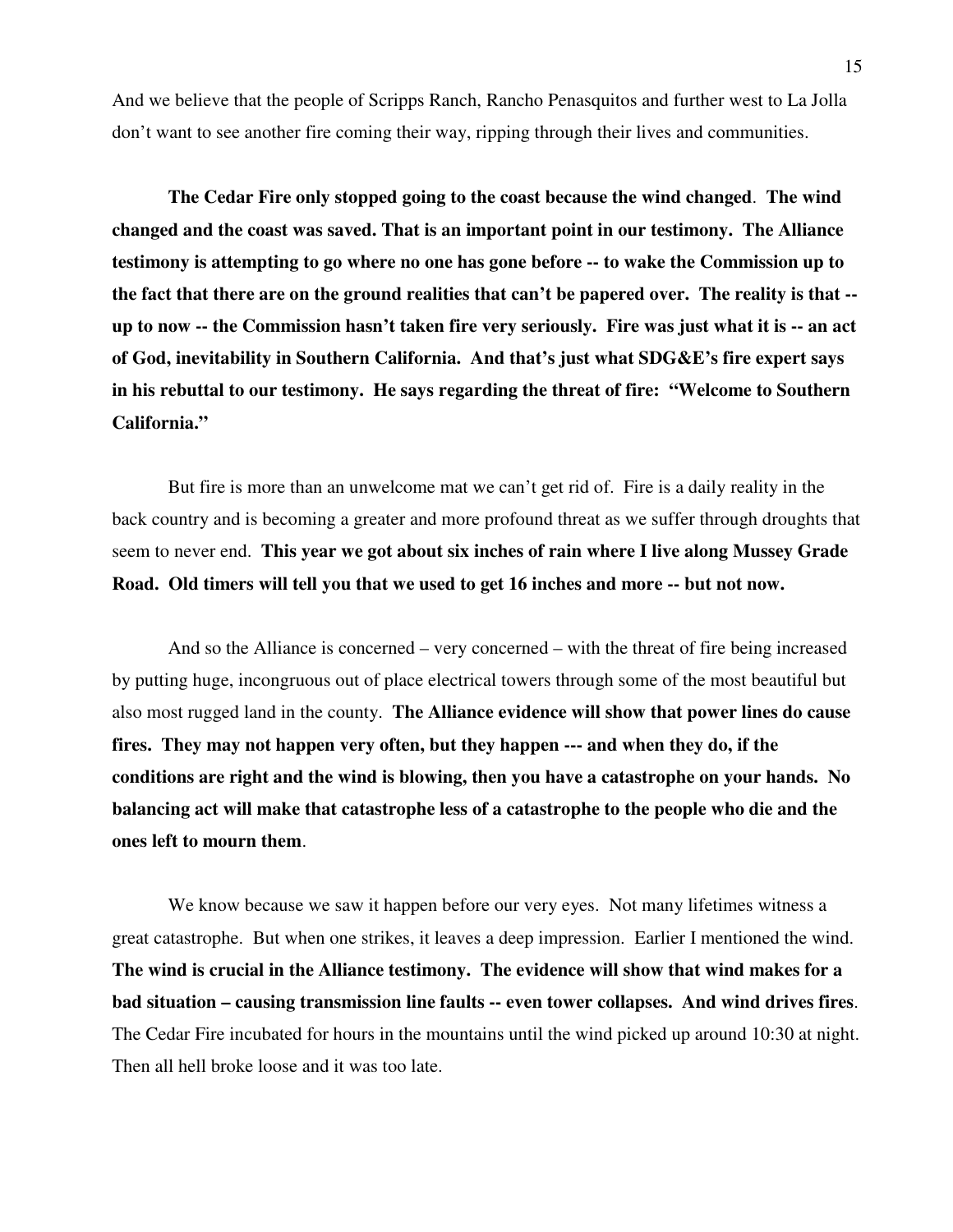The Alliance testimony will show that **wind is the key to the problems of great fires – and to power line fires. The evidence will show that power lines are the only ignition source that is more likely to occur during high winds and that power line fires in San Diego County were 19 times larger than the average.** 

 The evidence also will show that **there is a threshold, where the wind is gusting around 30 miles per hour, beyond which power line faults become more frequent. We will demonstrate that at about that same threshold, effectiveness of fire fighting initial attack drops from 98 per cent to around two-thirds. This combination is what makes power line fires so destructive.** 

**While the evidence will show that our calculations assume that the proposed project would be no more or less likely to start a major fire than any other power line, we have to take into account that this line would pass through some of the most densely vegetated and windiest areas in the county – following the very path of the Cedar Fire which is growing back as we speak.** 

 We on Mussey Grade, in Ramona, along with communities all along the line in the backcountry of Julian and Santa Ysabel to the suburban Scripps Ranch live in the Santa Ana wind pattern. **The Santa Ana winds blow from east to west – right through our communities – in a funnel of mountains and canyons to the sea. The testimony will show that miles and miles of the power line SDG&E wants is planted in the path of that funnel that carried the Cedar Fire halfway across the county.** 

 Then there is the issue of who pays if there is a fire someday. This line is supposed to be good for 40 years or so. I am 60 this year, so I won't see its demise. But this project will be threatening to start a catastrophic fire for years to come when many in this room won't be around. That's something to think about. **What could we be saddling our families and communities with for the future? Especially in an acknowledged global warming world – which no company can air-condition us out of – it is clear that we should ponder what we are doing in light of new conditions never before faced by modern man.**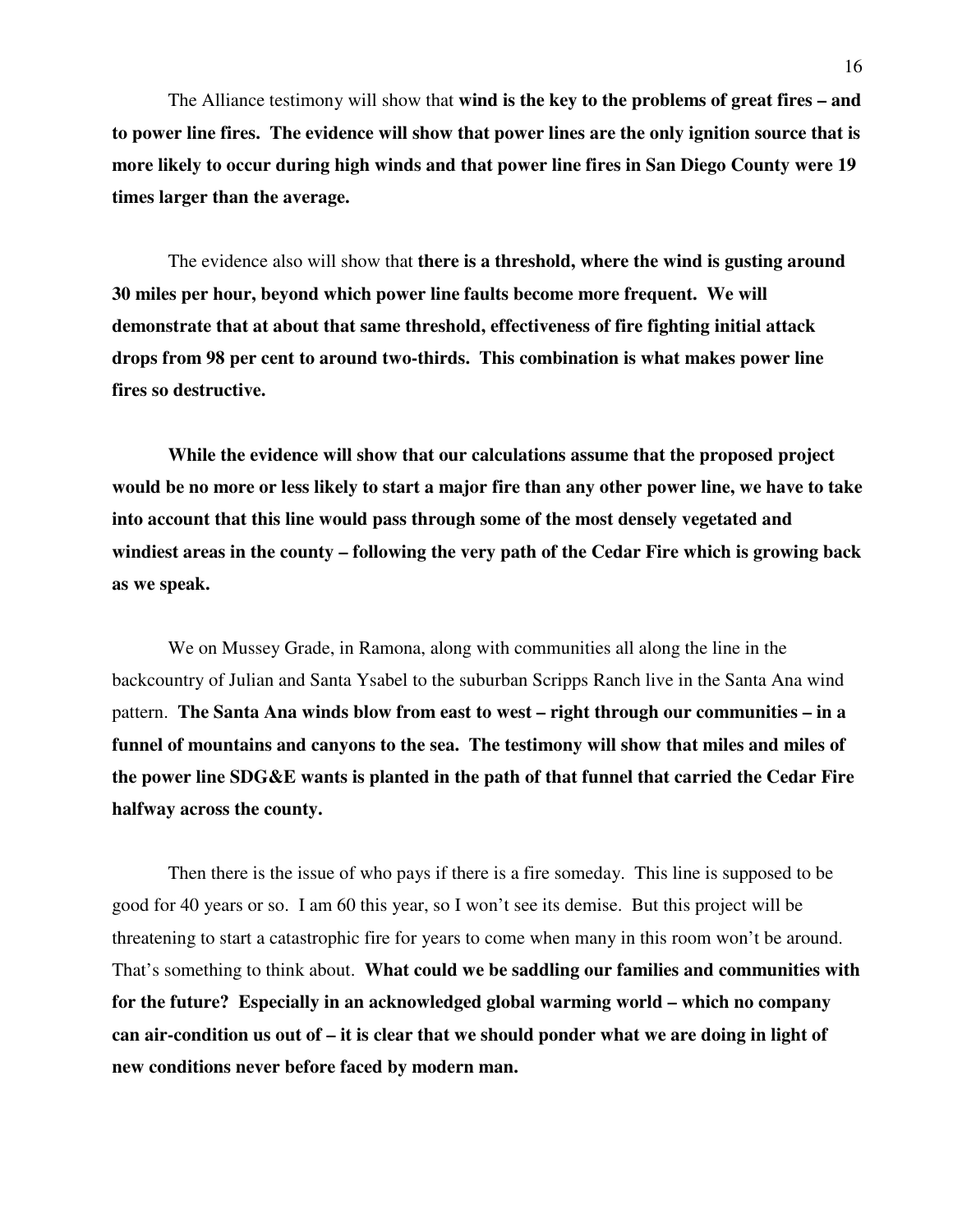Who pays? Obviously SDG&E should pay. But what should they pay? Our evidence will show that **the destruction of open space preserves and parks would be expensive and ratepayers would pay for it – pay to restore what the company destroys**. In fact, it is not clear exactly how expensive it would be – but certainly it is not even contemplated today because, well, fire is an act of God, right?

**There is also the incredible damage that fire brings with it to land that is burned too many times in too short a time. Whole areas of San Diego, if they burn too frequently, can change from one kind of landscape – say chaparral or coastal sage – to dry, weedy grasses that are even more flammable and much less desirable in every other way**.

**The Mussey Grade Road Alliance has submitted 50 pages of testimony and 10 appendices containing scientific analyses and comprising one of the largest bodies of testimony of its kind ever submitted to the commission**. 4 We have also submitted testimony on community values and plan to do more in the Phase II response to the Environmental Impact Report. Our testimony re fire risks will show that the mantra SDG&E's has in its corporate head is not the threat of fire to us; it's the threat of fire to them and to their lines. **Threats to their lines, as our testimony will show, is not the issue. The threat is fires started by their lines and that endanger us.**

 Our testimony will show that **87 power line fires in the SDG&E service area occurred in 35 months during 2004-2006 from transmission and distribution lines. Nine of these were started by the big lines. Our testimony will also show that under different conditions – wind conditions – fires like these could have become catastrophic events.** Our testimony will show there is a gamble involved in this decision beyond the issue of the line itself.

 In closing, I would like to thank you in advance for your attention to our testimony and concerns. We have been working on this project since December 2005. That's a long haul for volunteers. However, it makes it worth it when we are able to talk to you in this setting. Because

 $4$  In fact, the Alliance testimony and exhibits come to a total of more than 150 pages, with much of the evidence consisting of original scientific fire analysis never before attempted by any party in any previous Commission proceedings. This analysis, informed with new facts not available prior to the end of Phase 1, will be continued in Phase II. The recommendations in this brief form part of the road map of necessary information that is unknown at this time and to be included in the work of the Commission in this proceeding.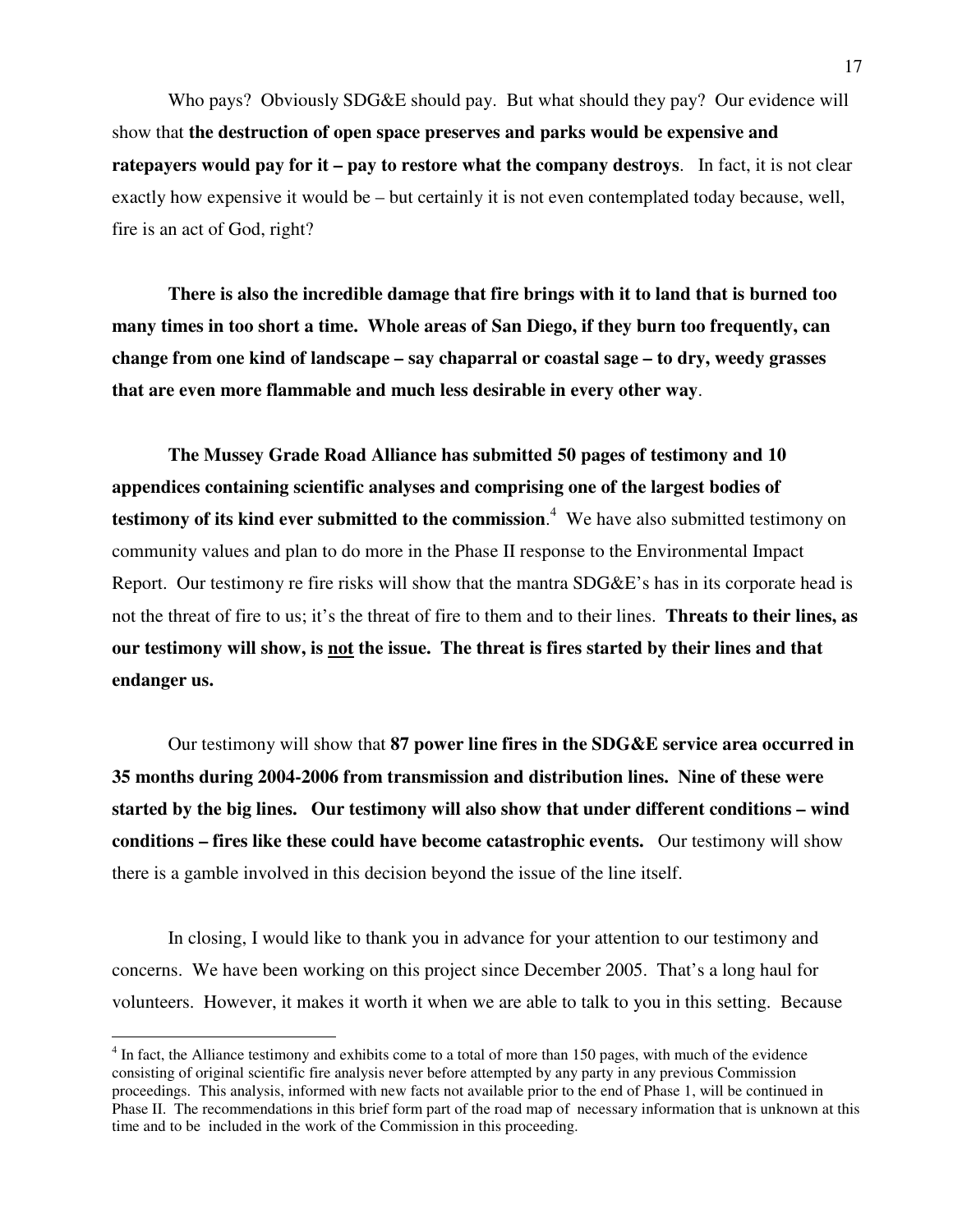the commission encourages participation, we say "okay we'll participate". It isn't easy. But we do it because we care and the opportunity is there**. We thank you heartily for that and for your careful and informed consideration of our evidence. The larger issue at hand - our personal safety and security and the right to live undisturbed in our homes and communities - deserves nothing less.** 

Thank you.

### **III. PROCEDURAL HISTORY – NOT ADDRESSED**

#### **IV. STANDARD OF REVIEW – NOT ADDRESSED**

### **V. PROJECT DESCRIPTION AND SCOPE – NOT ADDRESSED**

#### **VI. NEED FOR THE PROJECT**

- **A. Analytical Baseline NOT ADDRESSED**
- **B. Project costs** 
	- **1. Cost estimates ADDRESSED IN VII-5**
	- **2. Cost cap NOT ADDRESSED**

#### **C. Reliability – ADDRESSED IN VI-B (NON-WIRE ALTERNATIVES)**

**D. Access to Renewables - NOT ADDRESSED** 

### **VII.ALTERNATIVES (id., at 14-15, and Pub. Util Code §§ 1002.3, 1003 (c), (d))**

- **A. Transmission NOT ADDRESSED**
- **B. Non-wires** 
	- **a) Non-wire alternatives will not face the same wildland-fire induced outages claimed by SDG&E.**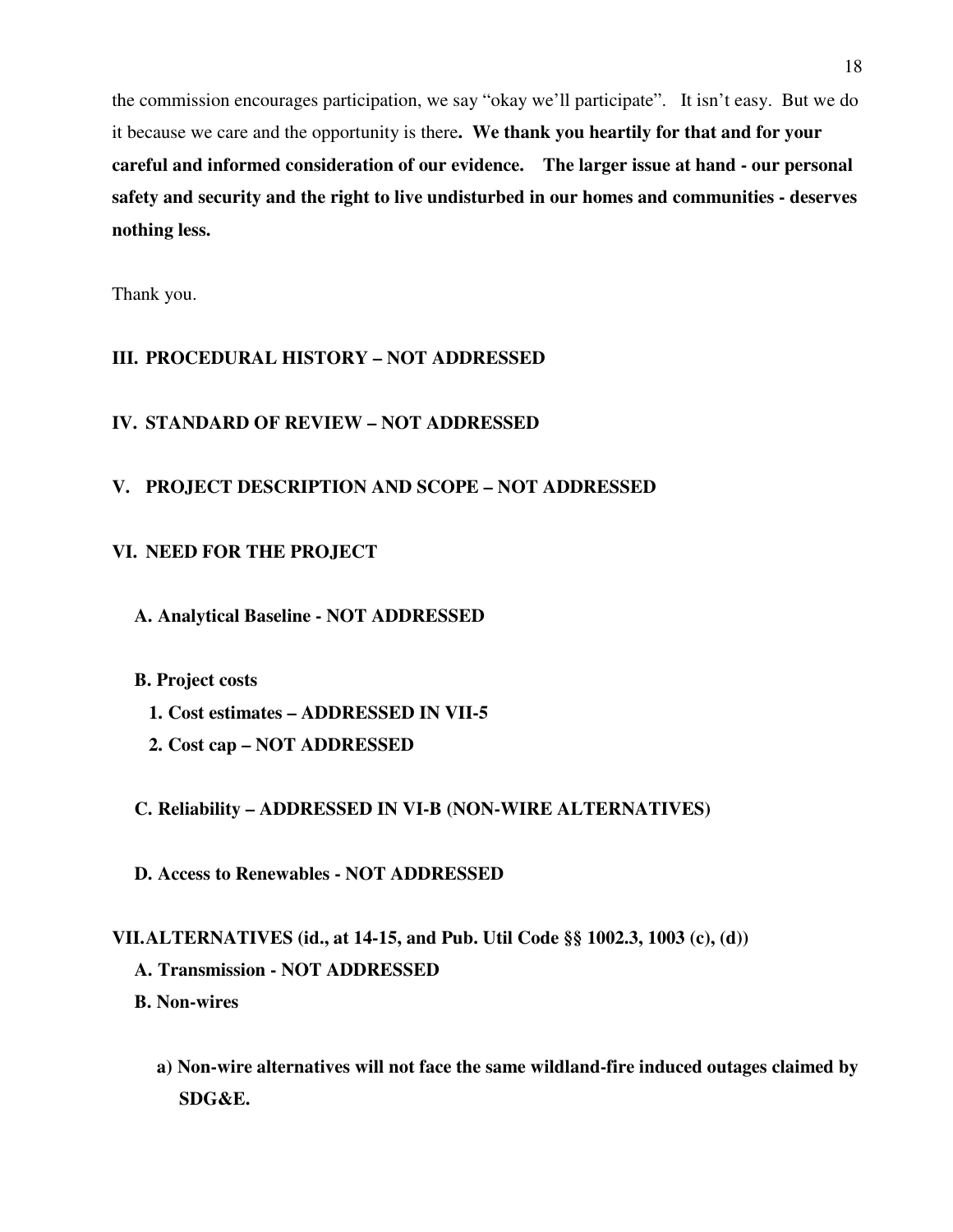SDG&E's primary concern regarding wildland fire has been that fires cause outages and thus represent an obstacle to the reliable transmission of power. According to this view, adding an additional corridor for power transmission reduces the chance that fires will knock out both of the lines at the same time<sup>5</sup>. This argument ignores two important points:

- 1. Large fires may span considerable distances in the back country of San Diego County. The Cedar Fire, for instance, spanned 40 miles along its longest axis. The minimum distance between the SWPL and proposed SPL corridor that transects a heavily vegetated area is roughly 25 miles, following a NE/SW tangent that represents a common direction for Santa Ana winds<sup>6</sup>. The Cedar fire is not the only fire that traveled a considerable distance: the 1970 Laguna fire spanned 33 miles, and the Pines fire of 2002 spanned 28 miles along their longest  $axes^7$ .
- 2. Large wildland fires are correlated in time, and tend to occur during conditions of extreme "fire weather". A clear example of this is the 2003 California "Fire Siege", during which many large fires burned in California at the same time, including the three large fires of San Diego County: Cedar, Paradise, and Otay (Mine) fire. Had the SPL (in its original proposed route) existed in 2003, both the SPL and the SWPL would have been removed from service at the same time<sup>8</sup>.

Should SDG&E come to rely on two corridors (SWPL plus a new route) to supply electricity to San Diego County, it is not unreasonable to expect a common-mode failure of both lines due to wildland fire within the lifetime of the project, particularly since an incident capable of producing such an outage has already occurred within recent history. According to a simulation run by SDG&E, such a common-mode failure could lead to a cascading blackout during periods of peak power usage<sup>9</sup>. The correlation between fires due to Santa Ana conditions calls into question the N-

<sup>&</sup>lt;sup>5</sup> Sunrise Powerlink Transmission Project Purpose and Need; Vol. 2; Application No. 05-12-014; August 4, 2006; p. II-18 – Sec K.1

<sup>&</sup>lt;sup>6</sup> Exhibit MG – 1; Prepared Testimony of Mussey Grade Road Alliance - Dr. Joseph Mitchell Testimony and Appendices A-J, Fire Analysis - Economic Impacts; Appendix E., p. 13; Figure E-5.<br><sup>7</sup> Exhibit MG – 1; Appendix D, p. 9, Figure D-3.<br><sup>8</sup> Exhibit MG – 1; Appendix E., p. 13; Figure E-5.

 $9$  Exhibit MG - 1; p. 50.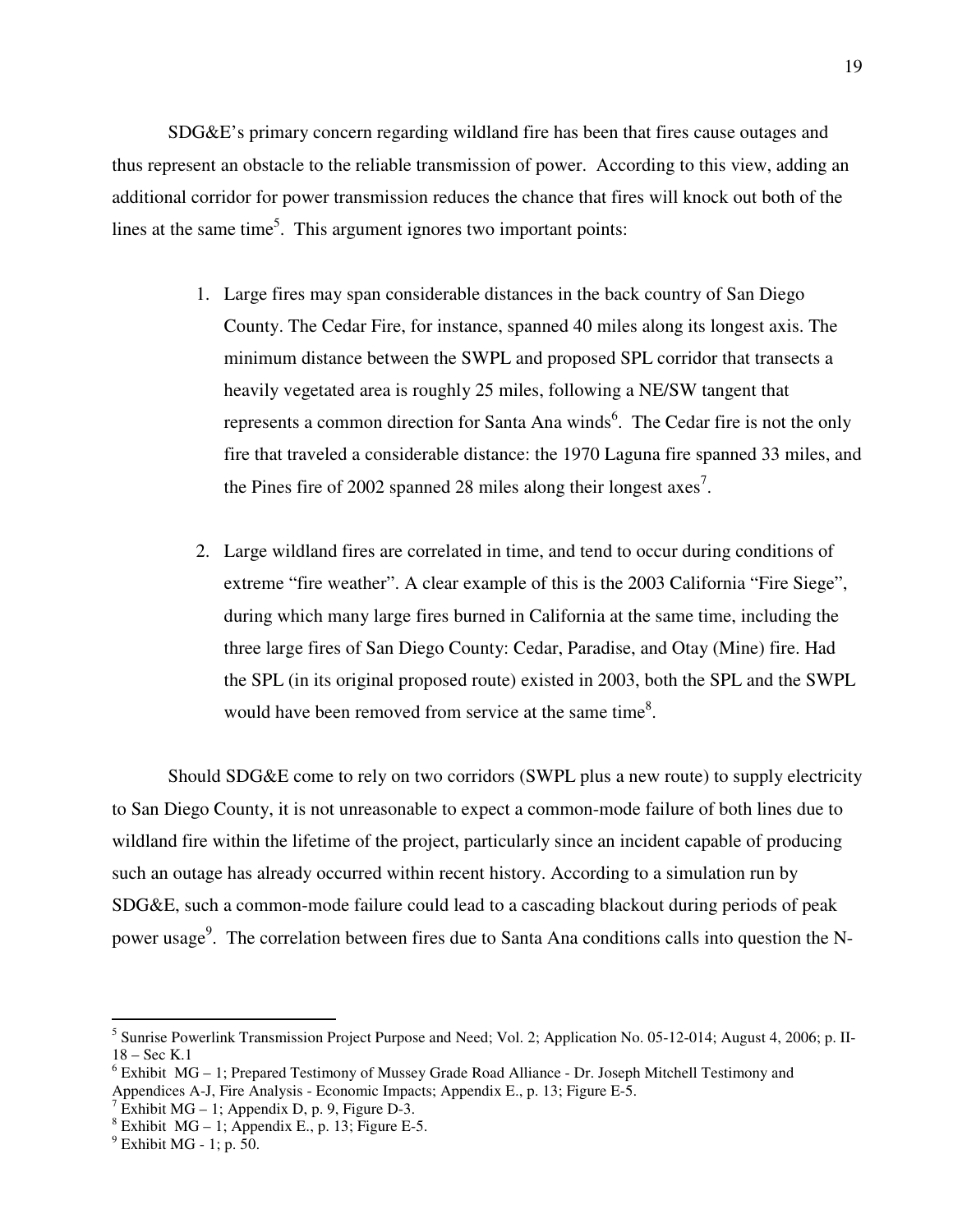1-1 classification used for fire events under independent transmission corridors<sup>10</sup>. The "event" in question is actually the Santa Ana windstorm, and it is this single "event" that is capable of causing multiple outages due to fire and infrastructure damage.

SDG&E has also attempted to characterize the SPL proposed route as somehow more reliable, from the vantage point of wildland fire, than the SWPL corridor. This runs counter to analysis done for the Alliance which was presented as testimony and other exhibits:

- The analysis using the Scott-Burgan vegetation model indicates that the current SWPL and SPL routes are roughly equivalent in terms of exposure to heavy fuels (flame lengths > 15 feet), whereas SPL would be exposed to roughly 50 km more than SWPL in terms of moderate fuels (flame lengths 5-15 feet). (SPL shows 137 km of exposure while SWPL shows  $83 \text{ km}$ <sup>11</sup>.
- It was demonstrated that the current Cal Fire data for the "Fuel Rank" and "Fire Threat" metrics are biased by the reduction of fuels caused by the 2002 Pines and 2003 Cedar fires, and hence would tend to show the SPL route as being a lower fire risk. Even with this bias affecting the data, the Alliance analysis found exposure to "very high" and "extreme" CDF "Fire Threat" along 88 km segments for SPL and 102 km segments for SWPL. After submission of the Alliance testimony, a pre-2003 "Fire Threat" map was obtained, and this was presented by the Alliance during cross-examination of witness Mortier<sup>12</sup>. These clearly show that the exposure of the SPL route to mature chaparral creates an "extreme" fire threat over a greater portion of the proposed route. That this condition could be re-established within the early lifetime of the proposed SPL project was confirmed by witness Mortier under cross $examination<sup>13</sup>$ .

<sup>&</sup>lt;sup>10</sup> Examination of witness Linda P. Brown; Public Utilities Commission, State of California; A0608010; July 12, 2007;  $\frac{1}{11}$  pp. 698-701

Exhibit MG - 1; Appendix E; p. 19; Table E-5.

<sup>&</sup>lt;sup>12</sup> Exhibit MG – 10; CDF Fire Threat - Pre-Cedar (2003)/Pines(2002) Fires;

Exhibit MG – 11; CDF Fire Threat - Post Cedar (2003)/Pines (2002) Fires;

Exhibit MG – 12; CDF Fire 2003 - Pre-Cedar/Pines Enlarged "Sunrise" Northern Loop

<sup>&</sup>lt;sup>13</sup> Cross Examination of witness Mortier; Public Utilities Commission, State of California; A0608010; July 17, 2007; p. 1007.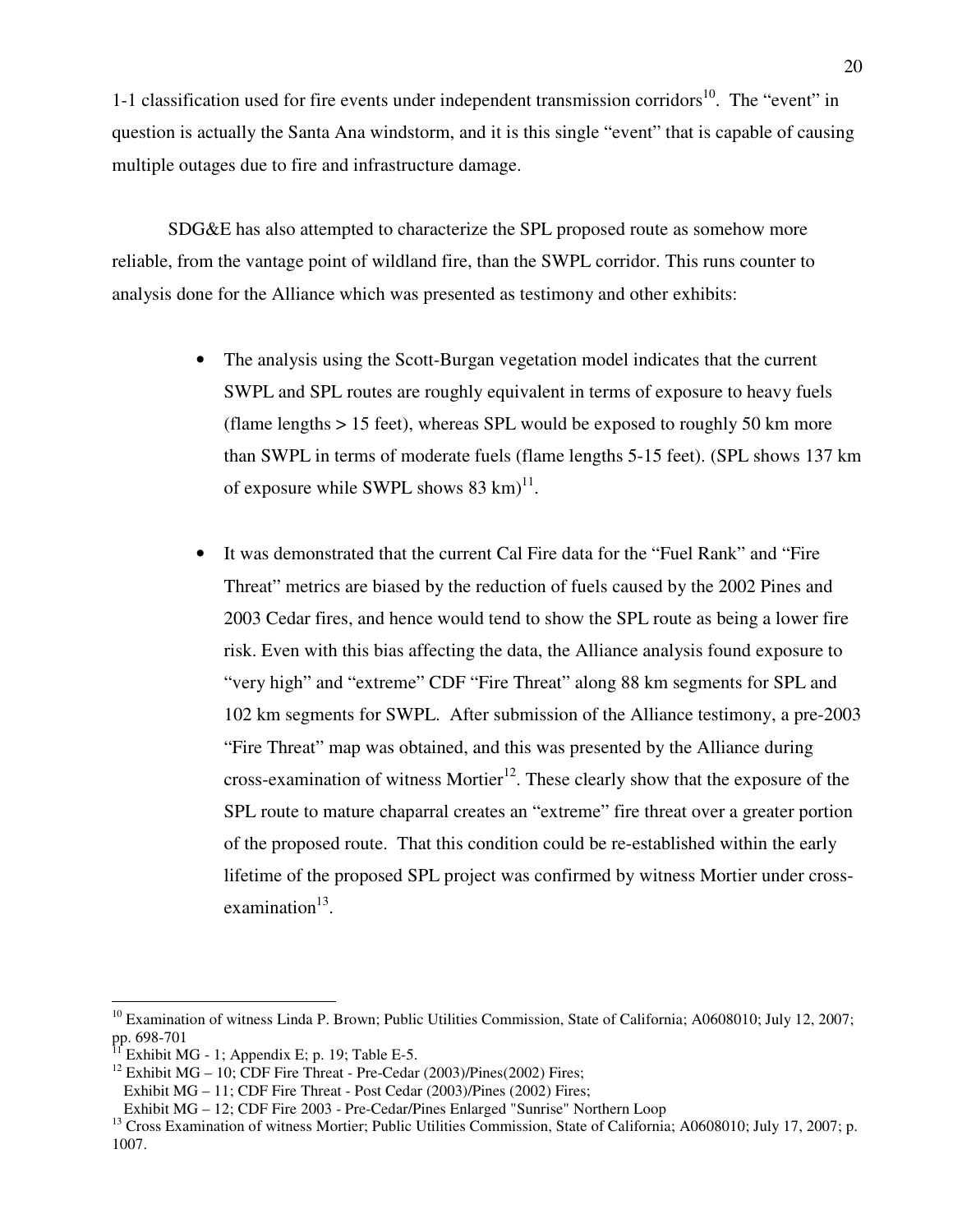*The SDG&E analysis of the proposed route included in Mr. Mortier's testimony regarding the fire threat along SPL did not analyze the line from the proposed substation near Santa Ysabel to the coast*. The analysis deliberately left out the western segment to the coast.<sup>14</sup> This explains his statement that "The Cedar fire burned to within 3 miles of the proposed route at its closest point, but did not burn inside the corridor and would not have affected it, had the proposed route existed at that time."<sup>15</sup> As residents near the proposed corridor, and extremely aware that we were well within the Cedar fire perimeter, we found it odd and disturbing that we had to submit evidence to prove this<sup>16</sup>. While the statement was corrected and clarified by the witness during cross-examination<sup>17</sup>, it also means SDG&E's analysis in the rebuttal testimony does not analyze the real fire exposure of the proposed SPL route.

According to Alliance testimony, the segment of line exposed to vegetation east of the proposed substation near Santa Ysabel represents only about one-fourth of the total line distance exposed to flammable vegetation along the SPL route<sup>18</sup>. Hence it is not possible to reach any conclusions SDG&E's calculations or assertions about the risk of fire along the SPL proposed route because the actual proposed route was not analyzed.

Further, it would be incorrect to characterize the proposed SPL route as being any less prone to fire outages than the SWPL route. In fact, the evidence submitted by the Alliance supports the assertion that the proposed SPL route would be somewhat more exposed than SWPL to future catastrophic fires.

If wildland fire is a significant determinant of reliability, as claimed by SDG&E, then it follows that any proposed route should avoid wildland vegetation where it would be exposed to harm. Unfortunately, this would relegate transmission corridors to developed areas, which tend to be undesirable for many other reasons. As far as selecting other routes that might be less fire prone, this is extremely difficult. As stated by SDG&E witness Hal Mortier: "given the geography of the San Diego region, there is no way to interconnect  $SDG\&E$ 's local system to the rest of the grid –

<sup>&</sup>lt;sup>14</sup> Cross Exam, Mortier; p. 997.

<sup>&</sup>lt;sup>15</sup> Exhibit SD - 15; Prepared Rebuttal Testimony of Hal Mortier on Behalf of San Diego Gas & Electric Company; p. 8.

<sup>&</sup>lt;sup>16</sup> Exhibit MG – 7; SDG&E 69 KV Line - Cedar Fire Aftermath Kimball Valley Road 11/8/03.

<sup>&</sup>lt;sup>17</sup> Cross Exam, Mortier; p. 1007.

<sup>&</sup>lt;sup>18</sup> Exhibit MG – 1; Appendix B, pp. 9-10; Appendix E, p. 9, Fig. E-2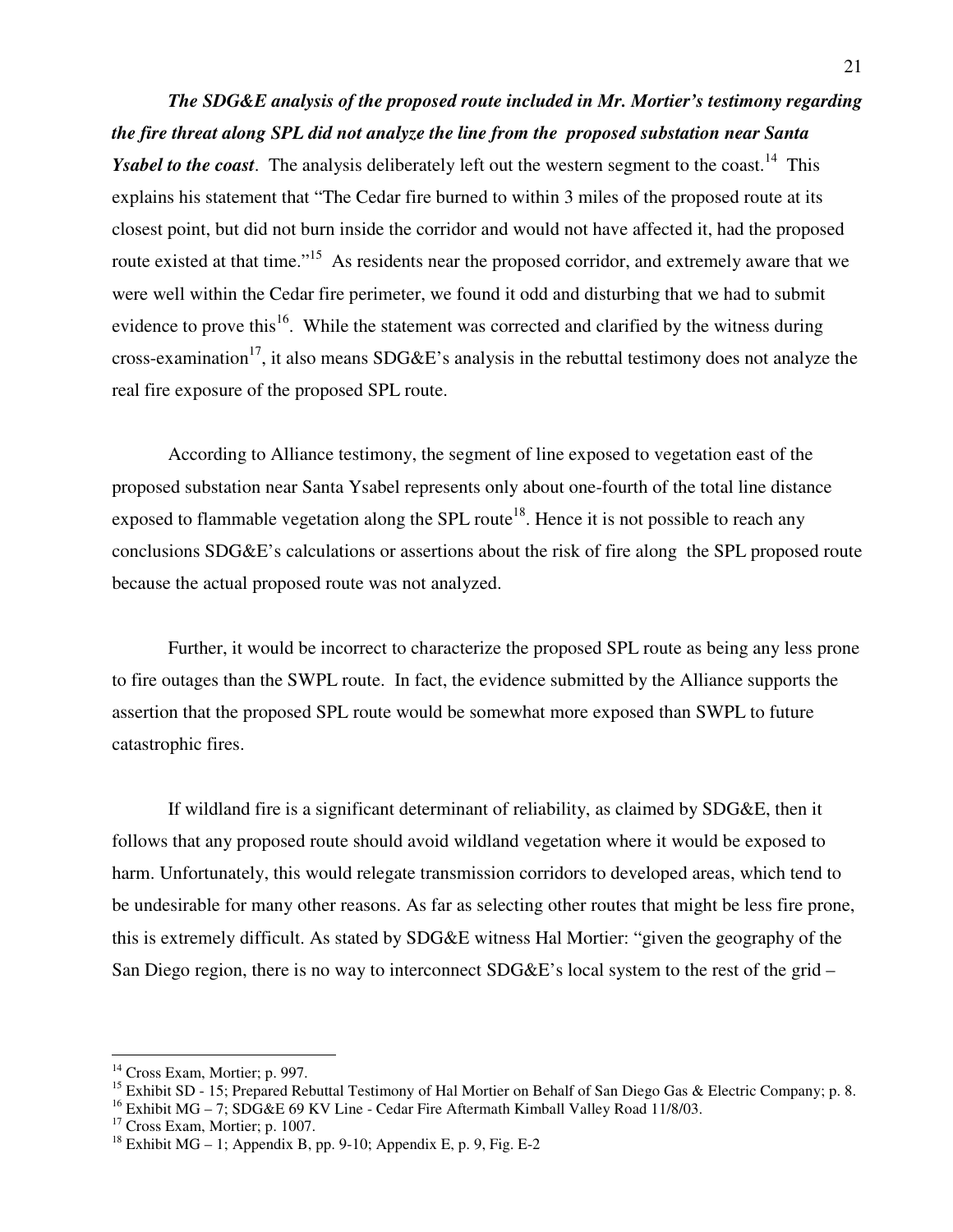from whatever direction – without routing EHV transmission lines through areas of high fire risk. Welcome to Southern California.<sup>19</sup>"

In order to have an electrical supply that is secure against wildland fire, then, non-wire alternatives should be used.

Wildland fire, however, is not the only threat that affects the security of our grid. If more of Southern California's energy infrastructure is routed through the Imperial Valley substation, as is planned for SPL; the grid becomes much more vulnerable to earthquakes. The San Andreas fault system runs less than 20 miles to the east of the substation), and to the possibility of terrorist or other attack on a single, vulnerable target<sup>20 o</sup>. The lives and well-being of millions now depend on a sparse and somewhat fragile infrastructure of major centralized installations. The spirit of reliability dictates that we should create a diverse and robust energy supply and distribution network that will be resilient against the contingencies of a potentially chaotic  $21<sup>st</sup>$  century.

> • **The proposed project potentially poses a serious fire threat to the people and the environment of San Diego County and as a result the Commission should choose other alternatives.** The Commission should choose non-wire alternatives such as energy efficiency, local renewable in-area generation and local conventional in-area generation as preferable alternatives to the proposed project to protect the health, safety and security of the people of San Diego County and to provide a more robust energy infrastructure.

#### **C. Combined Wires/Non-wires Alternatives - NOT ADDRESSED**

#### **D. Delay in the Online Date for the Project - NOT ADDRESSED**

**E. Other – NOT ADDRESSED** 

#### **VIII. ECONOMICS**

- **A. Cost/benefit analysis** 
	- **1. Production Cost Savings NOT ADDRESSED**
	- **2. Reliability Cost Savings NOT ADDRESSED**

 $19$  Exhibit SD - 15; Hal Mortier Rebuttal Testimony; pp. 5-6

 $20$  Exhibit MG - 1; p. 50.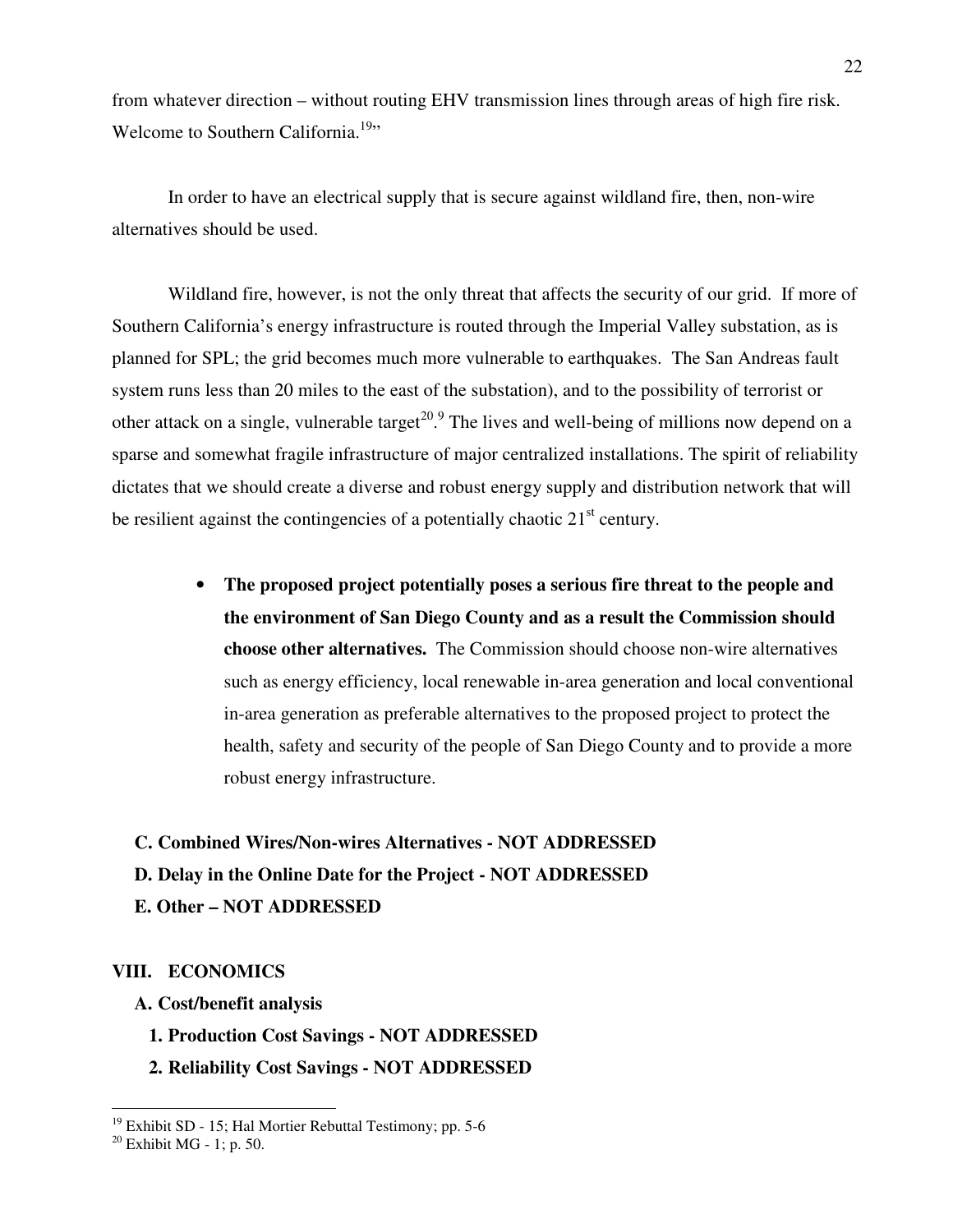- **3. Renewable Cost Savings NOT ADDRESSED**
- **4. Other Savings NOT ADDRESSED**
- **5. Project Costs**
- **a) The costs of the line should explicitly include sufficient mitigation to cover the liability and property damage costs from wildland fire. An actuarial calculation which estimates costs weighted by probability should be used for this purpose. Since no alternative model has been offered, we request that the Commission use the Alliance testimony as a basis for this estimate.**

A considerable portion of the Alliance testimony was dedicated to devising a means by which the costs of potential wildland fires accidentally started as a result of SPL operation could be estimated and applied to the cost of the project. We adopted the following model for the creation and spread of a catastrophic power line fire:

"1) A section of transmission line, tower, or other hardware is unusually

vulnerable due to aging, material defects, assembly defects, poor maintenance, or exposure to unusually extreme conditions.

2) This section of transmission line, tower, or other hardware is also in the proximity of flammable vegetation.

3) Weather conditions with strong gusting winds and low humidity (i.e. "Santa Ana" conditions) are present.

4) Stress from the wind causes a component failure.

5) The component failure causes arcing and the ejection of hot or flaming materials.

6) The hot or burning materials ignite the adjacent vegetation.

7) The fire is rapidly spread due to the high wind and low moisture conditions.

8) Remoteness of the site or the rapid growth of the fire foils initial firefighting response, and the fire grows to a large size.<sup>21</sup>"

The process by which the probability of this scenario can be estimated relied on the use of historical data from several sources:

 $^{21}$  Exhibit MG - 1; pp. 2-3.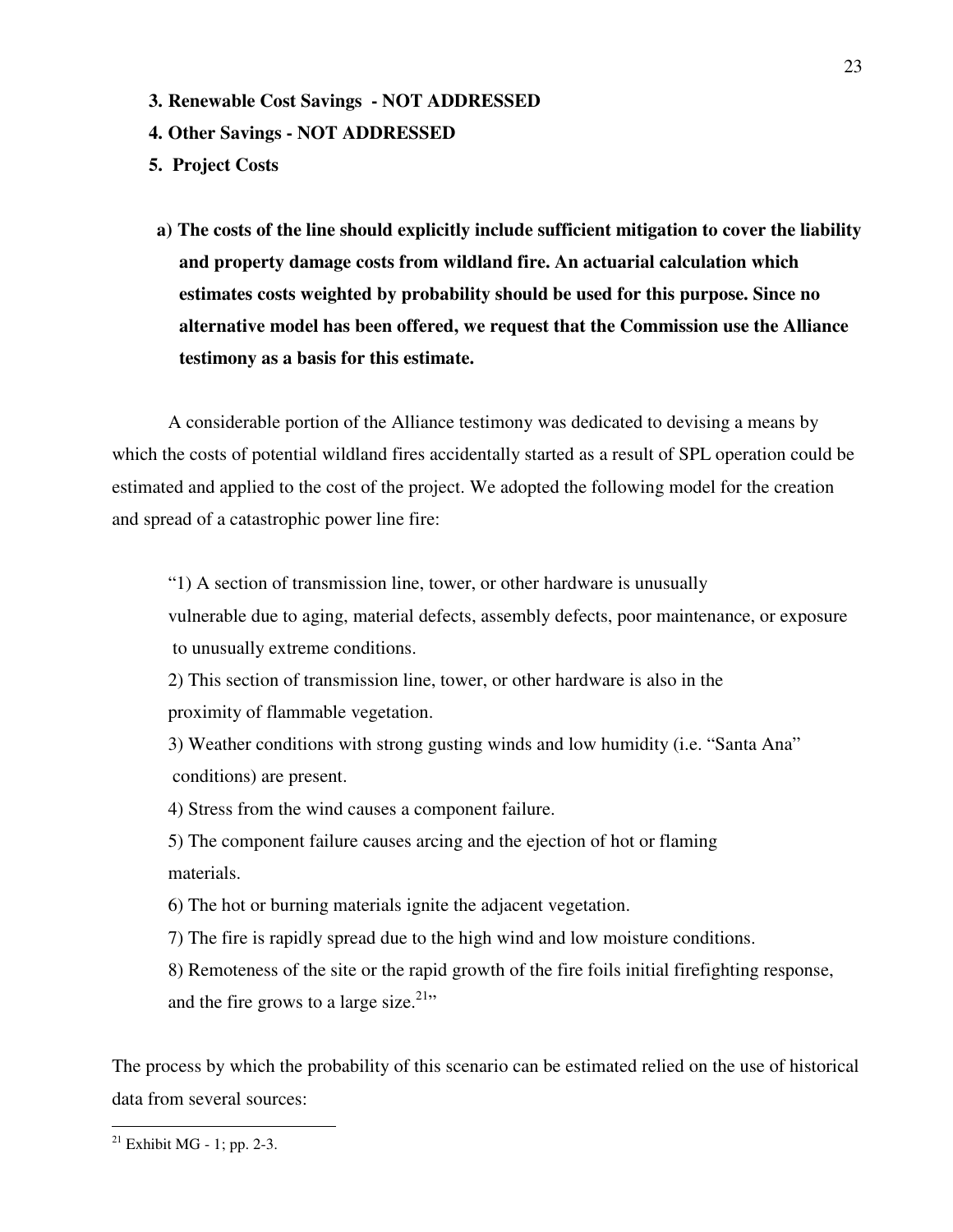- SDG&E outage data from 1999 onward.
- SDG&E fire data collected from February 2004 onward.
- Cal Fire (CDF) EARS database containing fire start information in San Diego County, from 2002 onward.
- Cal Fire (CDF) fire perimeter data (from 1900; large fires only).
- Mesowest RAWS weather station data (1999-present)
- Fire loss data from the Insurance Information Institute (nationwide).

The process by which these data were turned into probability estimates is described in the testimony:

1. The number of fires in the SDG&E fire data due to transmission lines was scaled to the total length of the transmission network, giving a fire ignition rate per mile per year.<sup>22</sup>

2. This fire rate was multiplied by the length of the proposed SPL route, using only the segment of the line exposed to flammable vegetation<sup>23</sup>.

This was used to obtain a projection of one fire per 20 years for the SPL, or per 15 years if the 500 kV segment is assumed to have the same ignition rate, with relatively large uncertainties.

3. Ignition data (EARS) were correlated with weather data (RAWS) in order to determine the fire-fighting initial attack success rate for fire ignitions. This was determined to be 98% overall, but only around 64% when the wind gust speed at the nearest weather station exceeds 30 mph. This implies that severe SPL fires related to wind conditions could occur with a mean recurrence time of 42 years<sup>24</sup>.

4. The cost of major fires is compared against historical data to estimate potential losses, which can range upwards of \$1 billion<sup>25</sup>. Additionally, theories of liability which might be applied in this case can add multipliers of 2-3X to assessed damages<sup>26</sup>. "Optimistic" and "pessimistic" cases were analyzed for the probability of a \$1 B loss, with 2% and 10% probability for an occurrence over the 40 year lifetime of the line. These would lead to a \$0.5 M and \$2.5 M cost per year over the life of the line, increasing to \$1.5 to \$7.5 M per year if the increased liabilities are applied. This number would then be used as a cost in calculating the cost/benefit ratio for the line. It is possible that a more refined calculation using more comprehensive analysis could narrow the

 $22$  Exhibit MG - 1; Appendix B, pp. 5-9

 $23$  Exhibit MG - 1; Appendix B, pp. 9-11

 $24$  Exhibit MG - 1; Appendix F, pp. 13-17

 $25$  Exhibit MG - 1; Appendix H, pp. 4-9

 $26$  Exhibit MG - 1; Appendix G, pp. 3-5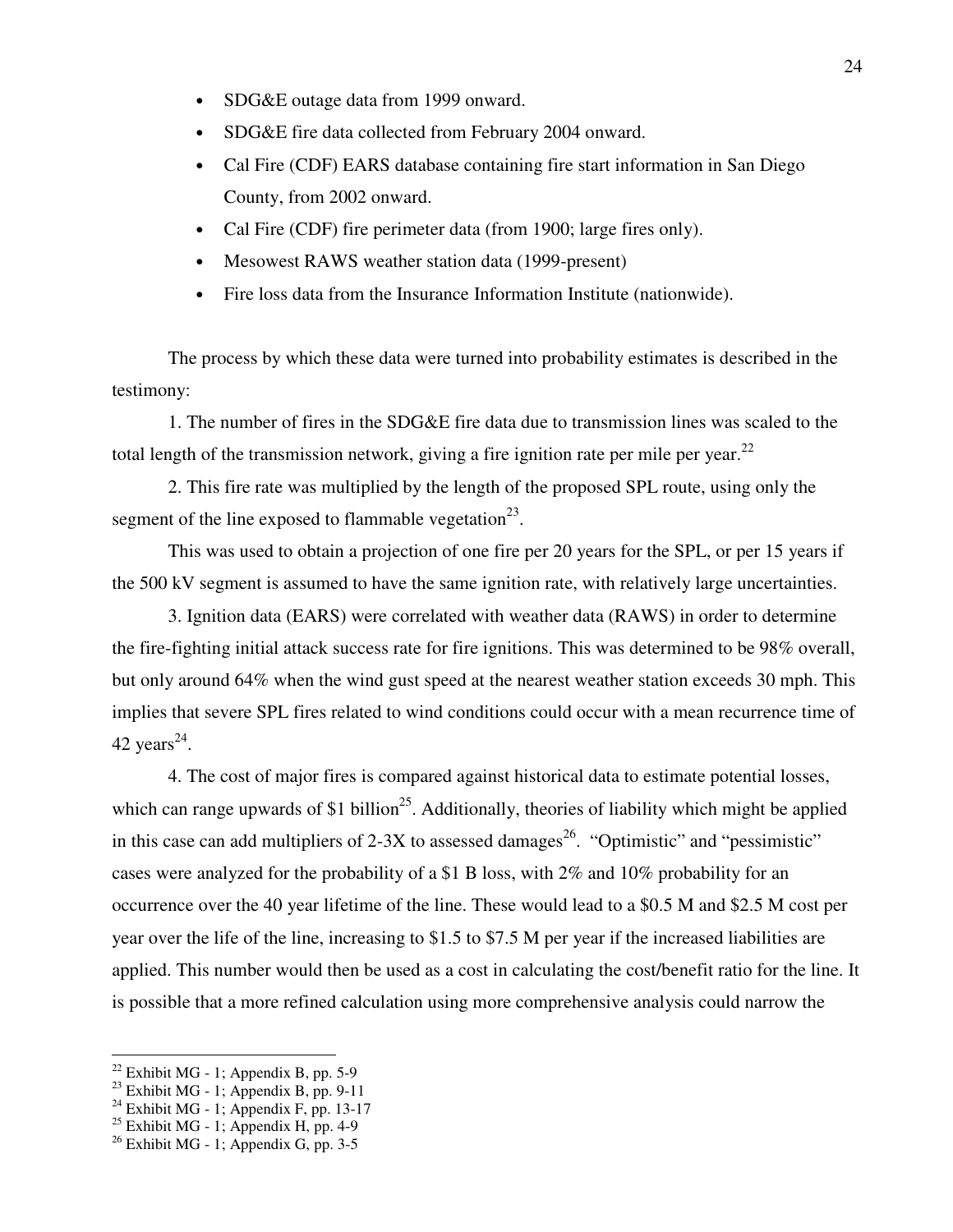range of uncertainty, and we have suggested in the testimony that this be performed within the scope of the EIR/EIS. In lieu of this we would like to suggest a conservative estimate of \$2 M per year be added as a cost that accounts for the wildland fire potential of the proposed line. \$2M represents the geometric mean between the minimum (\$0.5 M/yr – no liability multipliers  $\&$ optimistic) and maximum (\$7.5 M/yr – liability multipliers  $\&$  pessimistic).

SDG&E has not provided an alternative probability or cost analysis. They have offered two objections to the probability calculation, and also object to the economic analysis.

First, they argue that the risk of fires from transmission lines is small. Noting that we entered into testimony reports of two transmission tower collapses in California within one year<sup>27</sup>, witness Hal Mortier asserted that the fact that these did not cause fires indicated the low risk due to transmission towers<sup>28</sup>. Under cross examination, the witness was presented with photos of these incidents, with one tower falling in a mud flat and the other in the desert $^{29}$ , and concurred with the Alliance that the lack of vegetation was a likely reason that fire did not occur in these cases  $130$ . Later, presented with a photo of another tower in a heavily vegetated area<sup>31</sup>, the witness was asked that whether it could ignite vegetation were it to collapse for some reason. He stated that it could<sup>32</sup>. Additionally, SDG&E fire records and outage records show that there was a fire as a result of a fallen line on a 230 kV tower on Camp Pendleton in December  $2006^{33}$ .

Second, Mortier argues that since 69 kV lines already exist along much of the proposed SPL corridor, the addition of the SPL will add negligible additional risk to the route<sup>34</sup>. This would be true if the SPL were *replacing* the existing line. However for the great majority of its run through the areas of fire risk the SPL will be added to the 69kV corridor on its own towers and the existing 69kV line will be left in place<sup>35</sup>. Hence, both existing and new lines would contribute to fire risk. Additionally, the existing 69 kV lines were included in the original calculation of fire rate per mile,

 $27$  Exhibit MG - 1; p. 13

 $28$  Exhibit SD - 15; Mortier Rebuttal Testimony; p. 5

 $^{29}$  Exhibit MG - 5; Downed Tower #1 SCE E. Riverside County 7/7/06 High Winds

Exhibit MG - 9; Downed Tower #2 - PG&E Redwood City Wetlands 12/26/06 - High Winds and Defect

<sup>&</sup>lt;sup>30</sup> Mortier Cross Examination; pp. 994-996

<sup>31</sup> Exhibit MG - 6; SDG&E Tower Rancho Penasquitos 7/5/07

<sup>32</sup> Mortier Cross Examination; pp. 1009

 $33$  Exhibit MG – 1; Appendix B; p. 6; Table B-2

 $34$  Exhibit SD - 15; Mortier Rebuttal Testimony; p. 5.

<sup>&</sup>lt;sup>35</sup> Exhibit MG - 17; Table 2.3-1 Sunrise Powerlink Project Plan of Service List, Sunrise Powerlink Transmission Project, Application for Certificate of Public Convenience and Necessity, Application No. 05-12-014, Part 1 of 2, Proponent's Environmental Assessment (PEA), August 4, 2006, San Diego Gas & Electric Company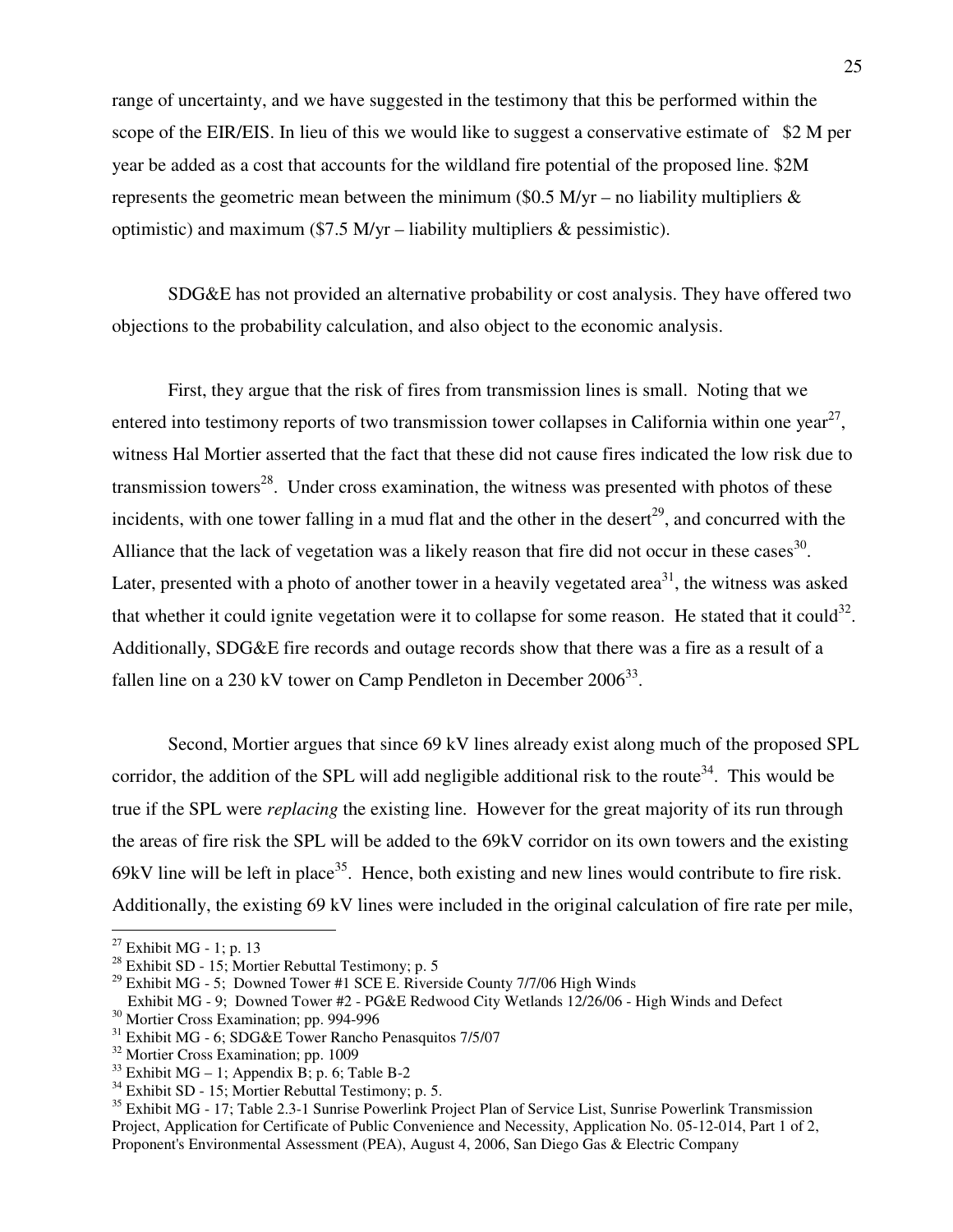and hence were in fact taken into account in our probability calculations. During crossexamination, Mr. Mortier was presented with this assertion and did not challenge  $it^{36}$ .

The rebuttal testimony also argued against the Alliance's economic approach, arguing basically that because SDG&E already pays liability insurance, the potential cost of wildland fire is already included in SDG&E operating  $\text{costs}^{37}$ . The Alliance concurs that these cost estimates need to be handled properly and the charges need to be placed against the project only once. However, the rebuttal testimony does not sufficiently support the assertion that the charges calculated by the Alliance are currently included in premiums.

The assertion that the costs are reflected in the rates is a presumption: "While I am not a rate expert, presumably these costs are already reflected in the rates."<sup>38</sup> However: 1) there are good reasons to presume otherwise 2) it would have been straightforward for the company to demonstrate that the rate it pays is consistent with estimated costs 3) even if SDG&E is covered by liability insurance, if the rate paid is insufficient to adequately cover the risk, it should still be included in the costs 4) that there is no guarantee that SDG&E will be able to obtain insurance at the current rate in the future, and 5) SDG&E might not be held liable for fires started by its lines ("act of God") and therefore its insurer would not be required to compensate for damages 6) insurance coverage typically does not redress all damages.

#### **There are good reasons to presume otherwise:**

1) The rebuttal testimony points out that the policy, to the understanding of the witness, covers "risk liability to all SDG&E assets". Hence one would expect the analysis used to be very broad and general and not focused on the wildland fire issue. This analysis is tightly focused on the wildland fire issue, and it uses data that were not available until quite recently, and then only provided under data request – SDG&E's own fire history records. These form the primary foundation for the Alliance fire rate estimates, and there is no reason to believe that these were used in the formulation of insurance rates for the company. Likewise, the calculation of initial attack success rates under the high-wind conditions often associated with power line failures is, to our knowledge, new. Furthermore, the recognition on the part of the scientific community that wildland fire is a "critical phenomenon", in other words that the rarest, largest events are the most important

<sup>36</sup> Mortier Cross-examination, p. 1001

<sup>&</sup>lt;sup>37</sup> Exhibit SD - 15; Mortier Rebuttal testimony; p. 15.

 $38$  Ibid.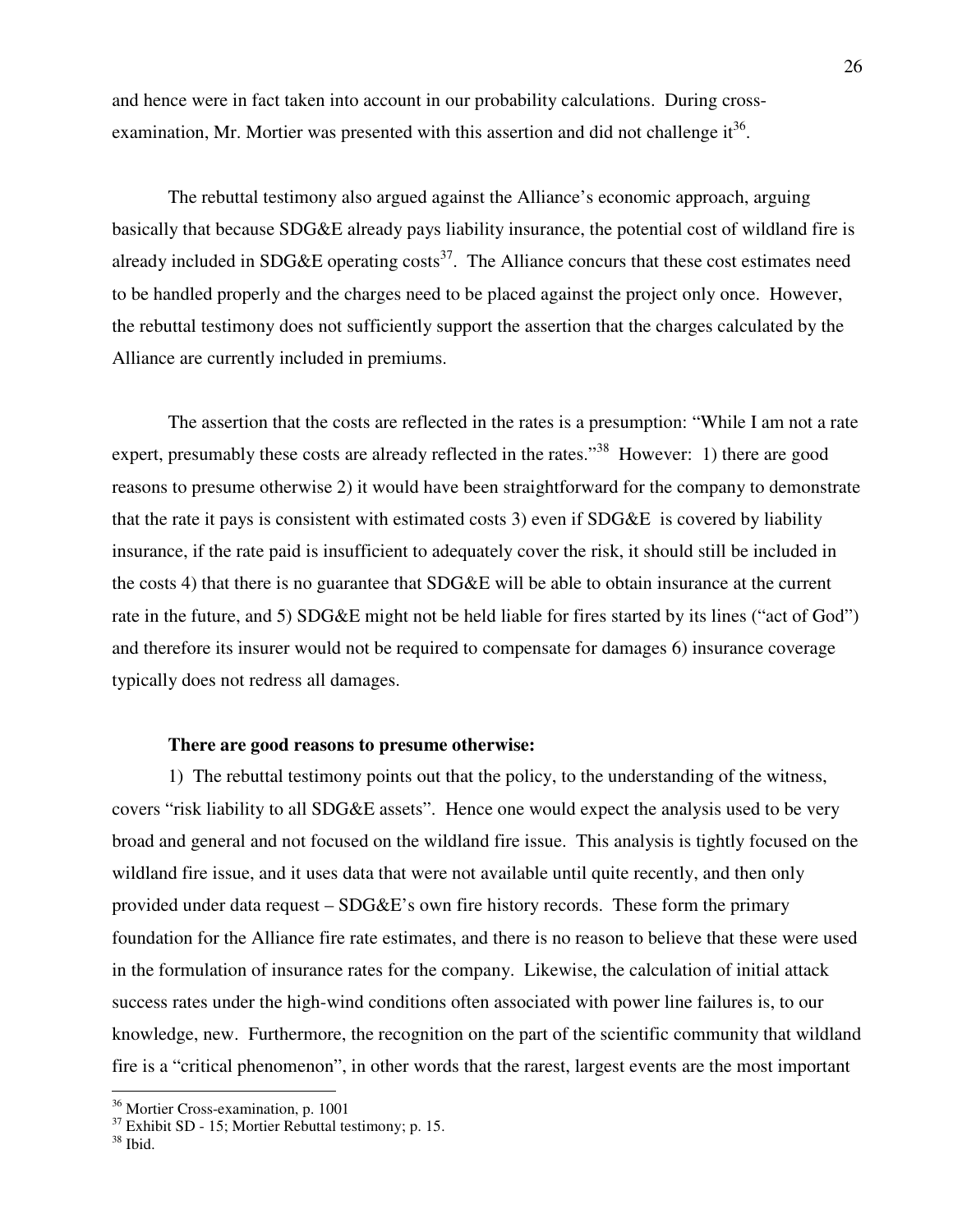from a physical, environmental, and economic point of view, is relatively new<sup>39</sup> and while now being accepted into scientific circles is only slowly making its way into the wildland fire community. Throughout Mr. Mortier's testimony, for instance, he characterizes the probability of transmission line fires as "small" or "trivial". A graph of the cost of the most expensive wildland  $fires<sup>40</sup>$ , though, shows that costs are dramatically weighted towards the rarest and most expensive events. What this means is that in order to do an accurate estimation of cost, *all* potential events, no matter how rare, need to be included in the estimation. The combination of novel or proprietary data, plus novel scientific approaches, makes it unlikely that the insurer has estimated potential costs and probabilities in the same manner as the analysis presented in the Alliance testimony.

## **It would have been straightforward for the company to demonstrate that the rate it pays is consistent with estimated costs:**

2) Say, however, that the insurer has a "secret sauce" analysis method that accurately and fully characterizes the incremental risk due to the proposed Sunrise Powerlink. This incremental cost will be passed on to SDG&E, the customer. SDG&E could demonstrate the estimated incremental cost increase in insurance due to the SPL, and yet they did not do so in their rebuttal. Now it might be that the incremental cost of risk due to SPL is considered small compared to the entire risk the company is exposed to, as implied by witness Mortier. If so, then the insurance burden would be very much larger than the incremental risk, which we've estimated in the \$0.5 M to \$7.5 M per year range. It is and would have been straightforward for the applicant to demonstrate that their insurance burden is very much larger than these calculated incremental costs, and hence support the assertion that the insurance rates properly calculate and assume the risk.

## **Even if SDG&E is covered by liability insurance, if the rate paid is insufficient to adequately cover the risk, it should still be included in the costs:**

3) It could also be argued that the actual risk is irrelevant – since the company has an insurer willing to subsume the risk at an agreed price, doesn't it then become the insurer's problem if their risk calculation is incorrect? We would argue no – for two reasons. First, if the risk estimate is incorrect, it is likely that the insurer will correct it at some point in the future. Subsequently, insurance will no longer be available to SDG&E at the original cost, and this extra cost will be passed on to ratepayers. We cannot assume that any savings are permanent, and the prudent

 $39$  Exhibit MG - 1; Appendix C; p 2-3; References to Malamud et al. and Moritz et al.

<sup>40</sup> Exhibit MG - 1; Appendix H; pp. 5-7; Table H-1, Figure H-1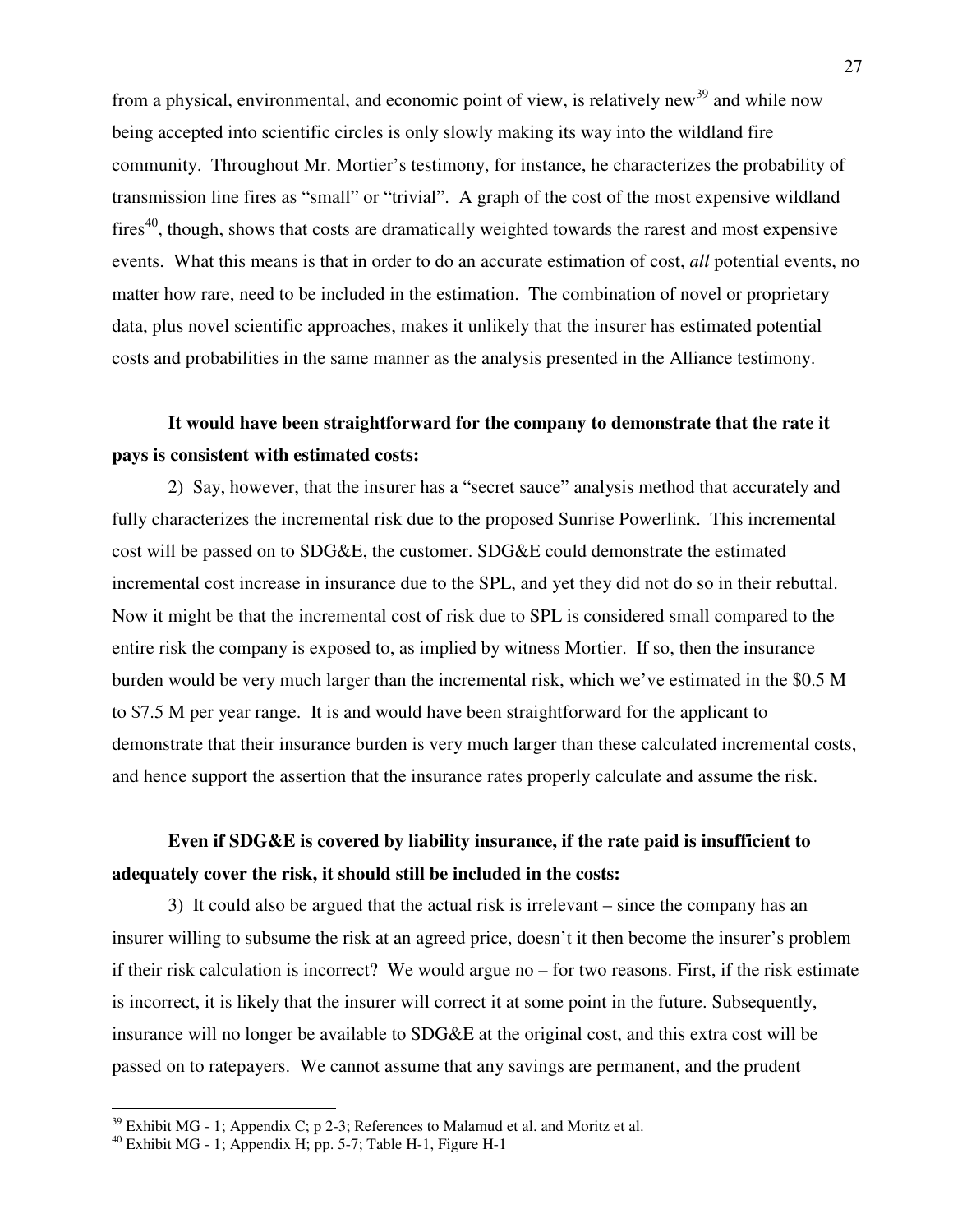approach is to use the most reasonable cost estimate over the long term. Second, the purpose of this exercise is to do a "cost/benefit" analysis for the line. If there is a fire, there is a real cost, regardless of whether ratepayers, insurers, or society absorbs this cost. Even if ratepayers are getting a "deal" because of a flaw in risk estimation, the cost is simply being shifted elsewhere. In the broadest sense, all California ratepayers in one way or another pay insurance and re-insurance costs. If "badly estimated projects" (defined as projects with under-estimated risk) go forward everywhere, Californians will end up paying for these projects in the form of higher insurance rates, higher costs of goods and services, higher taxes, and personal losses. Hence "due diligence" on the cost/benefit analysis for this project requires that we verify that the risk is correctly subsumed into any insurance premium before we can claim it is being properly accounted for.

## **There is no guarantee that SDG&E will be able to obtain insurance at the current rate in the future:**

4) If it becomes widely known that power line fires are the cause of catastrophic fires due to the mechanism detailed in this brief, and if such fires occur either inside or outside of the SDG&E service area, then it is only a matter of time before insurers take note, and it would be unlikely that  $SDG&E$  could continue to obtain insurance on its present terms.<sup>41</sup> These costs would be passed on to consumers.

#### **Insurance coverage typically does not redress all damages:**

5) It could also be that in the case of catastrophic power line fires started by SDG&E equipment via the mechanism described above that SDG&E would not be held liable for damages, and hence its insurer would not have to pay. This could be true if SDG&E were found to have followed industry best practices for maintenance and engineering or if the wind event initiating the fire were severe and unusual enough to be considered an "act of God". Regardless of liability finding, however, the public would have sustained real damages from any such potential fire, and these damages, weighted for probability need to be calculated into the cost/benefit analysis if the economic study for the project is to truly analyze public benefit and cost of the project.

 $41$  Exhibit MG - 1; Testimony; p. 36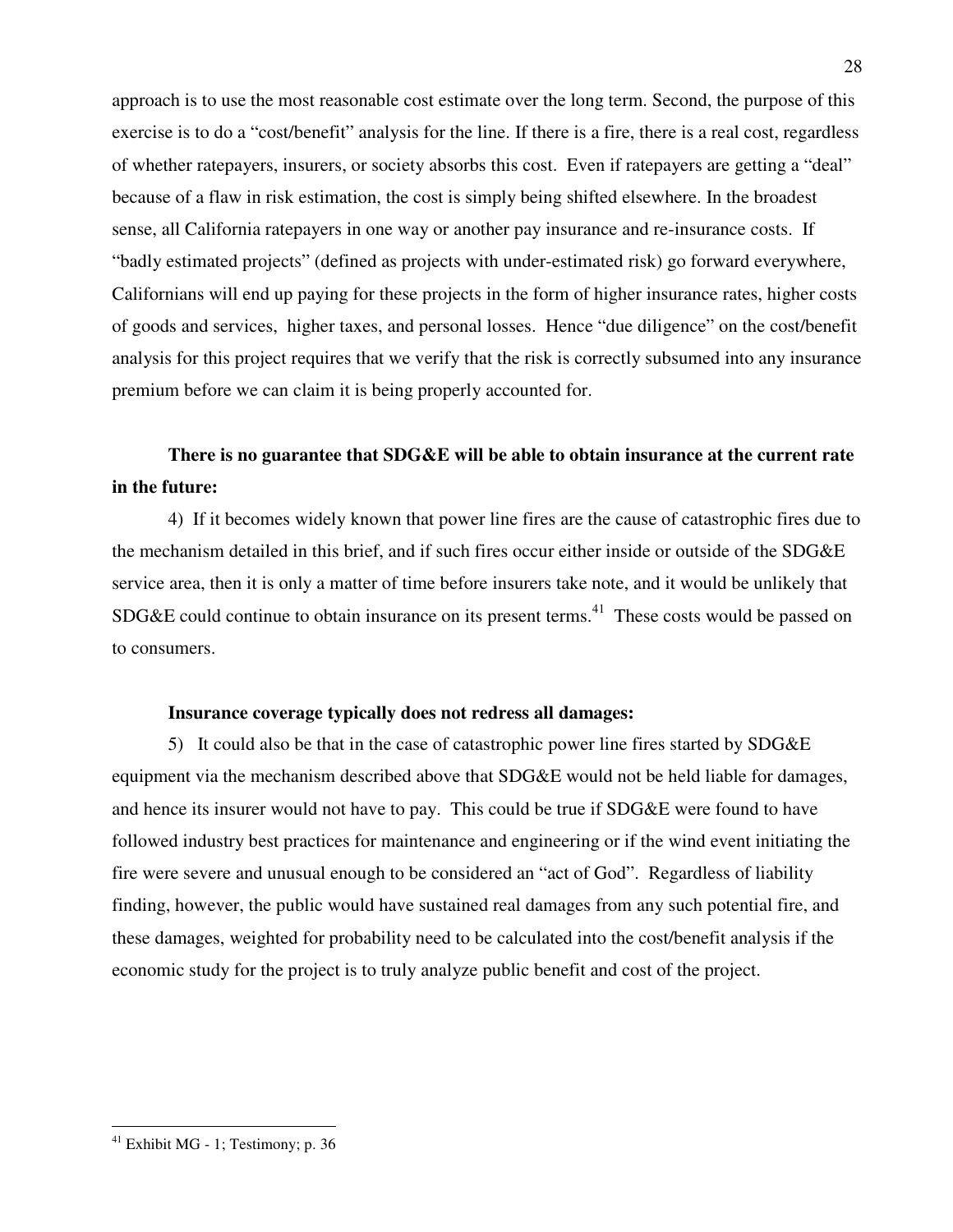#### **Insurance is a business:**

6) Insurance companies are businesses, and their profitability requires that they not be overly generous in dispensing relief. They are not there to make those suffering loss whole, but instead to shield the company holding the policy from the claims laid against it. T he insurers will dispense the minimum amount that they can within the terms of their policies. We cannot assume that the full amount of damage accrued to the public during a wildland fire will be covered by SDG&E's insurer.

In summary:

- **The cost of potential catastrophic fire event(s) caused by the proposed project should be included in the economics of this project**. In order to accurately reflect the fire risk realities inherent in this project, the Commission should require SDG&E to include, at a minimum, a risk premium cost of \$2 M/yr to the operating costs of the project for the purposes of updating the cost/benefit analysis.
- **The question of the availability of insurance for the proposed project, including costs and terms, should be studied.** The Commission should require SDG&E to research and show whether insurance can be obtained, the costs of insurance for the lifetime of the project and if this insurance would fully cover power line fire losses sustained by the public regardless of SDG&E liability.

## **b) The costs of the project should include construction costs due to the more robust construction needed for wind-resilience in high-wind areas and in earthquake zones.**

Two specific risks were identified in the Alliance testimony that were not identified in the SDG&E application: 1) the fire risk due to high winds in regions of hazardous vegetation<sup>42</sup>, and, 2) the risk due to earthquakes that might cause element failures or lines to touch in regions of hazardous vegetation<sup>43</sup>. Evidence presented in the testimony showed the vulnerability of transmission towers to extreme wind events. At least one professional engineer (El-Attar) was able to demonstrate that seismic effects need to be modeled and that the standard practice of relying on ice and wind loading in areas such as Southern California cannot be relied upon.

 $42$  Exhibit MG - 1; Appendix F; pp. 8-10.

 $43$  Exhibit MG - 1; Testimony; pp. 48-49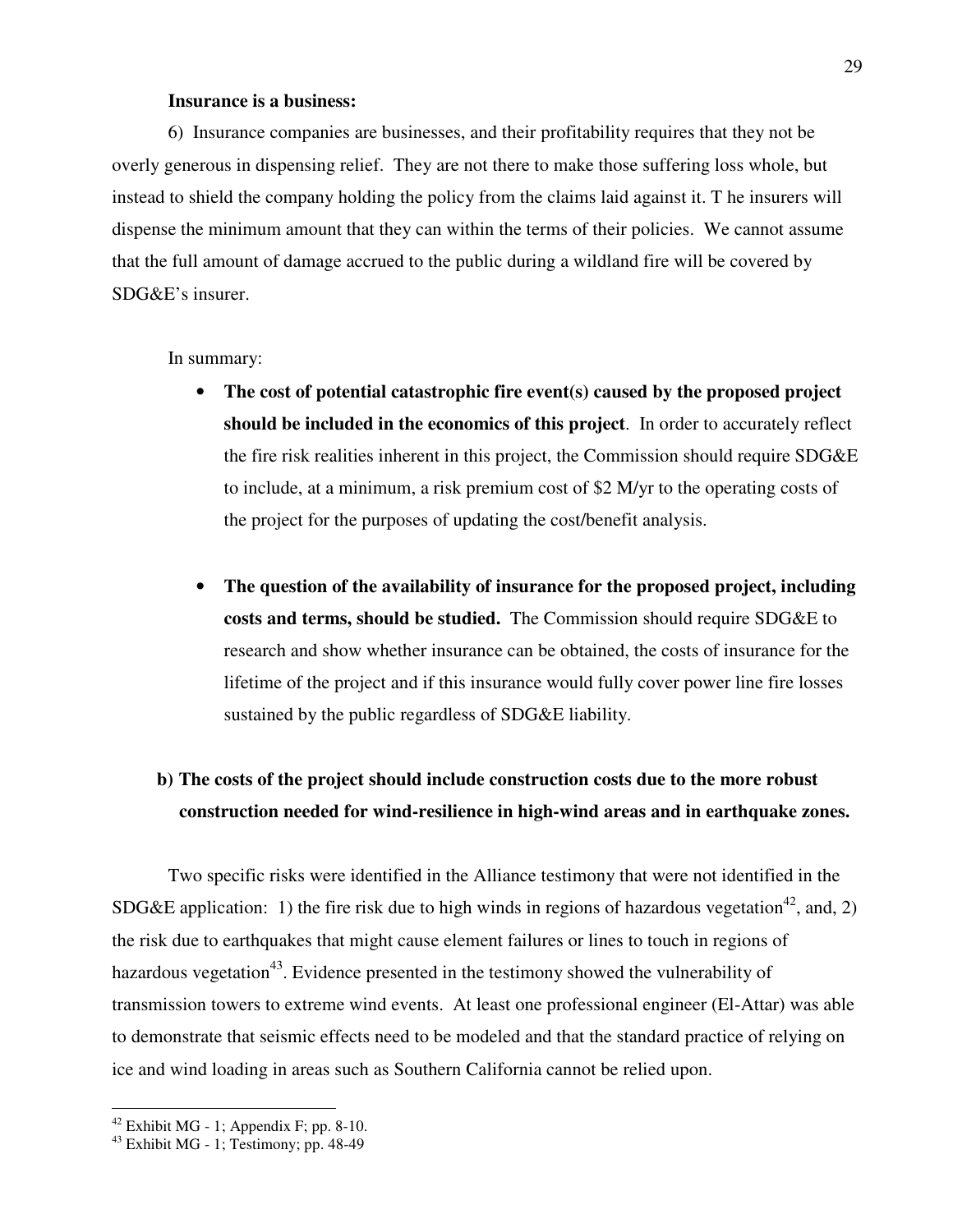These specific risks might be mitigated through more robust construction. These extra and probably considerable costs need to be added to the construction cost estimates for the proposed line.

- **The EIR/EIS should include a wind hazard analysis.** The Commission should consider the EIR/EIS adequate and complete only if it contains a wind hazard analysis that uses wind gusts data during extreme events and not averages as a function of location. This analysis should be applied to the entire proposed route and all alternative routes to determine the confluence of wind-hazard and fire-hazard areas.
- **The EIR/EIS should include a comprehensive analysis of the earthquake threat to the proposed project.** The Commission should consider the EIR/EIS acceptable and complete only if it contains a seismic hazard analysis that addresses the issues raised by El-Attar. This analysis should contain dynamic calculations -- and not simply static wind and ice loading, and should be applied to the proposed route and all alternative routes to determine the confluence of wind-hazard and fire-hazard areas.
- **The dual threats of fire and earthquake should be analyzed together in the EIF/EIS.** The Commission should consider the EIR/EIS acceptable and complete only if it contains engineering studies for the proposed route and all alternative routes that specify where the extreme wind and earthquake hazard zones are within fire hazard zones. Engineering solutions should be devised for these zones that significantly reduce the hazard from high wind and earthquake and the costs of applied engineering should be added to the project.
- **The Commission should specify at least a 200-year return-level for extreme wind and earthquake events for the purposes of engineering.** This is necessary because of the extremely high costs to the public that can be incurred as a result of Santa Ana and earthquake induced wildland fires. (A 200-year return level would mean that there is an 18% probability of design limits being exceeded during the 40 year lifetime of the project assuming occurrences are randomly distributed in time.)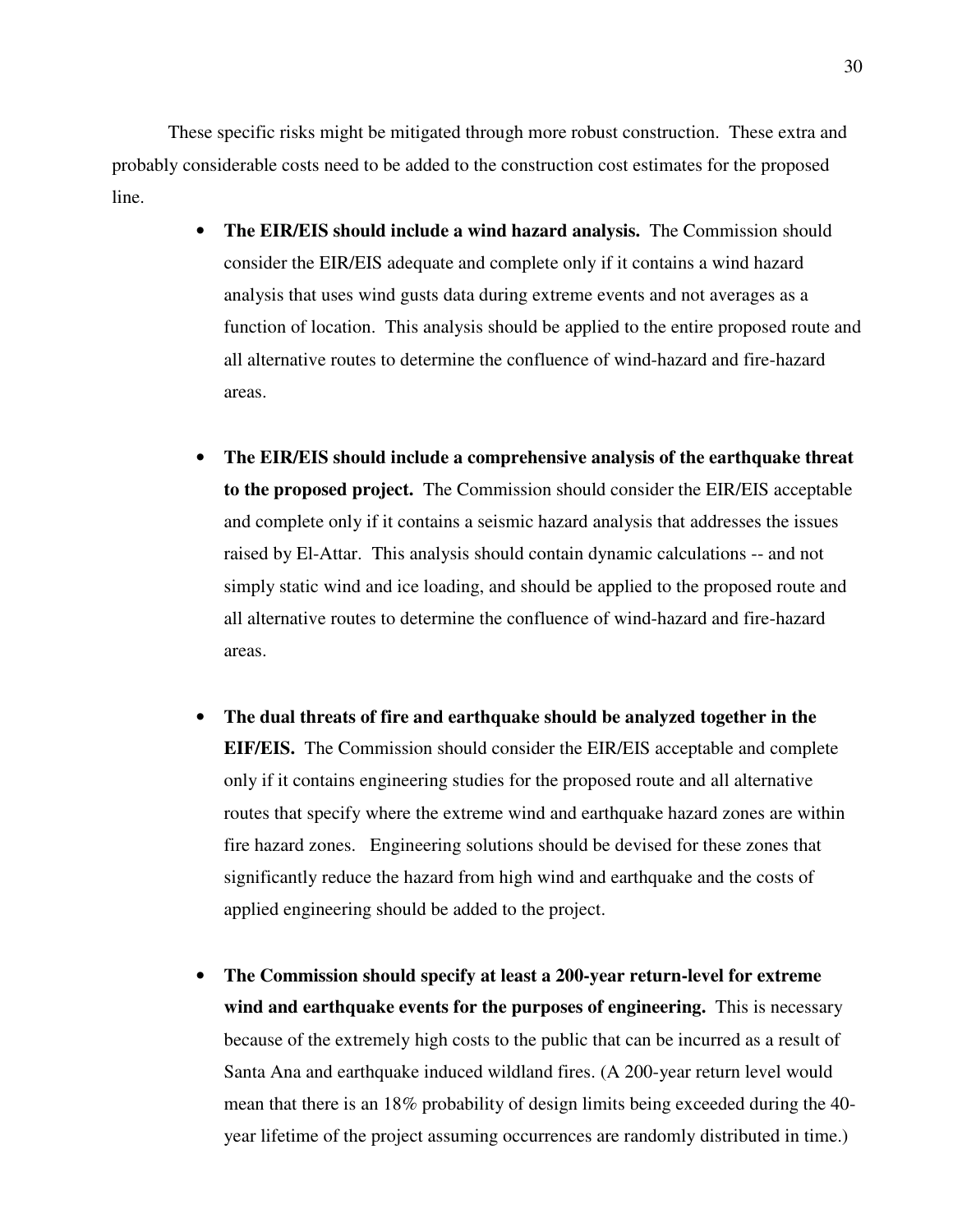The costs of these enhancements should be incorporated into the cost/benefit analysis for this project.

- **A "no single point-of-failure" engineering requirement for the project, along with additional costs that may be incurred should be required.** The Commission should require SDG&E to include in the project's engineering criteria a "no single-point-of-failure" requirement: that no single component failure in the power lines or support structure should result in contact between hot materials and flammable vegetation in order to reduce the probability of catastrophic fire. The additional costs of meeting this requirement should be added to the project.
- **c) The costs of the line should explicitly include sufficient mitigation to cover the cost of habitat recovery and replacement. A proper actuarial calculation for losses that estimates costs weighted by probability should be used in the cost/benefit analysis. The EIR/EIS should only be considered complete if unique habitats that could require rehabilitation rather than replacement are identified within the scope of the EIR.**

Another potential cost of the line was identified in the Alliance testimony – specifically the cost of mitigating for land that might undergo "type conversion" as a result of wildland fire<sup>44</sup>. The theory is that if wildland fires are too frequent, then the native Southern California vegetation can be replaced by invasive weeds and grasses that are even more flammable than the chaparral that they replace. A fire created by SPL operations could potentially permanently alter habitat. Since much of the SPL runs through or is adjacent to public preserves that have been set aside for the purpose of habitat and species conservation, and particularly because significant portions of the proposed route pass through the Cedar and Pines fire footprints, we must regard these preserves as particularly vulnerable to type conversion.

Top find out how much fires producing type conversion would cost, we can apply the same approach adopted in a), i.e. to calculate a "risk premium" based upon the cost of the event and the probability of the event occurring. Two potential remedies could be applied here: the first would be

<sup>44</sup> Exhibit MG - 1; pp. 41-45.

Exhibit MG - 1; Appendix H; pp. 9-20.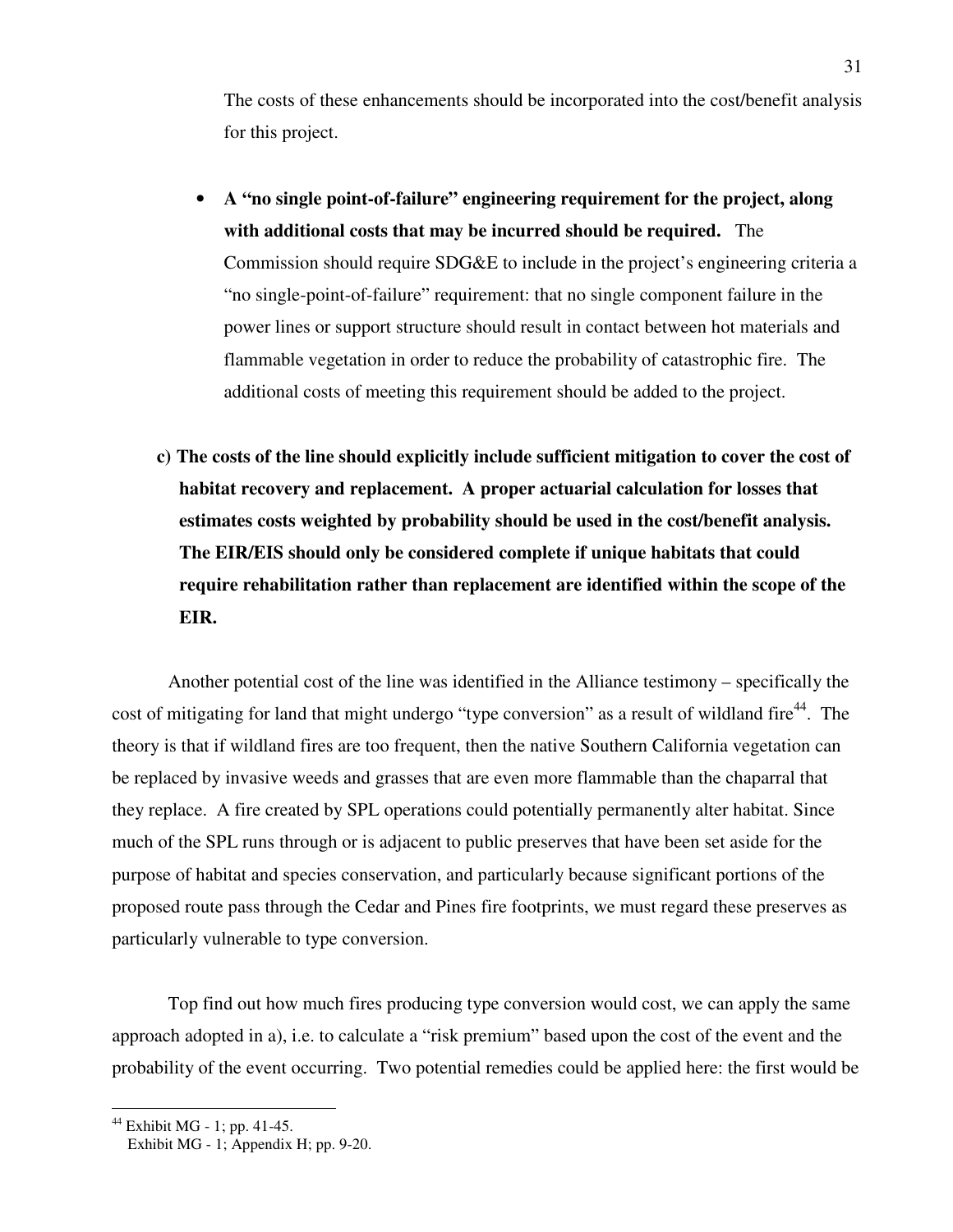replacement of the land, and the second rehabilitation. Rehabilitation currently costs approximately \$50 k/acre, while replacement costs about 1/10 this amount. We might expect this to shift as time passes, since habitat-worthy parcels will become rarer as time goes on and San Diego development continues. Rehabilitation may also be required if there are unique habitats contained in these parcels that cannot easily be replaced.

It could be argued that routing to avoid the Cedar and Pines fire scars would reduce exposure to type conversion. While this is true initially, this would become less so as the scars revegetate and a new mosaic of fire perimeters from future fires take their place. Hence, this is a problem that is not mitigated by rerouting the line, so long as that line passes through and near native habitat and public preserves.

For our cost estimate, we assumed a habitat loss of 1,000 acres, since this is a typical size for open space preserves in our area. However, this does not take into account that a wind-driven powerline fire could easily burn many preserves. The cost estimate was also done for the proposed route, which means that the early part of the SPL operation period would be a time of greater risk of type conversion – 67%, which drops to 50% in the latter part of the SPL projected lifetime, based upon local fire recurrence rates. We also assumed that liability arising from the theory of inverse condemnation<sup>45</sup> (which allows triple damages) could be applied by public agencies against SDG&E. We used the admittedly worst-case scenario of requiring rehabilitation versus replacement, and obtained a risk premium of about \$1 M/year. For replacement this would be more typically \$100 k/year, assuming that current land prices remain stable, also an unrealistic assumption. Weighing these, and also the risk of much larger and multiple losses, \$500 k/year would be a reasonable conservative estimate.

SDG&E has not addressed this issue formally; however we may assume that their arguments as to economic approach, and our counterarguments, also apply to this issue.

> • **Costs for replacement or rehabilitation of preserved habitat should be added to the project.** The Commission should require SDG&E to add a risk premium cost estimate of \$500 k / year to the costs of the project line to cover potential liability for

 $45$  Exhibit MG - 1; pp. 34-35.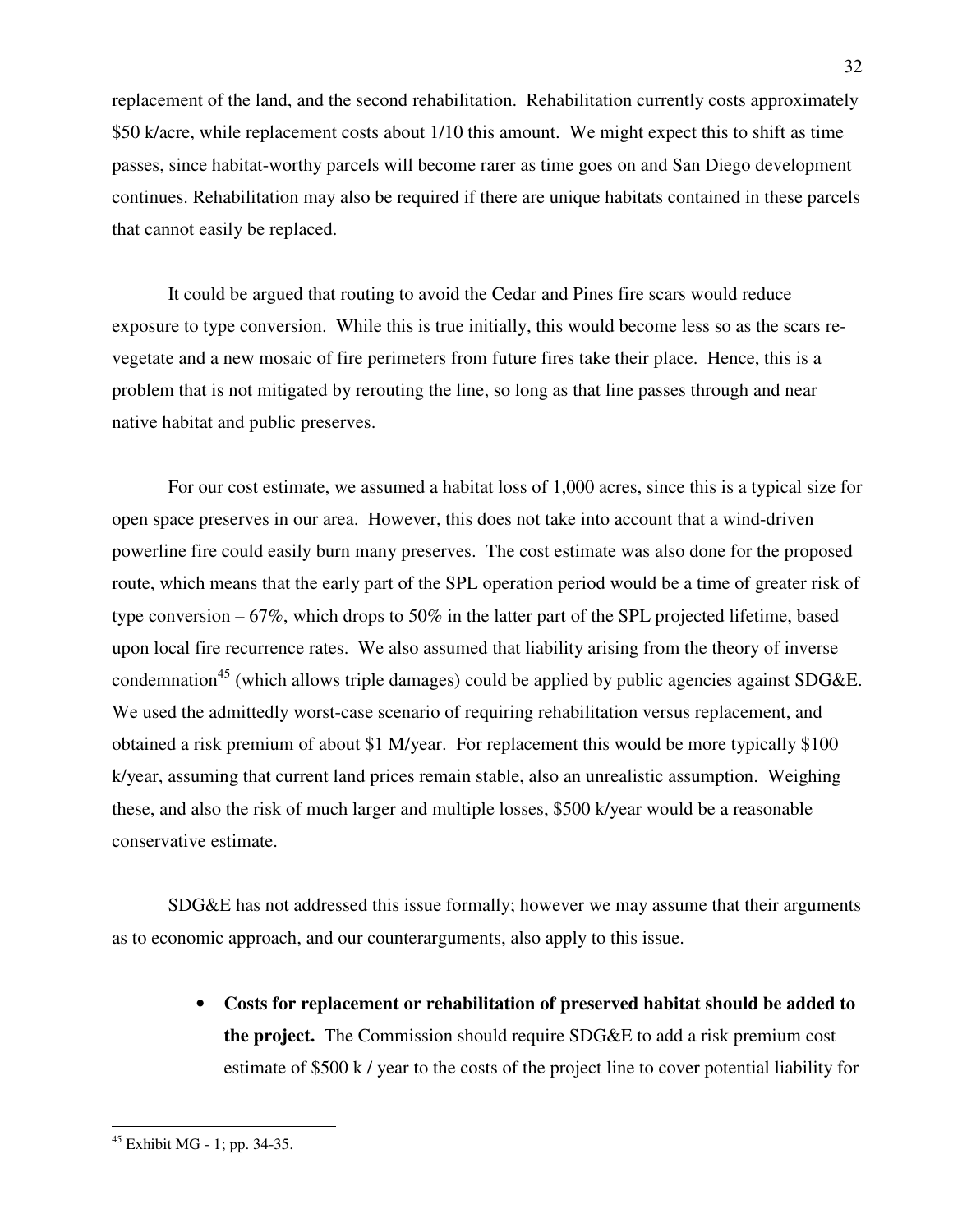replacement or rehabilitation of lost habitat in a wildland fire(s) caused by the project.

- **A probability study of the loss of multiple habitats due to a potential catastrophic fire event caused by the project should be required for the EIR/EIS and the costs of such an event should be calculated and added to the cost of the project.** The EIR/EIS should be deemed acceptable and complete only if it contains an estimate of the probability of loss of multiple habitats due to a large conflagration caused by the project, and that the potential cost impacts be weighted and included in the project's cost estimates.
- **Identification of unique and irreplaceable habitats both within and outside of preserve areas should be done in the EIR/EIS.** The Commission should consider the EIR/EIS acceptable and complete only if it identifies unique and irreplaceable habitats both within and outside of preserves that could not be mitigated by replacement and that would require rehabilitation in the event that they are under threat of type conversion due to fire.
- **d) Worst-case estimates for potential damages that could accrue to SDG&E as a result of wildland fire liability should include the possibility that multiple damages (2-3 times) may be assessed. These should be applied both to potential property damage and habitat replacement costs.**

It was shown in the Alliance testimony<sup>46</sup> that SDG&E could be held liable and pay damages for fires started by its power lines. Applicable case law including relevant text was listed in Appendix G of the Alliance testimony, and may be found in the Table of Authorities (section XI.B). Specifically applicable statute law includes CACI 416 and Cal Health & Safety Code § 13007. Case law includes Lozano v. PG&E Co.<sup>47</sup>, Ireland-Yuba Gold Quartz Mining Co., v. PG& $E^{48}$ , and Beresford v. PG&E<sup>49</sup>. There is an undisputed history of utility companies being held liable for damages when they are found that they have negligently started wildland fires.

<sup>&</sup>lt;sup>46</sup> Exhibit MG – 1; pp. 32-35 and MG – 1; Appendix G (all)

 $^{47}$  Lozano v. PG&E Co., 70 CA.2d 415(1945)

 $48 \frac{\text{Frema}}{\text{Ireland-Yuba Gold Quarterly}$  Mining Co., v. PG&E, (1941) 18 C.2d 557.

<sup>49</sup> Beresford v. PG&E (1955) 45 C.2d 738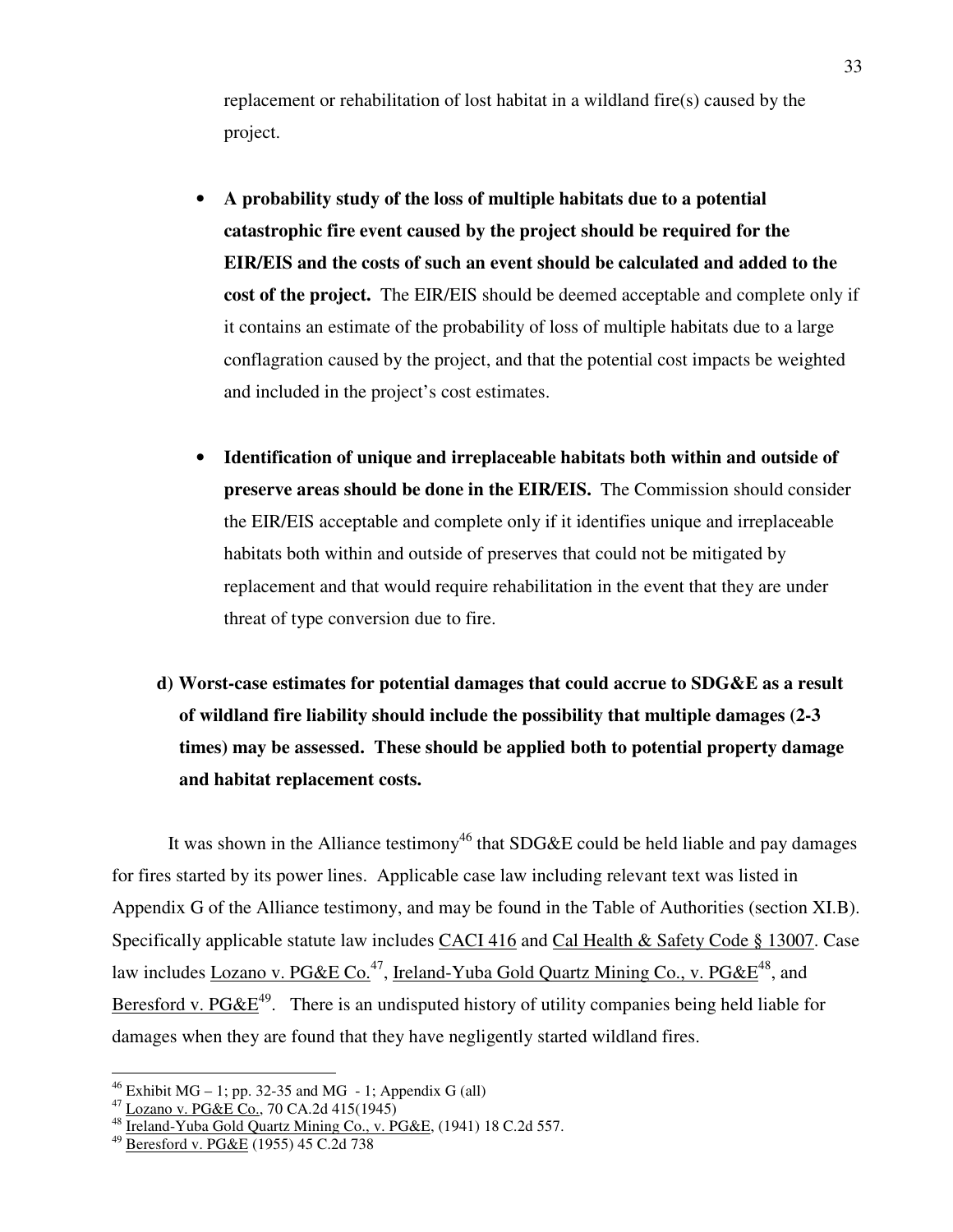Additionally, damages can exceed loss replacement. The theory of trespass, which allows double damages, was found applicable to fire in the case **Elton v. Anheuser Busch etc.**<sup>50</sup> The theory of inverse condemnation, which can lead to triple damages being applied has also been applied to utility-caused wildland fires, as in Barham v. So. Cal. Edison<sup>51</sup>. According to this theory, utilities are held to be public agencies for the purpose of liability due to their ability to condemn and appropriate private property. Marin Mun. Water Dist. v. City of Mill Valley<sup>52</sup> implies that one public agency may seek inverse condemnation damages from another, thus opening the doorway for public land agencies (such as the US Forest service or Bureau of Land Management) to seek restitution for damaged lands.

Prudent planning for likely scenarios that might occur after catastrophic fires must include all potential damages that SDG&E might be subject to.

> • **Recoverable damages due to potential wildland fires ignited by the project should be added into the project's cost estimates.** The Commission should require SDG&E to include estimates for damages in all cost/benefit or risk analyses for the proposed project, including contingencies for multiple damages up to a ceiling of triple damages.

## **e) Undergrounding of the proposed line in areas where it would be exposed to hazardous vegetation should be analyzed for the proposed and alternative routes.**

Breaking the causal chain that leads from winds and power lines to catastrophic fires can be accomplished by several methods, among which undergrounding of the line is one of the most effective. This solution removes the power line from exposure to both wind and vegetation, thereby decreasing the overall risk of fire and especially the risk of fire under Santa Ana wind conditions. However, undergrounding is planned for only relatively short segments of the proposed route and its alternatives<sup>53</sup>. Serious consideration should be given to putting the line underground in all areas

<sup>50</sup> Elton v. Anheuser Busch etc. (1996) 50 CA.4th 1301

<sup>&</sup>lt;sup>51</sup> Barham v. So. Cal. Edison, (1999) 74 CA.4th 744

 $52$  Marin Mun. Water Dist. v. City of Mill Valley (1988) 202 Cal App 3rd 1161

<sup>53</sup> Exhibit SD – 9; Proponent's Environmental Assessment; Part 1; Figure 2.3-1A to Figure 2.3-1H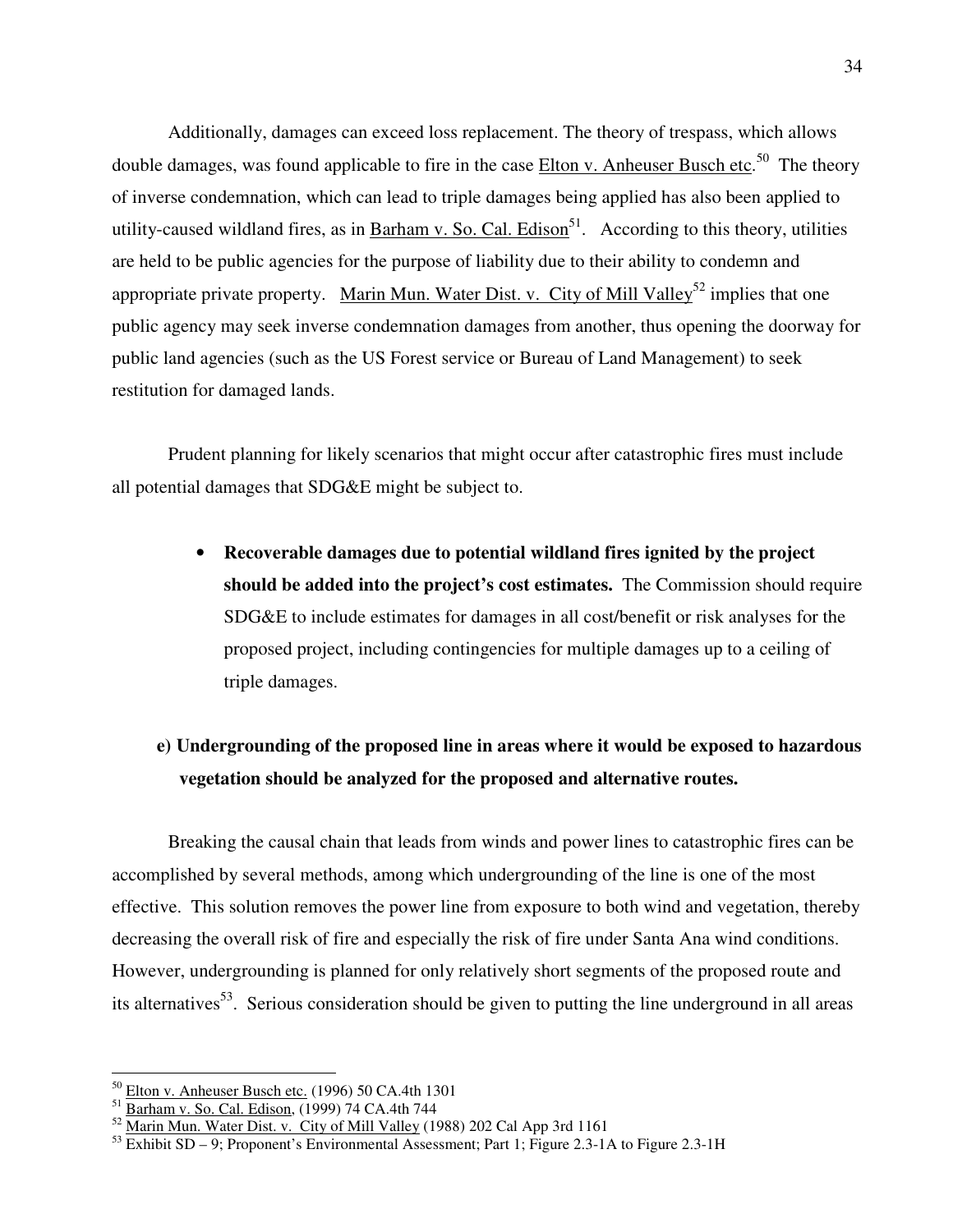where it would be exposed to flammable vegetation, and particularly in those areas where wind is observed to be most intense.

> • **The feasibility of undergrounding the proposed route and any remaining alternative routes in order to completely avoid above-ground fire ignitions caused by wind induced line faults should be studied.** The Commission should require SDG&E to draw up plans for the undergrounding of the proposed route and all alternative routes within San Diego County. The costs of the undergrounding should be included in the project costs

#### **6. Results – NOT ADDRESSED**

#### **B. Risk and uncertainty**

**a) Wildland fire risks present the greatest potential risk of liability losses for the project. Because of the nature of wildland fire losses, in which costs increase more rapidly than probability falls, even events with small probabilities must be taken into account in the economic analysis.** 

Wildland fire costs are the largest source of potential liability that SDG&E can face, with costs of several billion dollars possible<sup>54</sup>. The extreme steepness of the cost-per-event curve showed in Appendix H of the testimony demonstrates that the distribution shows characteristics associated with "criticality", in which rare catastrophic events dominate the overall effects. A simple example of this dependency in this case is that the sum of the two adjacent events at any place in Table H-1 will be as large as or larger the sum of all events smaller than those two events. The costs of events in such distributions rise faster than their probability falls. Hence, it is not appropriate to ignore events because they are rare or very unlikely, since it is these very events that dominate the statistics.

The Alliance made a good-faith effort to calculate probabilities of catastrophic fires and their likely costs by extrapolating from known data. Because the data we have are limited there is considerable statistical uncertainty in the result, and this has been clearly quantified and stated in

 $<sup>54</sup>$  Exhibit MG - 1; Appendix H; pp. 5-7; Table H-1, Figure H-1.</sup>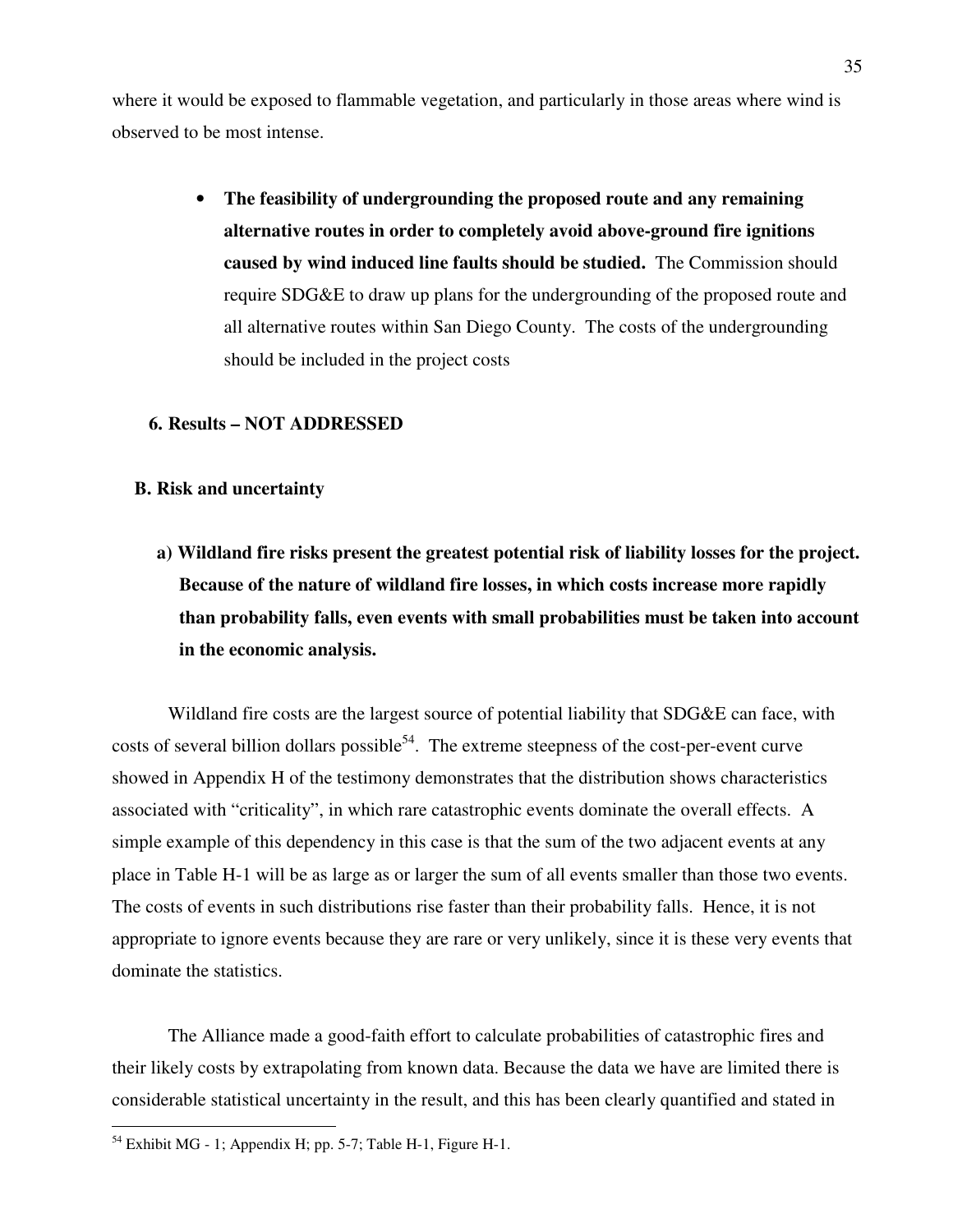the Alliance testimony<sup>55</sup>. Additionally, alternative data analysis techniques were used, some of which predict longer fire recurrence times than the favored analysis<sup>56</sup>. Factors and systematic uncertainties that affect the result were tabulated in Table  $F-4^{57}$ .

In the interest of obtaining the most accurate result possible for the cost of wildland fire and the inclusion of this into the cost of the project:

> • **Baseline fire hazard risk estimates performed by the Alliance should be adopted.** The Commission should require SDG&E to adopt the baseline estimates performed by the Alliance regarding the project's fire hazard as a canonical risk estimate unless assumptions regarding SPL fire hazard that are listed in Exhibit MG - 1, Table F-4 are analyzed within the scope of the EIR and better baseline estimates are obtained.<sup>58</sup>.

## **b) Several factors may argue for the Alliance estimate being overly optimistic in its assessment of risk.**

All Alliance predictive analyses assume that SPL would be no more or less likely to start a fire than other line in the network<sup>59</sup>. However a number of factors imply that this might not be the case, and that the Alliance estimates might be overly optimistic:

- 1. Because the SPL and alternate routes run through San Diego County's densely vegetated back country, their exposure to vegetation will likely be greater than that of parts of the SDG&E network servicing urban and suburban areas<sup>60</sup>.
- 2. The SPL and alternative routes all run through the windiest parts of San Diego County, exposing the line to high wind stress in heavily vegetated areas $^{61}$ .
- 3. The fire data collected by SDGE between February 2004 and December 2006 used in the Alliance testimony is not typical of the longer period for which outage data is

 $55$  Exhibit MG – 1; p. 8.

<sup>56</sup> Exhibit MG - 1; pp. 30-32.

Exhibit MG - 1; Appendix F; pp 21-24.

 $57$  Exhibit MG - 1; Appendix F; p. 25; Table F-4.

 $58$  Exhibit MG - 1; p. 31.

 $59$  Exhibit MG - 1; pp. 31-32

 $60$  Exhibit MG - 1; Appendix F; p. 25; Table F-4

 $<sup>61</sup>$  Exhibit MG - 1; Appendix F; p. 9; Figure F-2</sup>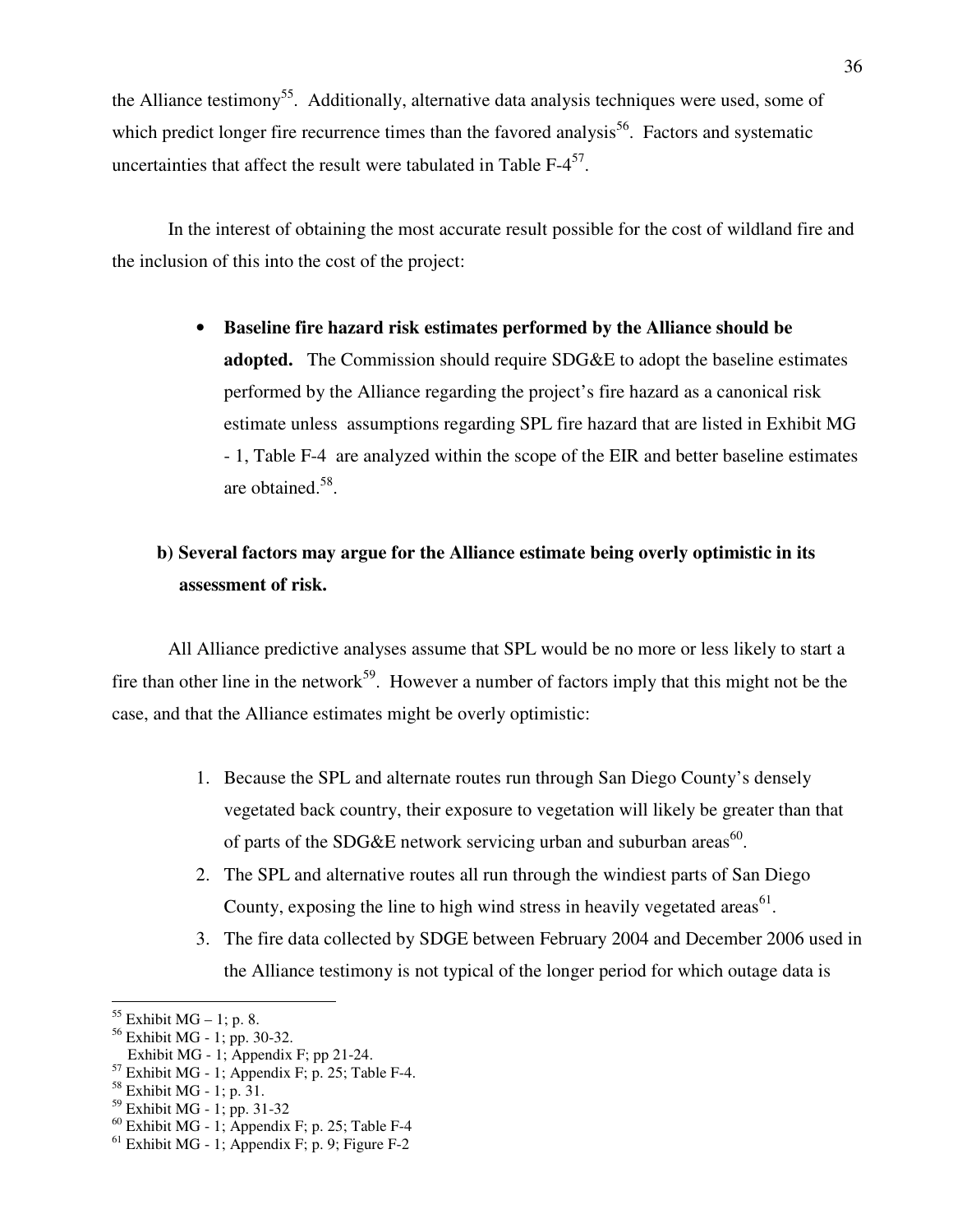available (since 1999). Specifically, there were major wind storms causing multiple outages in 2002-2003, for which no fire data is available<sup>62</sup>.

#### **IX. CONSIDERATIONS UNDER PUB. UTIL. CODE § 1002 and G.O. 131-D**

This section contains issues that the Alliance would like to see fully addressed in the EIR/EIS and in the Phase II testimony.

#### **A. Community Values**

# **a) The community values of Mussey Grade Road are antithetical to this proposed massive power line project and it is inappropriate to route a transmission line through historic rural communities**

Mussey Grade Road is loved by those who live along the winding, stagecoach road. The values of the community spring from that love of place and the obvious and deep affection residents hold for the area is clear in the thoughts of long time residents Carol Levin, Dr. Betty Meador, and Pearl Ellis, who have all submitted testimony in these proceedings about the community, historical and aesthetic values of the area. $63$ 

All of these testimonies attest to the love affair the witnesses have with the Mussey Grade Road community and the values they talk about include respect for those in the community and for the land itself. As a testament to their commonly held community values, they have all lived here a considerable amount of time. Of the three, Carol Levin has lived here the longest – over 39 years. Betty Meador has lived in the area over 34 years, while Pearl Ellis, who served as the local volunteer fire chief for the Mussey Grade community and the first woman volunteer fire chief in California, has lived in the area 33 years. In today's fast paced world, these are rare examples of people who have found their home in the world and have stayed because it remains special to them.

Yet while these women have lived here for as long as they have, they should not be mistaken for parochial people. They are well traveled and have visited and lived abroad. They have had choices in their lives as to where they wanted to settle down and they chose to live in this

 $62$  Exhibit MG - 1; p. 9

<sup>63</sup> Exhibits MG - 2, MG - 3, MG - 4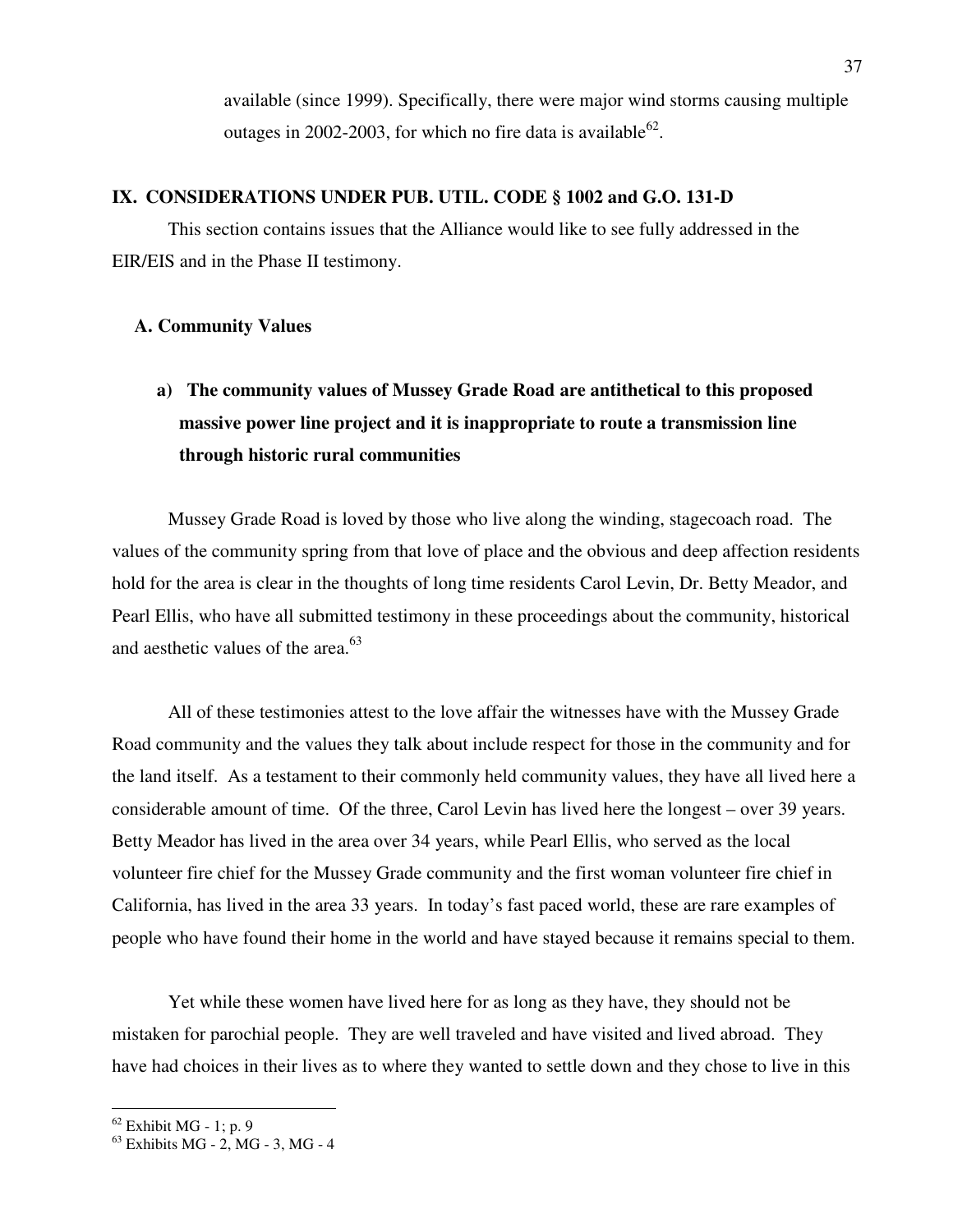valley for their individual reasons but which are similar to each other. As Carol Levin said, "I have done a lot of traveling to Europe, Africa, Asia and South America and there is no other place where I would rather live. My children also have ranches today and none of them ever wants to see this ranch go out of the family. When I go into the city, I can't want to get home where I see no progress. That's how lucky I am and I can't wait to come home to this area and my remote and wild ranch. $64$ 

The beauty of the Mussey Grade Road area and its rarity today in San Diego County is an important element of the testimonies. The area is associated with a lifestyle that is vanishing in Southern California, a rural life where people live with the wildlife as they live with each other. As Dr. Betty Meador says, "Life here is uncomplicated. The people I know along Mussey Grade Road all have this common sense of possessiveness about the road, about the land and about the way we live. There's much more involvement in nature and in the preservation of the wild areas and the wild animals. There's a love for the land and a respect – I have the sense that there are roots growing into the ground from my feet – a sense of being rooted and loved altogether. And regarding the landscape, as one of our friends said, 'There's an Ansel Adams out every window.'"<sup>65</sup>

Pearl Ellis describes the people who are attracted to the area. "The people are individualist, yet interested in maintaining a closer-knit group, especially in regard to the preservation of Mussey Grade and its environment. The residents have common causes such as wildland fire protection and deep environmental concerns."<sup>66</sup>

The community values also include action on behalf of the community to protect what they love. As Carol Levin says in her testimony, "Whenever an issue arose, like the proposed off-road vehicle park that a group wanted to put in, we fought it and won and then the land it was going to be on became part of the Boulder Oaks County Open Space Preserve. When there was a road proposed to go to Barona Indian Reservation, we fought the idea and prevailed. When it was determined that people were speeding on Mussey grade Road, we got the speed limit reduced. When we felt there was a threat to the historic oak trees along the road that might be cut down, we the road designated as a historical point of interest by the state. This road used to be a stagecoach road from San Diego to the gold mines in Julian. And now we are fighting the Sunrise Powerlink.

 $64$  MG - 2, p. 3

 $65$  MG - 3, p.3

 $66$  MG - 4, p. 2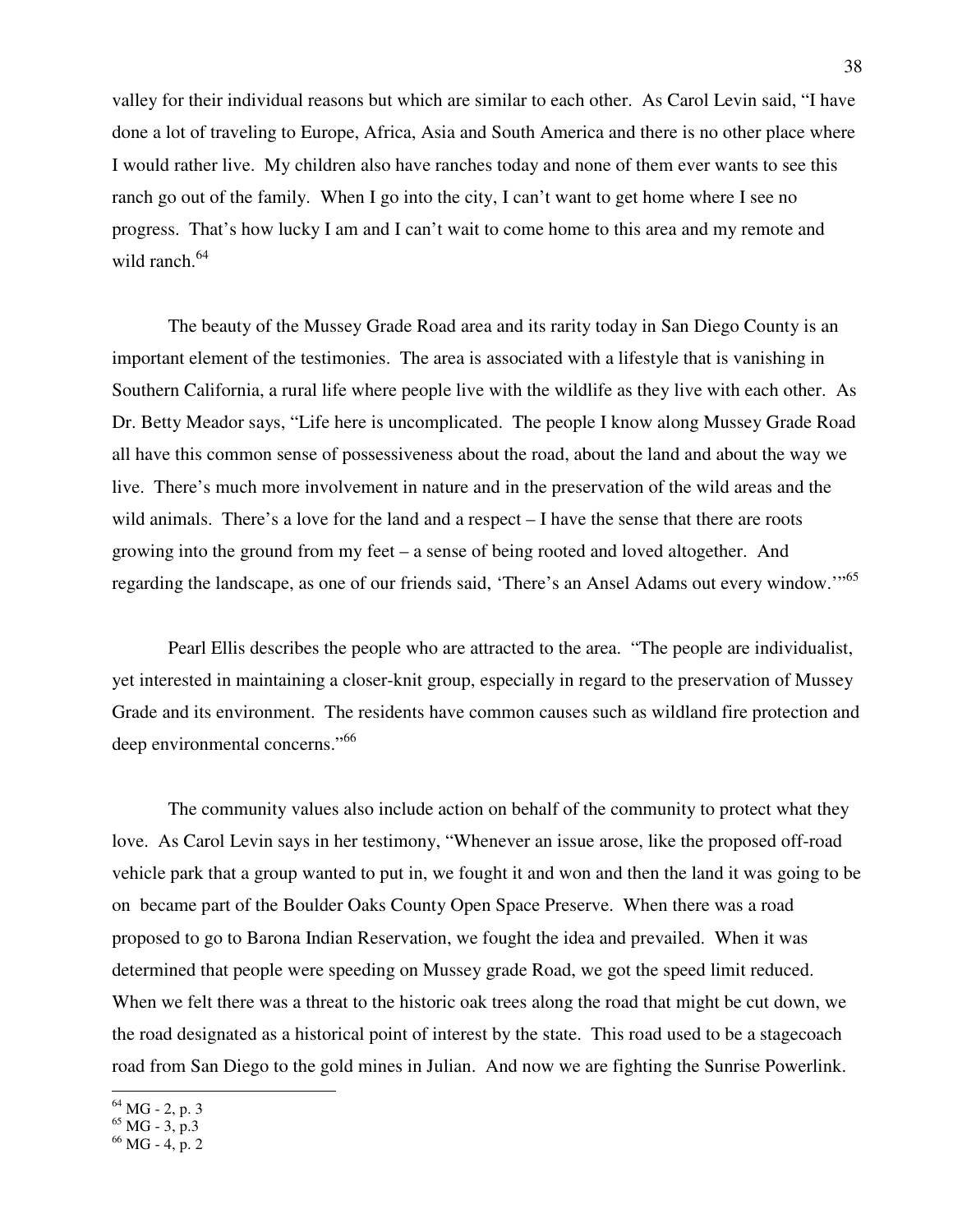After my ranch burned down in the Cedar fire, when I rebuilt I put in a solar system. I have done my part and I think this is a better way to go."<sup>67</sup>

A tangible example of the community values of the Mussey Grade Road community is the website maintained by the community: www.musseygraderoad.org Contrary to most websites, this site contains no political or promotional information, but is made up of photographs of community landmarks, of neighbor get togethers and an in memoriam page of two beloved and outstanding members of the community and of the Alliance.

#### **B. Recreational and Park Areas**

#### **a) Routing a transmission line through public open spaces degrades these areas.**

As noted in the Alliance testimony<sup>68</sup>, the proposed SPL route (and many alternative routes) passes either through or near a large number of San Diego County parks and open space preserves. Public lands affected by the preferred route are owned by the City of San Diego, the County of San Diego, and the BLM, and include the Mt. Gower Open Space Preserve, Los Penasquitos Canyon Preserve, Boulder Oaks Open Space Preserve, and Sycamore Canyon Preserve among many others. Alternative routes have similar impacts on these and other preserves.

As previously stated in the Alliance protest, <sup>69</sup>according to SDG&E, Mussey Grade Road falls within their Inland Valley Link area, an extensive area. Two of the largest county owned and maintained open space preserves are located in the Inland Valley Link: Sycamore Canyon and Boulder Oaks. SDG&E's application recognizes the importance of the open spaces in the vicinity of Ramona. The application states:

Open space is a primary factor contributing to the rural character of Inland Valley Link landscapes. Outside of urban and residential areas, the study area contains open spaces that provide high-quality scenic settings characterized by the varied topography and vegetation of the ecoregion.<sup>70</sup>

 $\overline{a}$ 

Exhibit MG - 1; Appendix H; p. 14

 $67$  MG - 2, p. 4

 $68$  Exhibit MG - 1; p. 43

<sup>69</sup> Mussey Grade Road Alliance Protest, September 22, 2006

<sup>70</sup> See, 4.9.2.1.1 Landscape Visual Quality, Inland Valley Link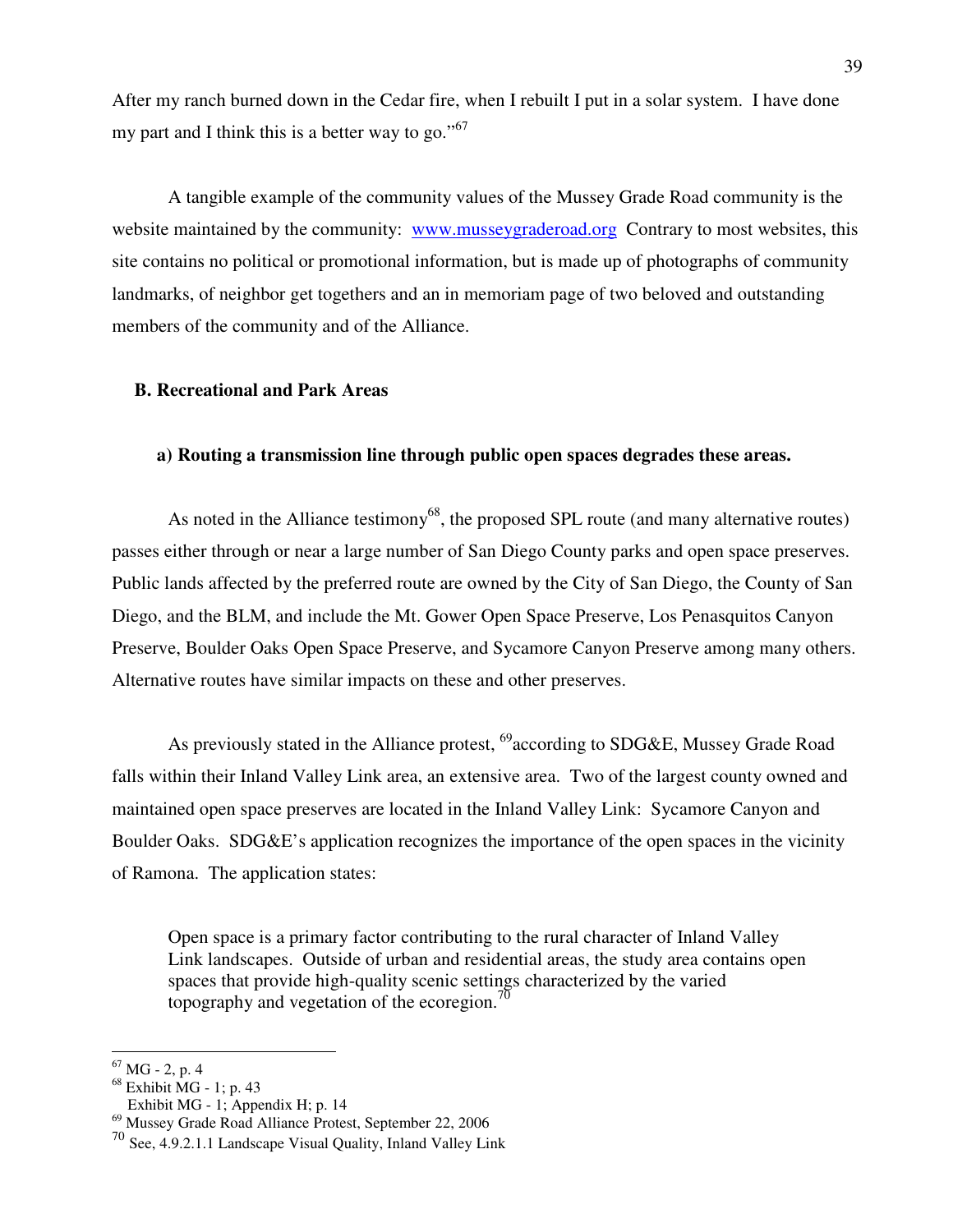The fact that the proposed preferred route travels through so many county open space preserves is itself a matter of grave concern, especially because by doing so the project avoids contending with people in favor of burdening preserved open space. Another discouraging aspect of running a power line through open space preserves is the extraordinary precedent this activity would set. While easements may exist in the open spaces of San Diego County, those easements are generally now occupied by a 69kV line. This existing line, while noticeable and unattractive in the wild spaces preserved by taxpayer money, is hardly comparable to the industrialized corridor SDG&E plans for the five county open space preserves. This corridor would contain both the existing 69kV line, possibly improved and enlarged, along with a 230kV line, as far as the Alliance can determine.<sup>71</sup>

The application describes the area this way:

The alignment between N27 and N28 follows the existing SDG&E 69 kV transmission corridor that crosses through agricultural lands and open space. The existing transmission corridor is viewed by isolated rural residences on privately owned lands and by the public within the five open space preserves that are crossed by the alignment. **The preserves include Sycamore Canyon, Goodan Ranch, Barnett Ranch, San Vicente Highlands Open Space, and Boulder Oaks preserves. The preserves provide solitude and recreation in a variety of settings that include the most scenic within the Southern California Mountains and Valleys ecoregion and range from grand vistas, oak woodlands, grassy meadows, and abundant wildlife**. <sup>72</sup> (Emphasis Added)

Solitude or not, SDG&E plans to run a 230kV line through these five preserves.

 Even if the 69kV line were to disappear (which doesn't seem likely), the much larger and more obvious 230kV line planned by SDG&E would not only impact view sheds, it would slice through these precious open spaces in a completely incongruous way – alerting the taxpayers whose dollars ultimately paid to preserve the land for generations to come that the preservation was only partial promise. A portion of these lands were purchased to fulfill the promise of the County of San Diego Multiple Species Conservation Program ("MSCP") and are mitigation for present or future development in the county. The industrialization of these lands obviously lowers their mitigation

<sup>&</sup>lt;sup>71</sup> Mussey Grade Road Alliance Protest, September 22, 2006, p. 6

<sup>72</sup> Proposed Project Inland Valley Link (page 4.9.9)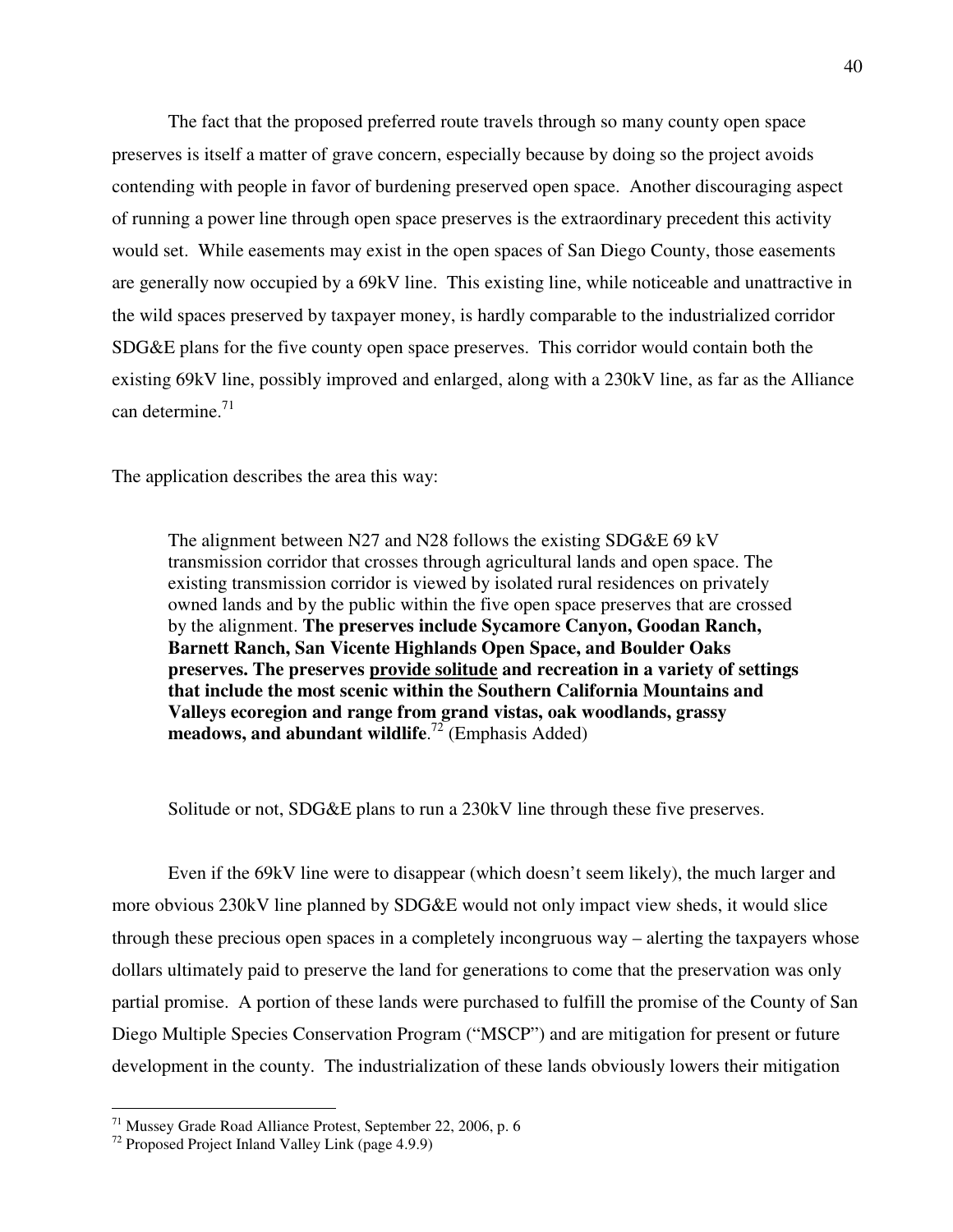value not only the in the power line corridor itself, but in any direction in which the corridor is viewed from either inside or outside of the open space preserves.<sup>73</sup>

 In the case Boulder Oaks, a 2,200 acre preserve of mountains, meadows, valleys and hills, lying in the shadow of Iron Mountain and overlooking the San Vicente Reservoir, the upgraded power line would indeed be unattractive, unappealing, unwelcome and unnatural. While it is true that the Boulder Oaks open space was established by the county following the acquisition of the power line easement, the fact that SDG&E wants to enlarge their infrastructure within the existing easement many years later after purchasing the easement leaves little comfort that this will be the last and final "improvement".

 In fact, common sense tells us that where an easement has been established, it will be used again and again. Arguments will be made that it pre-exists and therefore can legitimately be used for the purposes for which it was acquired. This logic is already in operation in other parts of the county in other easements, such as Torrey Hills, where SDG&E proposes to add yet more lines to already existing lines and infrastructure within their easement because they assume they can.

 The fact that in the Boulder Oaks example the easement occurs in publicly financed preserved open space is of no comfort when SDG&E has boldly planned the same treatment of enlarged infrastructure within their easement located in the preserve. The message is sent in this choice of route by SDG&E that nothing is sacred and the company's plans trump the county's plans for preservation.

 This means that we can expect that Boulder Oaks open space and all the other county open spaces through which this proposed line runs on the preferred route will not have seen the last of this issue. We can expect that bit by bit more enlargement will occur; the same arguments being presented now will be presented again in the future, including threats of brownouts and blackouts should SDG&E not get its way.

 For the residents of the Mussey Grade Road valley who worked on preservation of the 2,200 acres of Boulder Oaks, including in cooperation with Supervisor Dianne Jacob and supporting her efforts to preserve the land through purchase, the industrialization of this open space preserve is a

<sup>&</sup>lt;sup>73</sup> Mussey Grade Road Alliance Protest, September 22, p. 7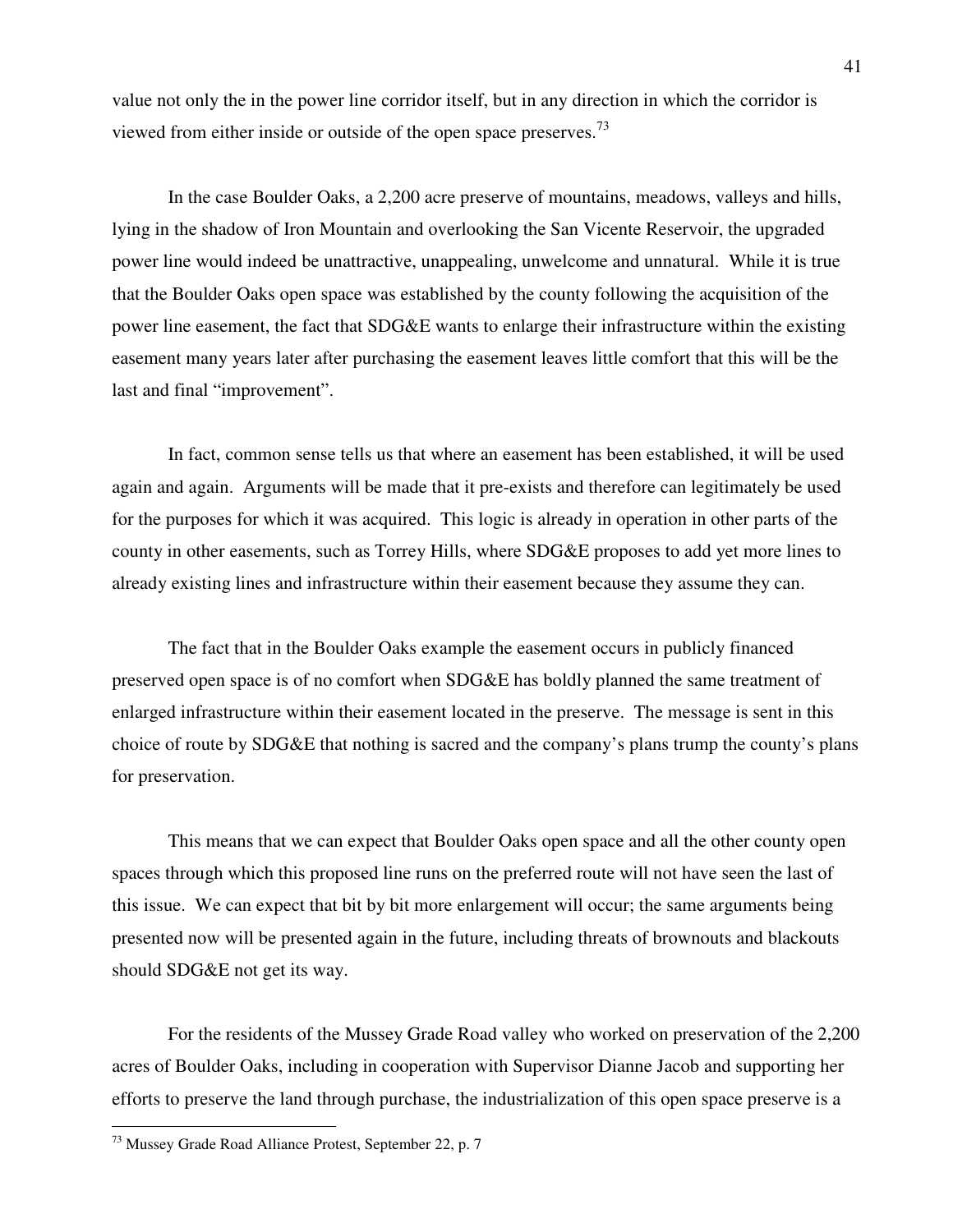bitter pill indeed. It also serves as a reminder to all taxpayers that nothing is what it seems in terms of preserving open space for future generations of San Diego County residents to enjoy.

 If this kind of degradation is allowed to occur without compensation to the public who paid for the land, it would be unfair to taxpayers and unfair to their government, which worked with them to preserve the various open spaces that would be adversely and permanently impacted if the project were approved by the Commission. It would also signal that open space is vulnerable to devaluation by industrial usage – precisely because no one lives there. The message would be sent to local officials that the land they worked to preserve has no inherent value that would be detrimentally affected by power lines crossing it on 150' towers – and that this should be completely acceptable to everyone involved.

 In fact, the degradation of open space preserves through the establishment of industrial power line corridors hosting massive poles and infrastructure is not acceptable. Such activity degrades the value of the open space generally while it destroys the open space at the industrial corridor specifically. There is no reason for this type of unauthorized and unanticipated action on the part of SDG&E to be permitted.

 And, in the worst case, if it is permitted and the project is approved by the Commission, SDG&E should be required to compensate the taxpayers for the loss of the value of these publicly owned and supported lands that would be detrimentally and permanently impacted by a power line project, if approved by the Commission.

#### **b) Recreational and park areas may be lost or degraded due to wildland fire.**

As addressed in the testimony<sup>74</sup>, and previously in this brief (Section VIII ECONOMICS, A. 5 c), the proposed route and alternative routes for the SPL run either through or near many open space preserves which are dedicated to habitat preservation. Fires originating from SPL operation could potentially lead to "type conversion" and habitat loss within these preserves, reducing or eliminating their value for both preservation and recreational purposes. We reiterate our request

 $74$  Exhibit MG - 1; pp. 41-45.

Exhibit MG - 1; Appendix H; pp. 9-20.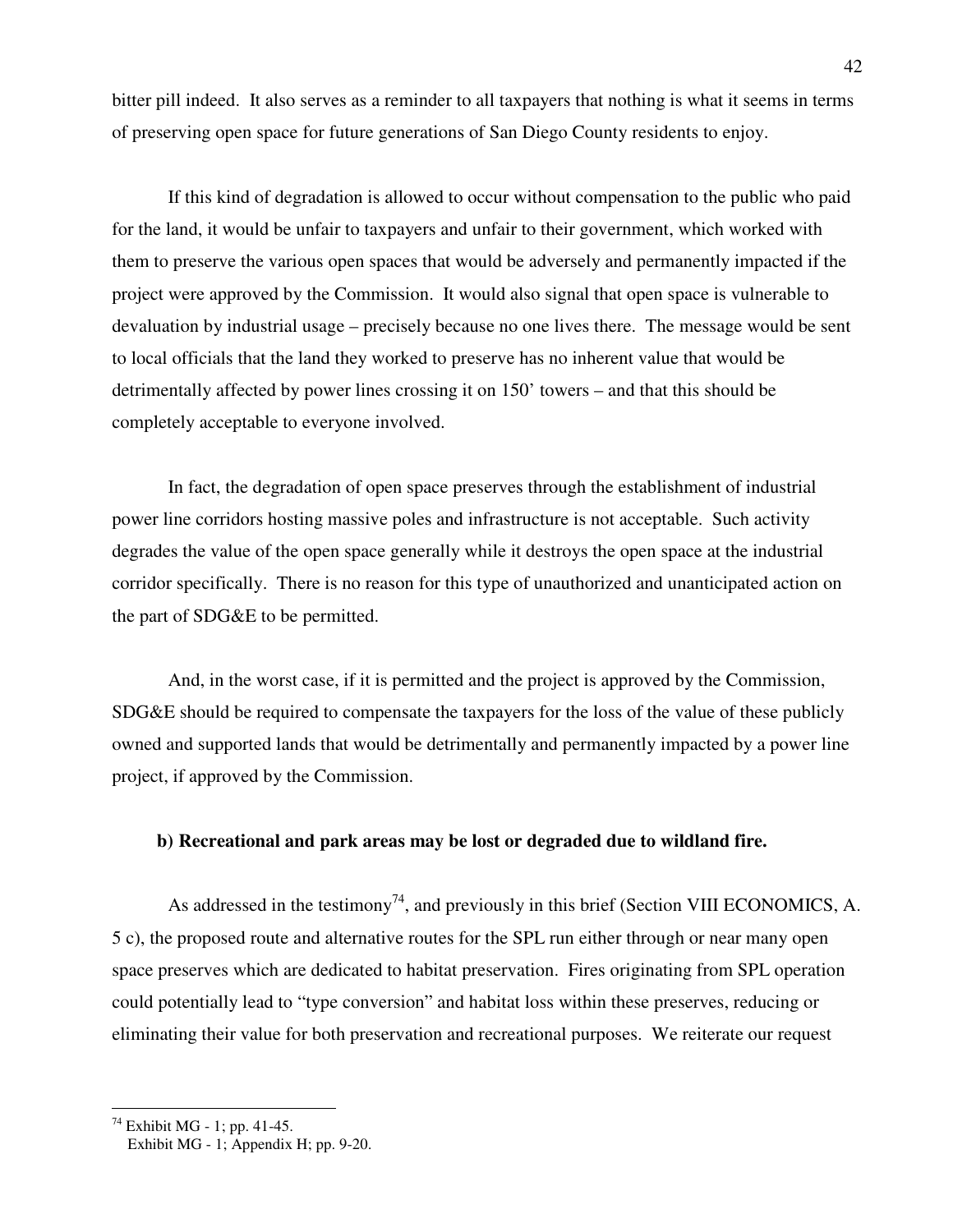stated in the ECONOMICS section for the EIR/EIS to address key issues relating to habitat and type conversion:

> • **A study should be undertaken for the EIR/EIS regarding the historical exposure of lands in San Diego County to "type conversion".** The Commission should consider the EIR/EIS acceptable and complete only if it contains a study of the average historical exposure to lands in San Diego County to type conversion by looking at fire history throughout the county.<sup>75</sup>

#### **C. Historical and Aesthetic Values**

**a) Mussey Grade was the main road from the coast to the Julian gold mines in the 19th century. Bisected in 1943 by the San Vicente Reservoir, the some five miles of remaining stagecoach route was recognized by the California State Historic Preservation Commission as a historical "Point of Interest" in 2003.<sup>76</sup>** 

 This historic road, which is located at approximately the mid-point of San Diego County, is also part of the unincorporated area of Fernbrook, a small village established in the late 19th century and which paralleled the development of the unincorporated town of Ramona itself. Mussey Grade is lined by ancient oaks and winds through a richly forested riparian area, which is surrounded by mountains. The road dead ends into the San Vicente Reservoir, and thus the Mussey Grade Road valley is its own unique and natural cul-de-sac. The valley is made up in the main of large rural ranch holdings, with the exception of Fernbrook and some recent housing built within the last decade.

 The Alliance was formed in 1999 to preserve and protect this special area. To date the Alliance has engaged in a number of activities in furtherance of this goal, including intervening with the County of San Diego for the purpose of preserving some 2,200 acres of ranchland eventually purchased by the County as open space and known to locals as Boulder Oaks Ranch. The SDG&E proposed power line would run through this preserve, along with other open space preserves in San Diego County.

 $75$  Exhibit MG - 1; p. 44.

<sup>76</sup> Mussey Grade Road Alliance, Prehearing Conference Statement, September 11. 2006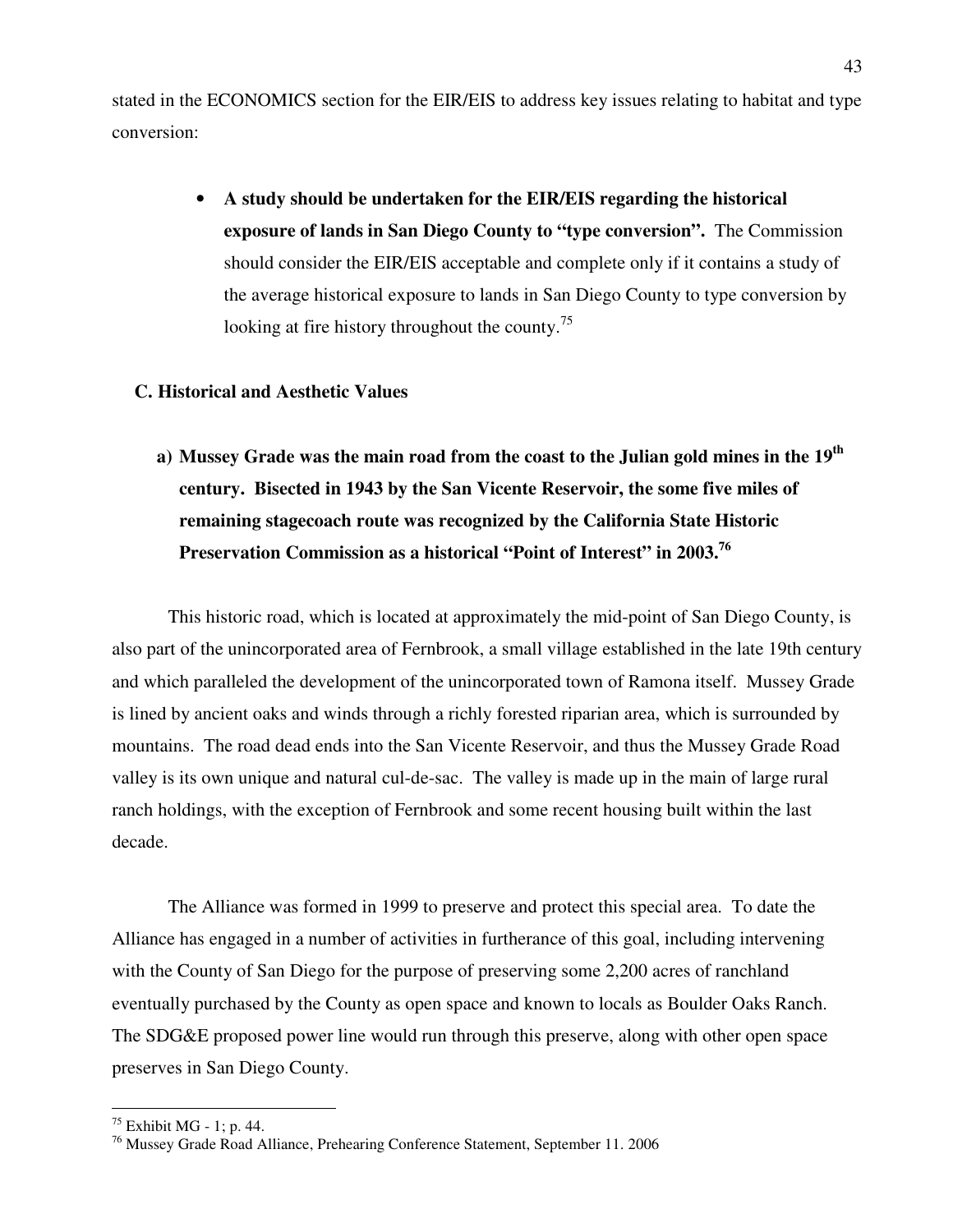The Mussey Grade Road community is also known for a number of  $19<sup>th</sup>$  century landmark buildings, including an original schoolhouse. The historic buildings are exhibited on the community's website: www.musseygraderoad.org

 There is no doubt that the proposed transmission line is completely out of character with the bucolic views and natural features of Mussey Grade Road. As Carol Levin stated, "Our beautiful mountains will be defaced and it would increase the fire danger….The proposed transmission line doesn't fit in with the character of the land and the community living here. It would go over our beautiful rocks and be completely out of place. The thing is there aren't many places like this left in San Diego County. This is a special road through a canyon just like it was hundreds of years ago. There are humans, but it retains its wildness. I have seen deer, mountain lions, foxes, rattlesnakes, skunks, possums, coyotes, bobcats, haws and buzzards and lot of other bird life in this canyon. There are no stores; it is real countryside and the line would scar the land and the character of our special community."<sup>77</sup>

### **D. Influence on the Environment**

#### **1. Critical Environmental Concerns that Should Inform the CEQA Review Process**

Pursuant to the November 1, 2006 Scoping Memo and Ruling at item 10: "Critical environmental concerns that should inform the review process" will be addressed in the Phase I hearings<sup>78</sup>. Accordingly, the recommendations the Alliance listed throughout its testimony that constitute critical environmental concerns that should inform the CEQA review process are presented here:

## **a) Wildland fire induced by a power line fault can cause permanent habitat loss, particularly if it occurs where wildland fires have recently burned, such as in the scars of the Cedar or Pines fires.**

 $\overline{a}$  $77$  MG – 2, p.4

<sup>78</sup> ASSIGNED COMMISSIONER AND ADMINISTRATIVE LAW JUDGE'S SCOPING MEMO AND RULING; DGX/SAW/tbo/dhn 11/1/2006; Application 06-08-010; p. 20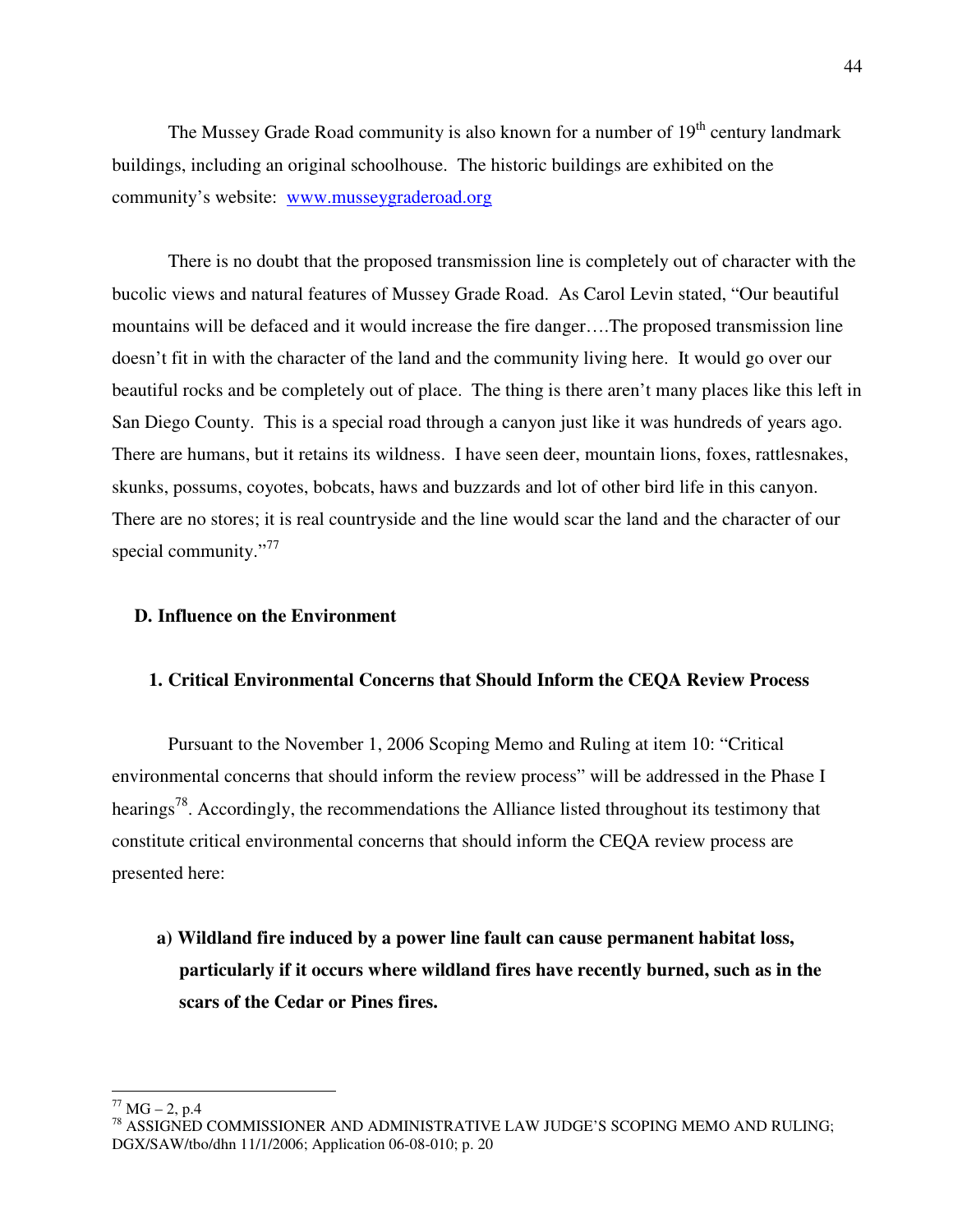The issue of type conversion has already been addressed in Section B, Parks & Recreation, and also in the ECONOMICS section. However, these analyses and requirements drew primarily on the loss of parks, recreation areas, and preserves, and also touched upon the liability that SDG&E could assume were these to be degraded or lost. Much of the habitat in San Diego County is in private hands, or is not designated specifically as preserve areas<sup>79</sup>. These areas are just as subject to loss from type conversion as preserves are, however it would be much harder to assess any sort of economic or public impact from these losses. Nevertheless, the damage would be there, and could permanently affect the San Diego back country.

> • **A general study in the EIR/EIS of "type conversion" brought on by wildland fire should be conducted for the proposed route and all alternative routes.** The Commission should consider the EIR/EIS acceptable and complete only if it contains a general study of the vulnerability of the environment to "type conversion" in the event of power line induced fire for all areas within ten miles of any proposed route.

## **b) All alternative routes need to be fully analyzed with respect to wildland exposure and fire hazards in a way that compares hazard combinations on a mile-by-mile basis.**

As discussed fully in our testimony, wildland fire risk is dependent on many different characteristics: vegetation, slope, wind conditions, humidity, etc. Areas of particular concern can be recognized where a number of risk factors are geographically coincident. Because the routes are linear, it is possible to characterize hazards by breaking them out explicitly on a kilometer-bykilometer basis, as was done in the Alliance testimony<sup>80</sup>. The advantage of this approach is that it allows all parties to clearly see the areas where particular risks occur, without the necessity of using GIS software, of manually overlaying maps, or of relying on metrics that combine different data in a way that may not be optimal for the investigation that the party wants to achieve. In this way, the various threats exposed along every proposed route can be quantitatively compared.

 $79$  Exhibit MG - 1; Appendix H, p. 14

 $80$  Exhibit MG – 1; p. 21

Exhibit  $MG - 1$ ; Appendix E; p. 6,7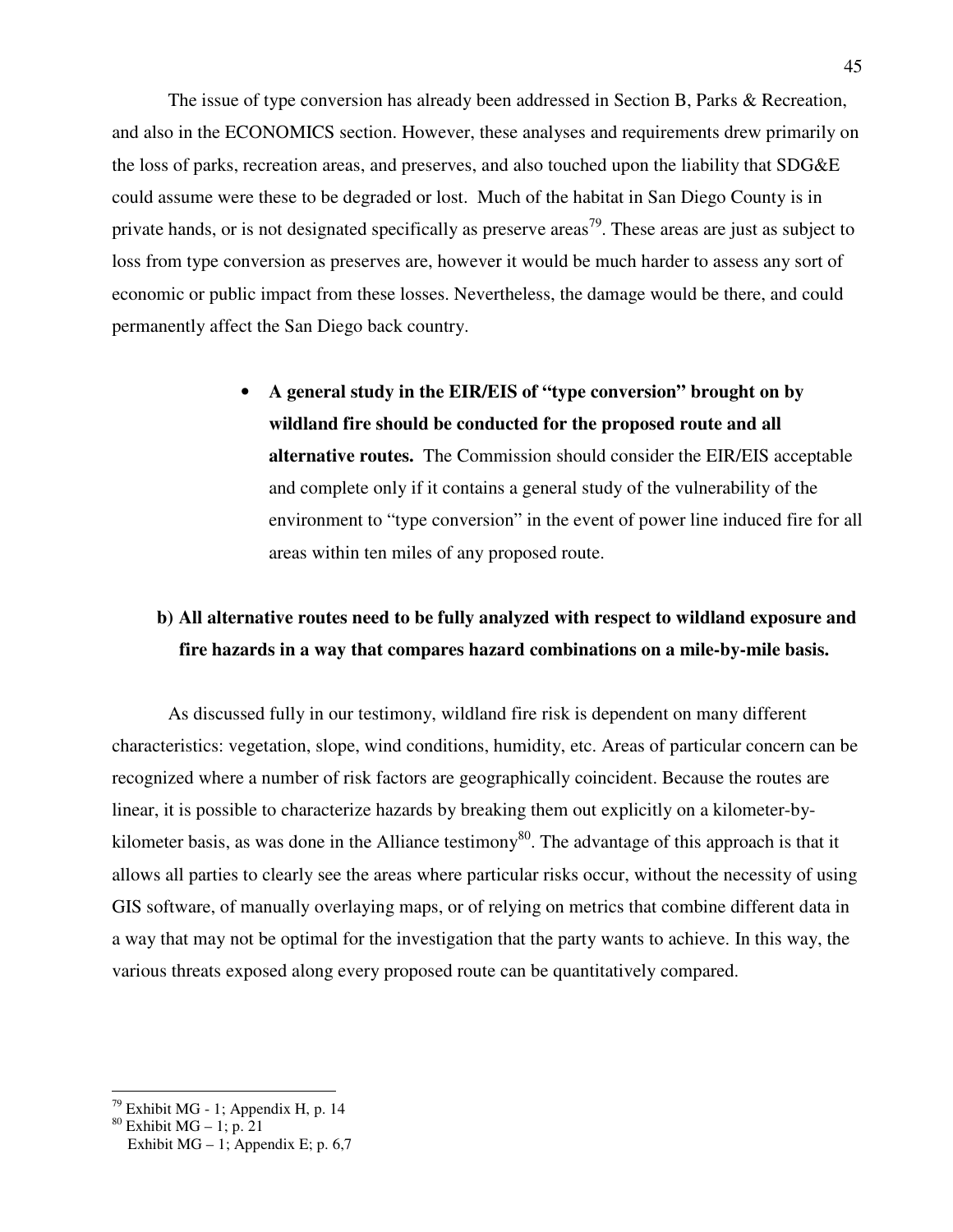• **The proposed and alternative routes should be studied in order to provide comparisons of fire hazards along each in the EIR/EIS.** The Commission should consider the EIR/EIS acceptable and complete only if the proposed route and all alternative routes are studied to provide a "Route hazard analysis" chart. The chart should break out the various characteristics and hazards along each route into small (1 km or smaller) segment for comparison purposes. These characteristics shall include, but not be limited to, Cal Fire metrics Fire Threat, Fire Hazard, Fuel load; Landfire metrics such as Scott Burgan and Anderson vegetation models; fault lines and earthquake hazard; slope; elevation; Santa Ana wind gusts and humidity.

## **c) The applicant should be directed to calculate the exposure of its existing transmission network to hazardous vegetation to improve the accuracy of fire probability assessments.**

Citing security concerns, SDG&E has refused to provide data on its existing transmission network that would allow its current exposure to fire hazard to be estimated $81$ . Accordingly, the Alliance calculation assumes that the exposure of SPL is equivalent to that of the rest of the network – an assumption that is likely untrue in light of the significant exposure of the line route to flammable vegetation. (Please note that only segments of the line exposed to hazardous vegetation were used in the Alliance fire rate predictions. Desert segments were not included<sup>82</sup>.) Because our predicted fire rates have been scaled from the existing network, this causes the Alliance estimates to be overly optimistic.

> • **A comparison of vegetation and fuel exposure throughout the SDG&E's network should be undertaken for the EIR/EIS.** The Commission should consider the EIR/EIS acceptable and complete only if it contains a comparison of the vegetation and fuel exposure of the proposed route and all alternative routes with the rest of SDG&E's transmission network so that outage and fire rates can be appropriately scaled from the existing network.

 $81$  Exhibit MG - 1; p. 26

 $82$  Exhibit MG - 1; Appendix B; pp. 9-10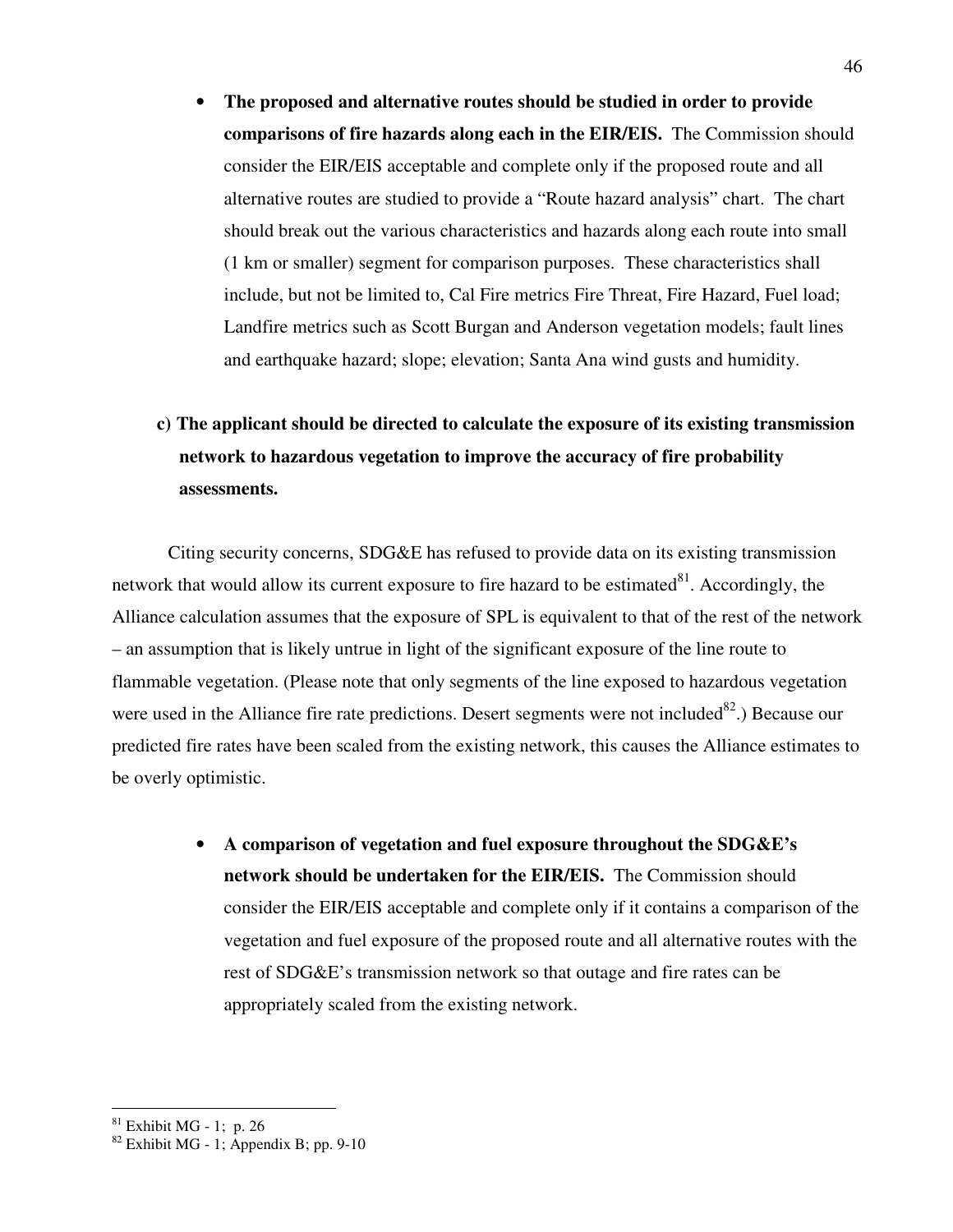• **Alternatively, the predicted costs of the project in the cost/benefit analysis should be adjusted to include significant exposure to hazardous vegetation.** The Commission should require SDG&E to adopt a multiplier of 1.5X to adjust the predicted costs of the project's proposed route and all alternative routes to the significant exposure to hazardous vegetation.

## **d) Santa Ana wind data for all weather stations relevant to proposed route and alternative routes should be extracted and entered as part of the EIR/EIS.**

According to our study, the greatest threat of ignition of a catastrophic fire by power lines will occur during Santa Ana wind conditions. Our study has shown that these conditions have a strong geographical dependence, and therefore that some routes will be more at hazard than others for Santa Ana wind conditions, and that some route portions will be more at risk than others<sup>83</sup>. Our analysis of relevant weather station data for the Phase I testimony was incomplete, but clearly showed a positional dependence of Santa Ana wind conditions. We request:

> • **An analysis of Santa Ana historic wind and humidity conditions should be included in the EIR/EIS.** The Commission should consider the EIR/EIS to be complete only if it contains wind and humidity data indicating Santa Ana conditions collected for the history of all weather stations within 15 miles of the proposed route and all alternative routes, including time spent under "Santa Ana" wind gust conditions of 30 mph, 40 mph, and 50 mph.

## **e) Santa Ana wind hazard maps, created from NWS computer models by averaging over recent events, should be used to determine hazardous wind areas.<sup>84</sup>**

Computer generated maps showing Santa Ana wind conditions are generated for the purpose of weather forecasting by the National Digital Forecast Database (NDFD) and these are archived. The advantage of these grid maps is that they clearly indicate the geographical distribution of

 $\overline{a}$  $83$  Exhibit MG - 1; pp. 26-28.

 $84$  Exhibit MG - 1; p. 47.

Exhibit MG - 1; Appendix F; pp. 8-13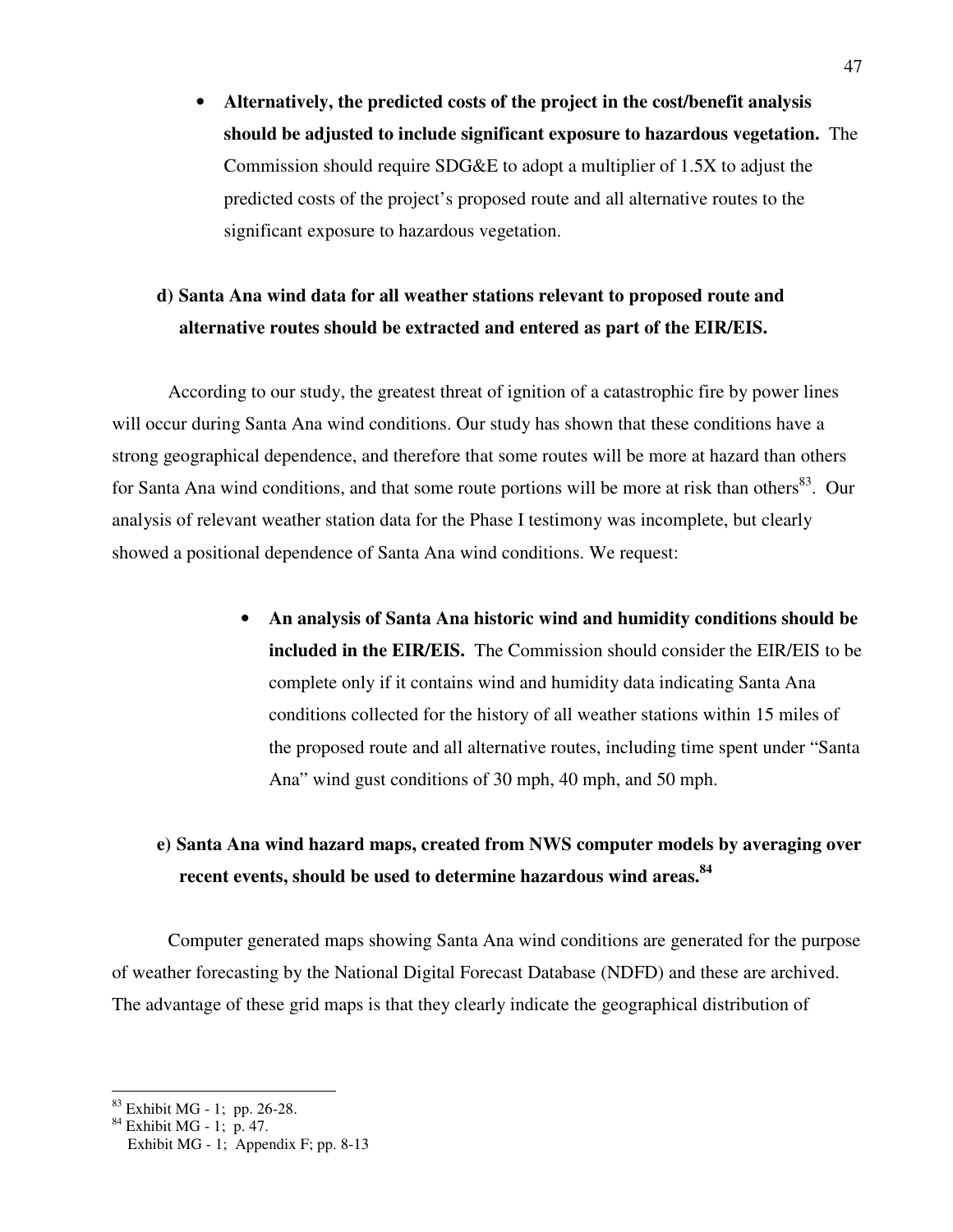hazardous wind and humidity conditions. Normalized with actual weather station data, these can be used to estimate particular hazard zones for power lines and the potential fires they may generate.

> • **Past Santa Ana wind conditions should be analyzed through wind hazard zone maps in the EIR/EIS.** The Commission should consider the EIR/EIS acceptable and complete only if it contains an analysis of wind hazard zone maps generated from the NDFD database. These maps should be constructed by summing hazardous conditions over the course of Santa Ana events.

# **f) The EIR/EIS should address what the maximum strength of an expected Santa Ana event will be within the lifetime of the project, taking into account possible climate change effects<sup>85</sup> .**

A key thing to understand about mechanical failures is that they are non-linear and will often have a threshold of stress below which the system is resilient and above which sudden failure can occur. This is exemplified by the 30 mph threshold observed in our analysis of power outages as a function of a wind gust metric in the SDG&E outage data<sup>86</sup>.

The threat from Santa Ana events is particularly worrisome. An "extreme" Santa Ana event that is capable of causing failure of transmission line components would also be likely to rapidly amplify any ignitions into an unstoppable conflagration. It is therefore vital that the probability of such an event be small within the expected lifetime of the line. Hence designing components for 50 year return-level events is definitely insufficient. A 200 year or more return-level should be mandated for engineering purposes, and the costs should be reflected accordingly.

It is unknown how climate change will affect the intensity of Santa Ana events. The EIR/EIS should note the best current data and theory on this issue.

> • **The effects of climate change on Santa Ana wind conditions should be analyzed and applied to the project's proposed and alternative routes in the EIR/EIS.**  The Commission should consider the EIR/EIS adequate and complete only if it

 $85$  Exhibit MG - 1; p. 48.

 $86$  Exhibit MG - 1; Appendix A; pp. 3-8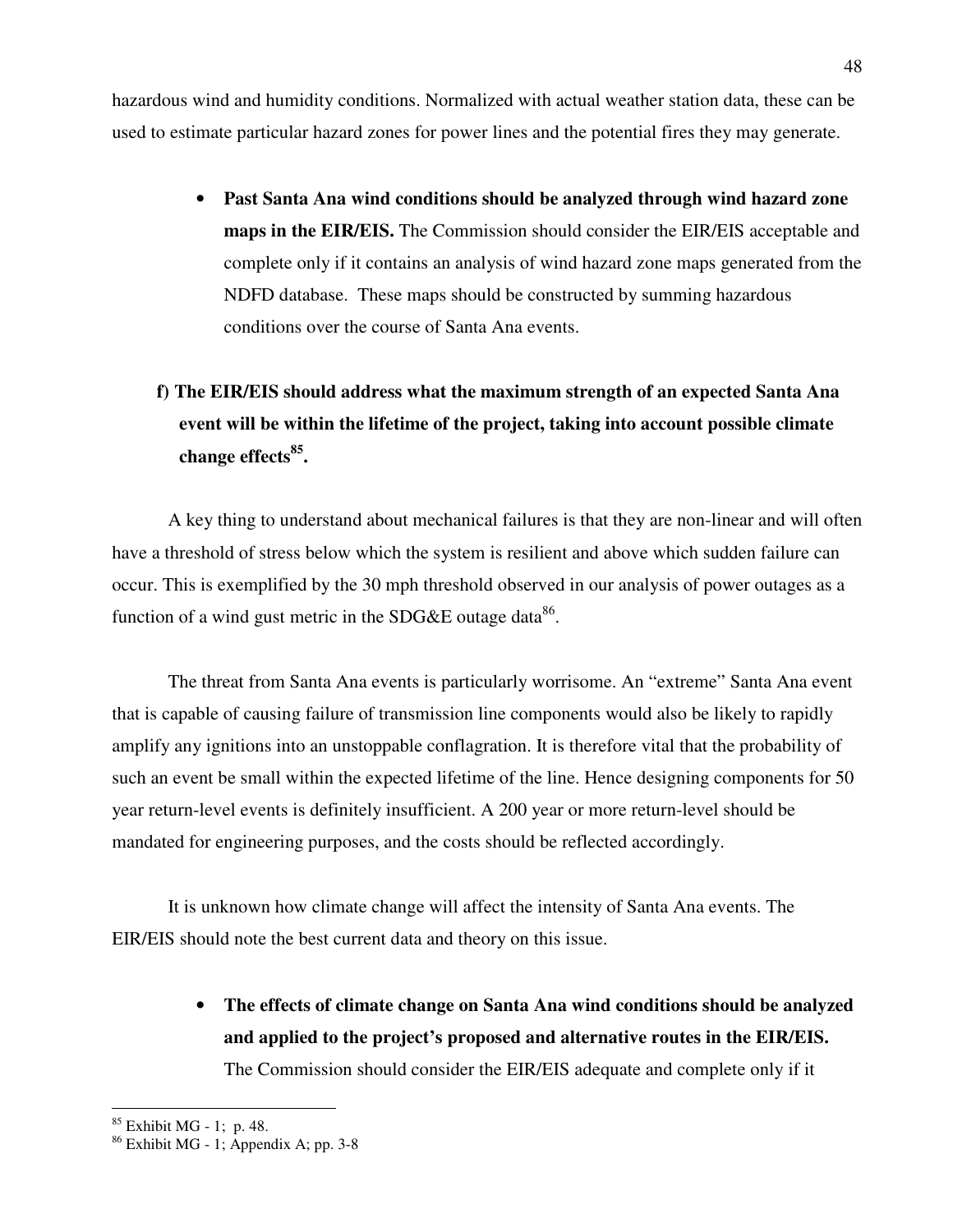contains an analysis of the expected change in the intensity of Santa Ana wind conditions as a result of climate change. The projected results in terms of effects in San Diego County should be applied to the proposed route and alternative routes.

#### **E. EMF Measures - NOT ADDRESSED**

#### **F. Other Factors Relating to the Safety, Health, Comfort and Convenience of the Public**

The causal effect that Santa Ana winds have both on power line faults and infrastructure failure and its effect on rapid growth and extreme destructiveness of wildland fires have a dramatic impact on public health, safety, comfort and convenience. Our testimony has relayed the common knowledge of the wildland fire community: that fires started under Santa Ana conditions are more likely to escape initial firefighting attack<sup>87</sup>; that these fires with their ember storms are highly damaging to property<sup>88</sup>, and that they are deadly<sup>89</sup>. That powerlines are especially likely to cause this type of fire, being the only cause aside from arson correlated with the winds themselves, has been shown for both California in general<sup>90</sup>, and for San Diego County, where they were responsible for 17% of the area burned between 1960 and  $2006^{91}$ .

#### **G. Pub. Util Code § 625 Concerning Eminent Domain - NOT ADDRESSED**

#### **X. OTHER ISSUES – NOT ADDRESSED**

#### **XI. CONCLUSION**

#### **A. Alliance Conclusion**

For the foregoing reasons, the Alliance recommends to that the Commission choose local non-wire alternatives and local conventional generation as preferable alternatives to the proposed project to protect the health, safety and security of the people of San Diego County and to provide a more robust energy infrastructure.

 $87$  Exhibit MG – 1; Appendix F; p. 16

<sup>88</sup> Exhibit MG - 1; pp. 14-15

<sup>89</sup> Exhibit MG - 1; p. 16

<sup>&</sup>lt;sup>90</sup> Exhibit MG - 1; pp. 16-17

 $91$  Exhibit MG – 1; p. 19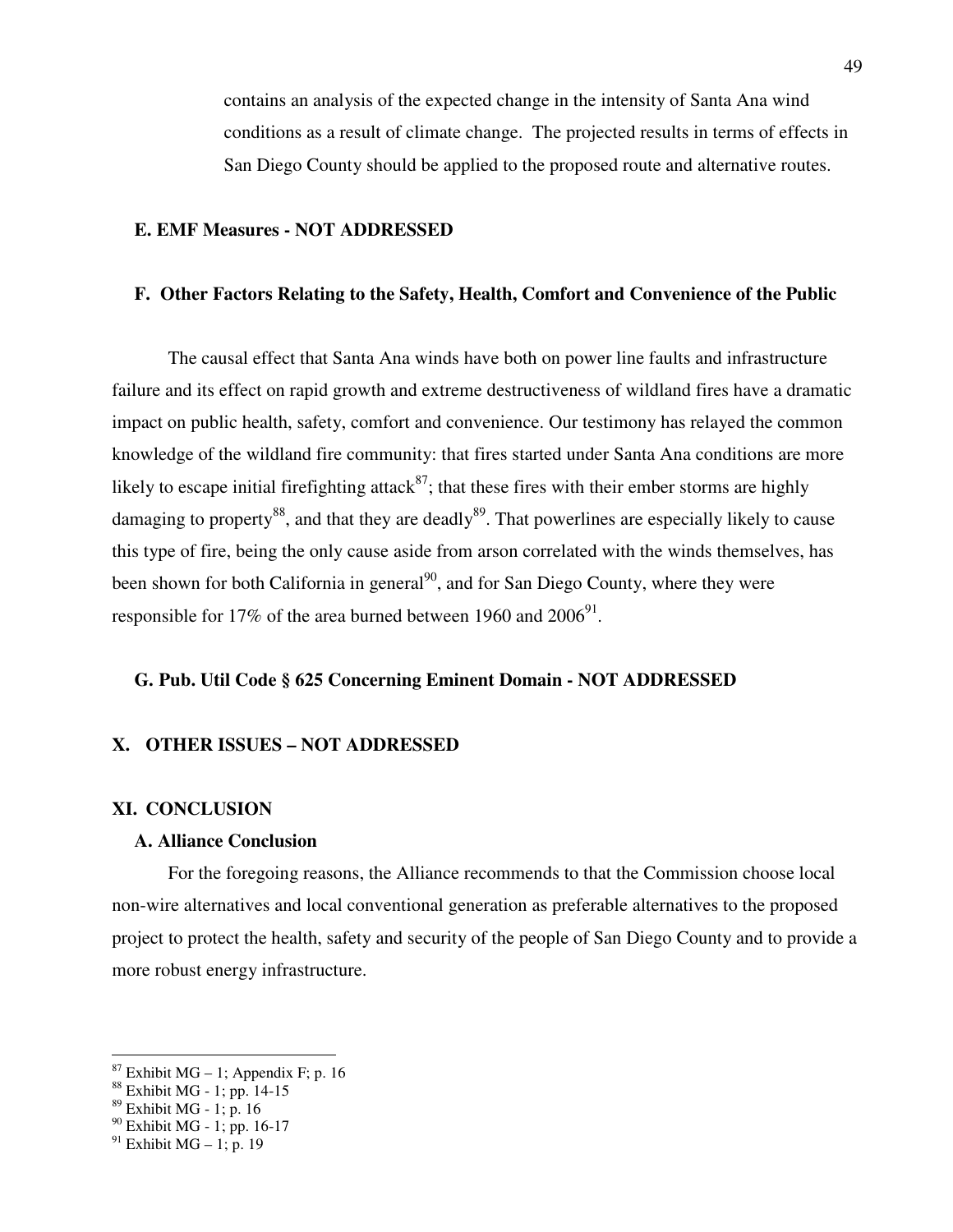Respectfully submitted this 9<sup>th</sup> day of November, 2007.

### By: <u>/S/ Diane Conklin</u>

 Diane Conklin Spokesperson Mussey Grade Road Alliance P.O. Box 683 Ramona, CA 92065 (760) 787 – 0794 T  $(760)$  788 – 5479 F dj0conklin@earthlink.net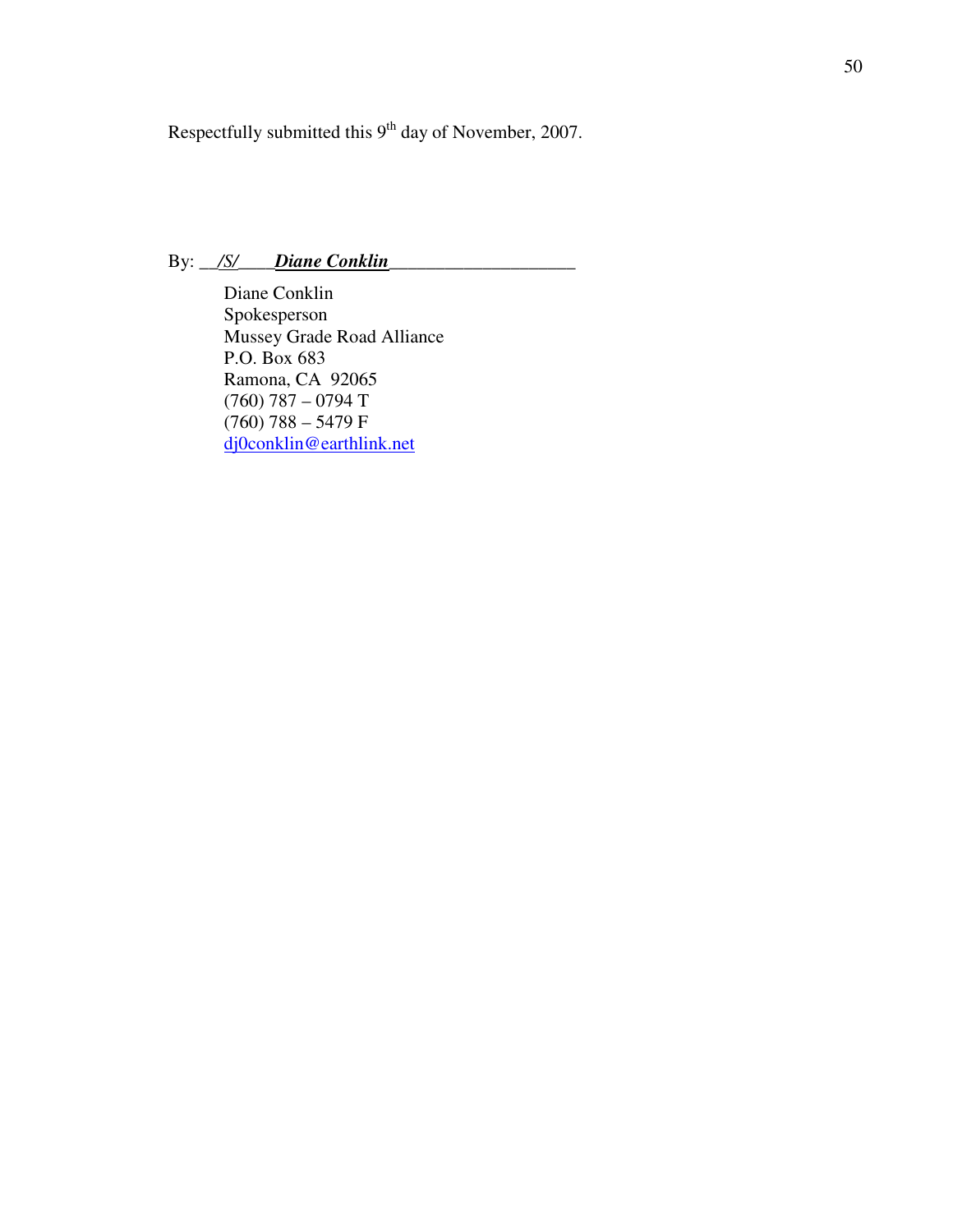#### **CERTIFICATE OF SERVICE**

 I hereby certify that pursuant to the California Public Utilities Commission's Rules of Practice and Procedure, I have served a true copy of **OPENING BRIEF OF THE MUSSEY GRADE ROAD ALLIANCE ON PHASE 1 ISSUES OF THE SUNRISE POWELINK TRANSMISSION PROJECT** to all parties on the service list for Application No. 06-08-010. Service was completed by overnight mail delivery to: Docket Clerk, Docket Office, Room 2001, California Public Utilities Commission, 505 Van Ness Avenue, San Francisco, California 94102 and by overnight mail delivery or first class mail in accordance with the Assigned Commission and Administrative Law Judge's Scoping Memo and ruling of November 1, 2006, and to all parties on the official service list in the proceeding via electronic mail or first class mail for those for whom an electronic mail address is not provided.

I declare under penalty of perjury under the laws of the State of California that the foregoing is true and correct.

Executed this  $9<sup>th</sup>$  day of November, 2007 at Ramona, California.

#### */s/ Diane Conklin*

 Diane Conklin, Spokesperson Mussey Grade Road Alliance P.O. Box 683 Ramona, CA 92065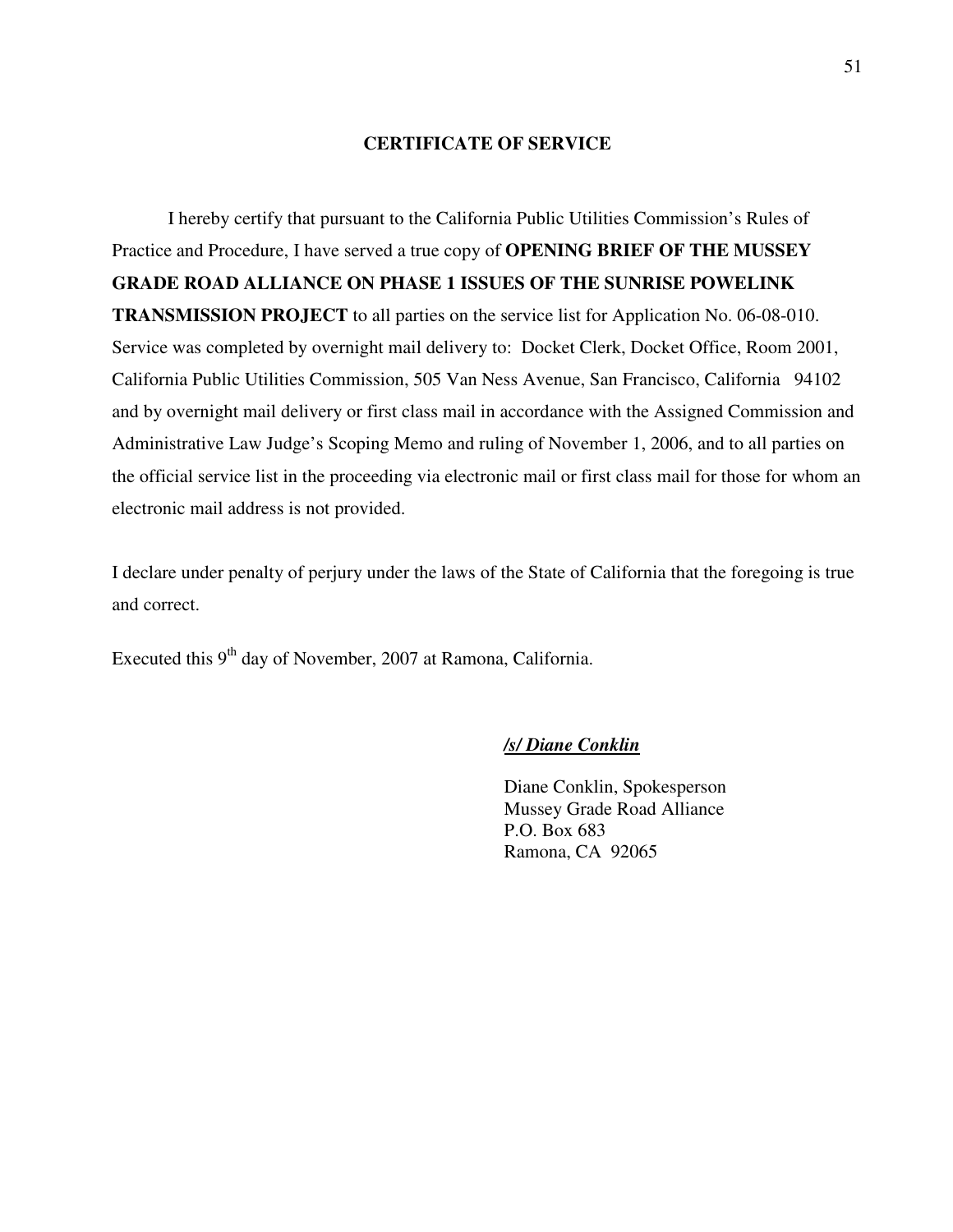## **B. Table of Authorities**

| 1. Court Cases                                |  |
|-----------------------------------------------|--|
| Lozano v. PG&E Co.                            |  |
|                                               |  |
| Ireland-Yuba Gold Quartz Mining Co., v. PG&E  |  |
| Beresford v. PG&E                             |  |
|                                               |  |
| Elton v. Anheuser Busch etc.                  |  |
| Barham v. So. Cal. Edison                     |  |
|                                               |  |
| Marin Mun. Water Dist. v. City of Mill Valley |  |
| 2. Statutes and Regulations                   |  |
|                                               |  |
|                                               |  |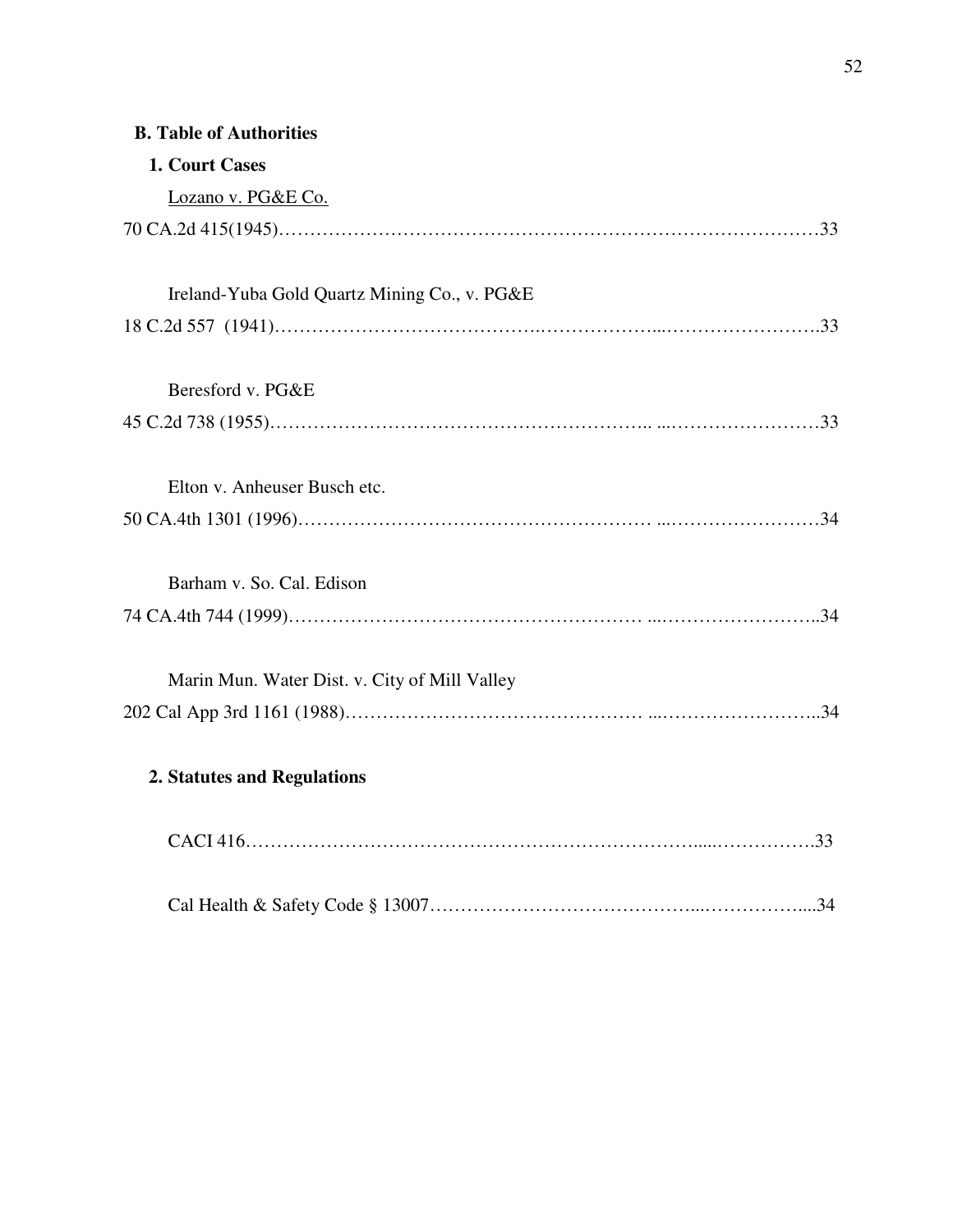#### **Parties**

ARNOLD B. PODGORSKY MICHAEL J. THOMPSON WRIGHT & TALISMAN, P.C. ATTORNEY AT LAW 1200 G STREET, N.W., SUITE 600 WRIGHT & TALISMAN, PC WASHINGTON, DC 20005 1200 G STREET, N.W., STE 600

SARA FELDMAN S. NANCY WHANG CA STATE PARKS FOUNDATION CAN ATTORNEY AT LAW 714 W. OLYMPIC BLVD., SUITE 717 MANATT, PHELPS & PHILLIPS, LLP LOS ANGELES, CA 90015 11355 WEST OLYMPIC BLVD.

ARTHUR FINE THOMAS A. BURHENN MITCHELL SILBERBERG & KNUPP LLP SOUTHERN CALIFORNIA EDISON 11377 W. OLYMPIC BLVD. 2244 WALNUT GROVE AVENUE LOS ANGELES, CA 90064-1683 ROSEMEAD, CA 91770

DON WOOD SR. DIANA LINSDAY 4539 LEE AVENUE PO BOX 2001

MICHAEL L. WELLS SCOT MARTIN CALIFORNIA DEPARTMENTOF PARKS&RECREATION PO BOX 1549 200 PALM CANYON DRIVE BORREGO SPRINGS, CA 92004 BORREGO SPRINGS, CA 92004

DAVID LLOYD CONNIE BULL CABRILLO POWER I, LLC<br>RAMONA, CA 92065 4600 CARLSBAD BLVD. CARLSBAD, CA 92008

DIANE J. CONKLIN ELIZABETH EDWARDS PO BOX 683 26502 HIGHWAY 78 RAMONA, CA 92065 RAMONA, CA 92065

PAM WHALEN NICHAEL PAGE

MASHINGTON, DC 20005

LOS ANGELES, CA 90064

ANZA-BORREGO FOUNDATION & INSTITUTE LA MESA, CA 91941 BORREGO SPRINGS, CA 92004

ATTORNEY AT LAW 24572 RUTHERFORD ROAD

MUSSEY GRADE ROAD ALLIANCE RAMONA VALLEY VINEYARD ASSOCIATION

24444 RUTHERFORD ROAD 17449 OAK HOLLOW ROAD RAMONA, CA 92065 RAMONA, CA 92065-6758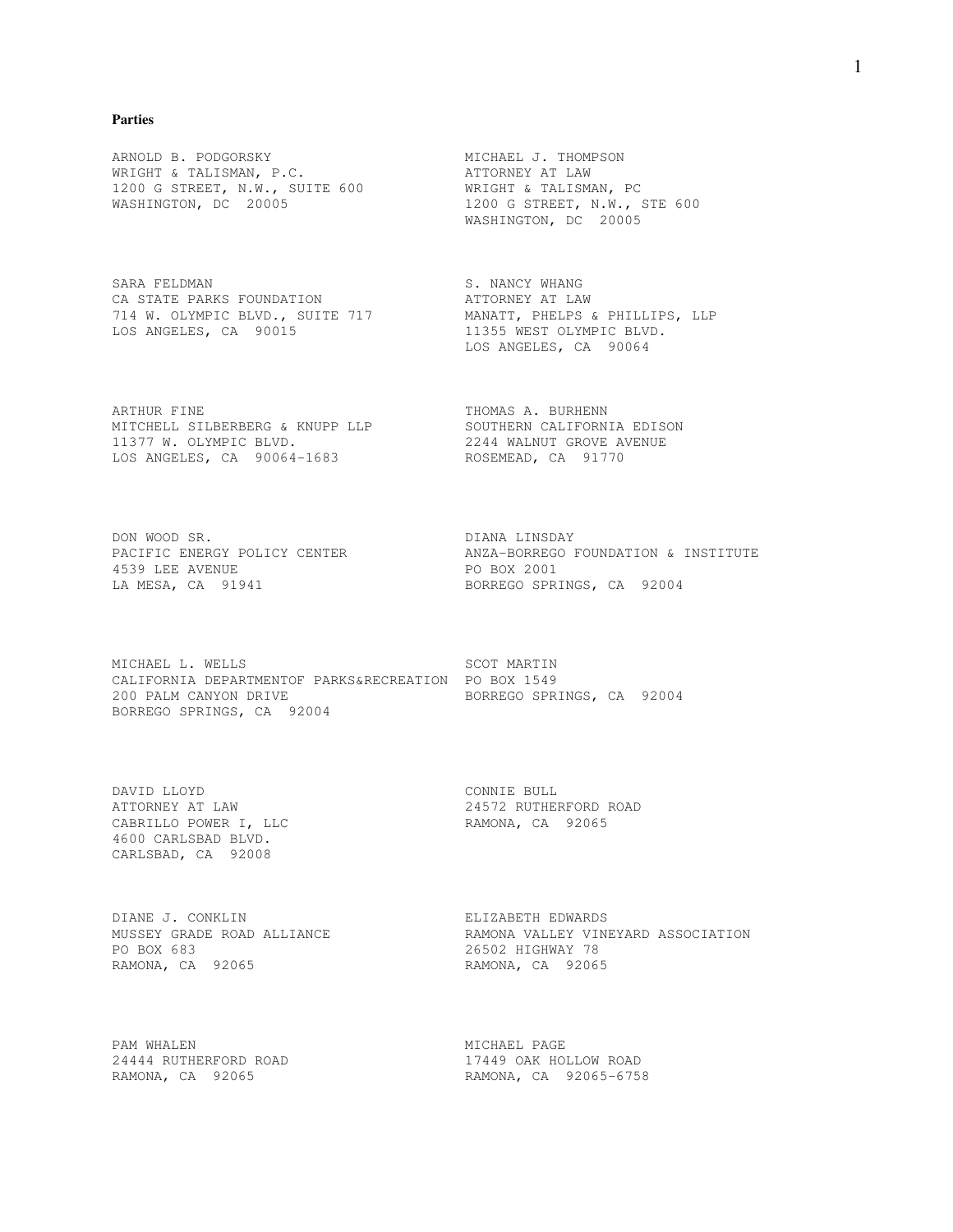HEIDI FARKASH DENIS TRAFECANTY PO BOX 576 PO BOX 305 RANCHO SANTA FE, CA 92067 SANTA YSABEL, CA 92070

MARY ALDERN BARNES COMMUNITY ALLIANCE FOR SENSIBLE ENERGY ATTORNEY AT LAW PO BOX 321 SAN DIEGO GAS & ELECTRIC COMPANY WARNER SPRINGS, CA 92086 101 ASH STREET, HQ 13D

FREDERICK M. ORTLIEB **South A. A. A. A. S. A. A. A.** JAMES F. WALSH CITY OF SAN DIEGO 101 ASH STREET 1200 THIRD AVENUE, SUITE 1100 SAN DIEGO, CA 92101 SAN DIEGO, CA 92101

MICHAEL P. CALABRESE SHAWN D. HAGERTY CITY ATTORNEY'S OFFICE THE CONTROL CITY OF ATTORNEY 1200 THIRD AVENUE, SUITE 1100 BEST BEST & KRIEGER LLP SAN DIEGO, CA 92101 655 W. BROADWAY, 15TH FLOOR

DONALD C. LIDDELL **MICHAEL SHAMES** ATTORNEY AT LAW ATTORNEY AT LAW

PAUL BLACKBURN **EDWARD** GORHAM 3820 RAY STREET 4219 LOMA RIVIERA LANE SAN DIEGO, CA 92104 SAN DIEGO, CA 92110

KEVIN O'BEIRNE **HARVEY PAYNE** SAN DIEGO, CA 92123 SAN DIEGO, CA 92129

KEITH RITCHEY **Example 2012 12:30 SEPT ATTER** JOHN W. LESLIE, ESQ. POWERLINK ISSUES MANAGER ATTORNEY AT LAW

JOETTA MIHALOVICH DAVID HOGAN

COMMUNITY OF SANTA YSABEL & RELATED COMM<br>PO BOX 305

SAN DIEGO, CA 92101

OFFICE OF CITY ATTORNEY SAN DIEGO GAS & ELECTRIC COMPANY

SAN DIEGO, CA 92101-3301

DOUGLASS & LIDDELL UTILITY CONSUMERS' ACTION NETWORK 2928 2ND AVENUE 3100 FIFTH AVENUE, SUITE B SAN DIEGO, CA 92103 SAN DIEGO, CA 92103

SIERRA CLUB, SAN DIEGO CHAPTER WESTERNERS INCENSED BY WRECKLESS ELECTRI

SAN DIEGO GAS & ELECTRIC COMPANY RANCHO PENASQUITOS CONCERNED CITIZENS 8330 CENTURY PARK COURT, CP32D 13223 - 1 BLACK MOUNTAIN ROAD, 264

8744 CREEKWOOD LANE LUCE, FORWARD, HAMILTON & SCRIPPS, LLP SAN DIEGO, CA 92129 11988 EL CAMINO REAL, SUITE 200 SAN DIEGO, CA 92130

11705 ALDERCREST POINT 11705 CENTER FOR BIOLOGICAL DIVERSITY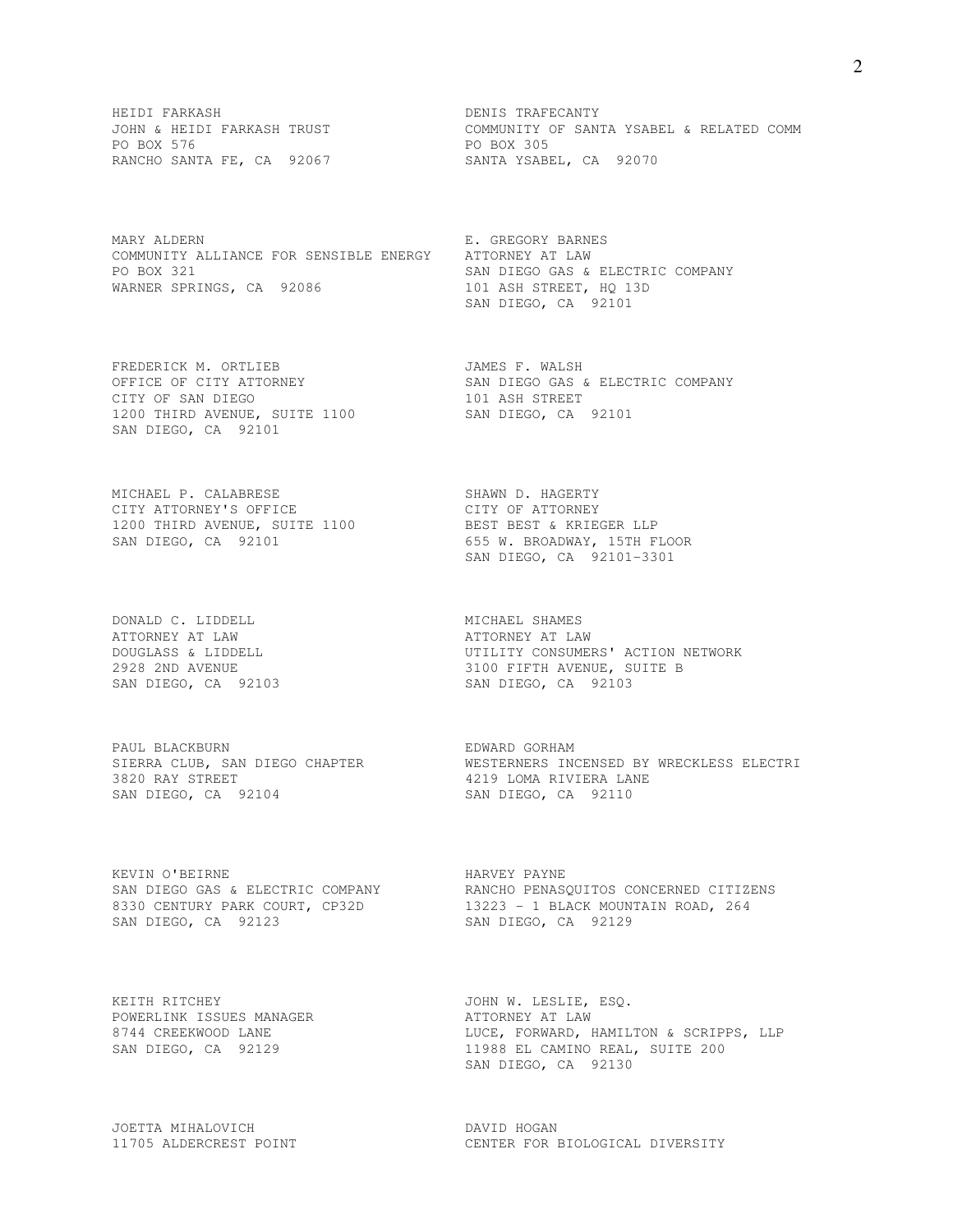CARRIE DOWNEY PATRICIA C. SCHNIER HORTON KNOX CARTER & FOOTE 14575 FLATHEAD RD. 895 BROADWAY **APPLE VALLEY, CA** 92307 ELCENTRO, CA 92243

BILLY BLATTNER MANAGER MESS MICHEL PETER FLORIO CPUC RELATIONS MANAGER SERVICES AND ATTORNEY AT LAW CPUC RELATIONS MANAGER **ATTORNEY AT LAW** 601 VAN NESS AVENUE, SUITE 2060 711 VAN NESS AVENUE, SUITE 350 SAN FRANCISCO, CA 94102 SAN FRANCISCO, CA 94102

OSA L. WOLFF JOE COMO SHUTE, MIHALY & WEINBERGER, LLC LEGAL DIVISION 396 HAYES STREET ROOM 5033 SAN FRANCISCO, CA 94102 505 VAN NESS AVENUE

NICHOLAS SHER JUSTIN AUGUSTINE LEGAL DIVISION 1095 MARKET ST., SUITE 511 ROOM 4007 SAN FRANCISCO, CA 94103 505 VAN NESS AVENUE SAN FRANCISCO, CA 94102-3214

NORMAN J. FURUTA RORY COX 1455 MARKET ST., SUITE 1744 SAN FRANCISCO, CA 94104 SAN FRANCISCO, CA 94103-1399

BRIAN T. CRAGG SAN SAN SERIAN TERREST WIDHYA PRABHAKARAK GOODIN MACBRIDE SQUERI RITCHIE & DAY 505 SANSOME STREET, SUITE 900 505 SANSOME STREET, SUITE 900 SAN FRANCISCO, CA 94111 SAN FRANCISCO, CA 94111

VIDHYA PRABHAKARAN JEFFREY P. GRAY GOODIN, MACBRIDE, SQUERI, DAY, LAMPREY ATTORNEY AT LAW 505 SANSOME STREET, SUITE 900 DAVIS WRIGHT TREMAINE, LLP SAN FRANCISCO, CA 94111 505 MONTGOMERY STREET, SUITE 800

WILLIAM F. DIETRICH DAVID KATES ATTORNEY AT LAW DAVID MARK AND COMPANY DIETRICH LAW 3510 UNOCAL PLACE, SUITE 200 2977 YGNACIO VALLEY ROAD, 613 SANTA ROSA, CA 95403-5571 WALNUT CREEK, CA 94598-3535

SAN DIEGO, CA 92167

SAN DIEGO GAS & ELECTRIC COMPANY THE UTILITY REFORM NETWORK (TURN)

ATTORNEY AT LAW<br>
SHUTE, MIHALY & WEINBERGER, LLC<br>
396 HAYES STREET<br>
A LEGAL DIVISION<br>
ROOM 5033<br>
ROOM 5033 SAN FRANCISCO, CA 94102-3214

CALIF PUBLIC UTILITIES COMMISSION THE CENTER FOR BIOLOGICAL DIVERSITY

ATTORNEY AT LAW RATEPAYERS FOR AFFORDABLE CLEAN ENERGY FEDERAL EXECUTIVE AGENCIES 311 CALIFORNIA STREET, SUITE 650

ATTORNEY AT LAW GOODIN MACBRIDE SQUERI DAY & LAMPREY LLP

SAN FRANCISCO, CA 94111-6533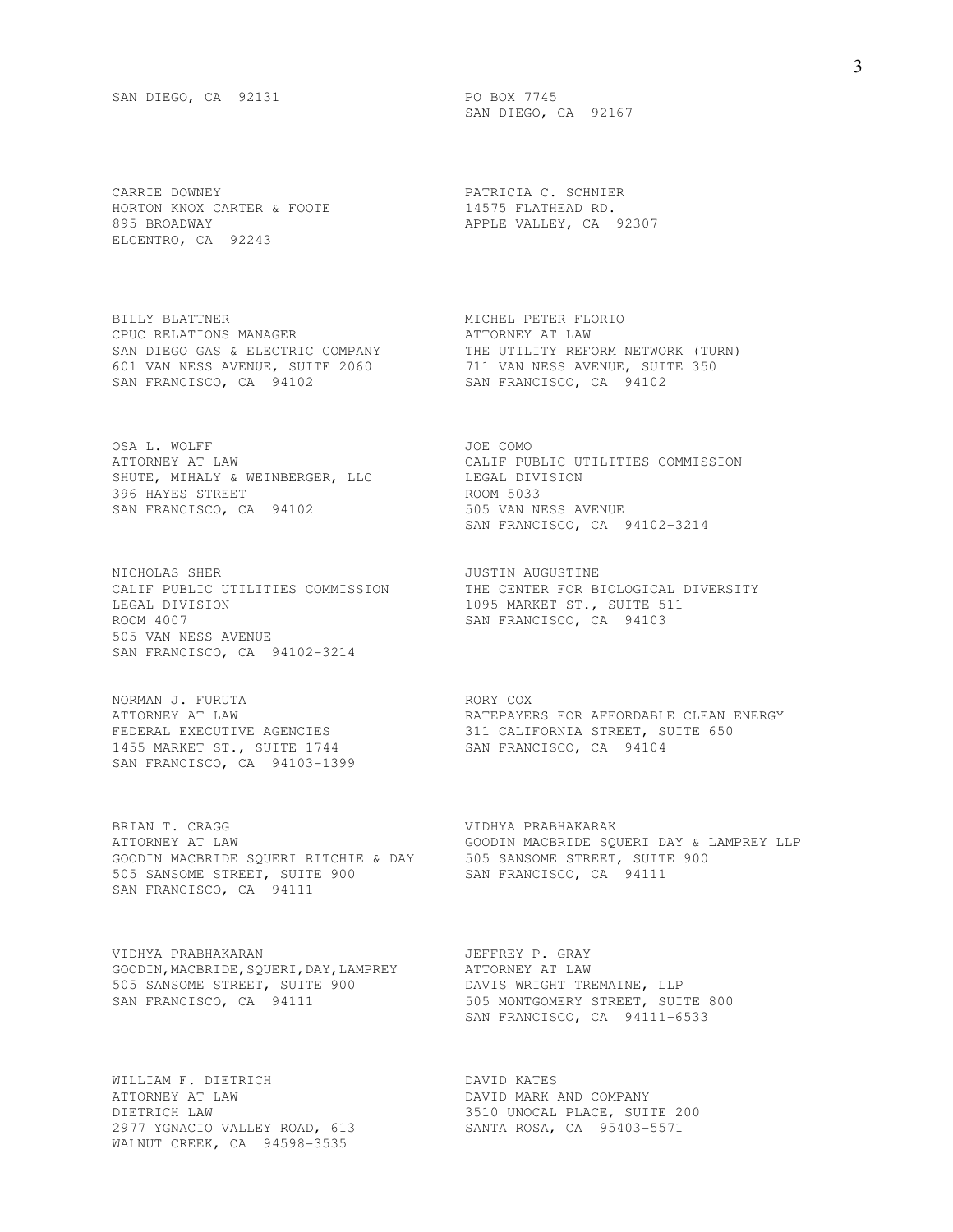JUDITH B. SANDERS BRADLY S. TORGAN ATTORNEY AT LAW ATTORNEY AT LAW CALIFORNIA INDEPENDENT SYSTEM OPERATOR CALIFORNIA DEPT. OF PARKS & RECREATION 151 BLUE RAVINE ROAD 1416 NINTH STREET, ROOM 1404-06 FOLSOM, CA 95630 SACRAMENTO, CA 95814

JEFFERY D. HARRIS **KAREN NORENE MILLS** ATTORNEY AT LAW ATTORNEY AT LAW 2015 H STREET 2300 RIVER PLAZA DRIVE SACRAMENTO, CA 95814 SACRAMENTO, CA 95833

ELLISON, SCHNEIDER & HARRIS LLP<br>
2015 H STREET 2300 RIVER PLAZA DRIVE

KEVIN LYNCH PPM ENERGY INC. 1125 NW COUCH ST., SUITE 700 PORTLAND, OR 97209

#### **Information Only**

JUILE B. GREENISEN MICHAEL J. GERGEN LATHAM & WATKINS LLP LATHAM & WATKINS LLP SUITE 1000 SUITE 1000 555 ELEVENTH STREET, NW 555 ELEVENTH STREET, NW

KELLY FULLER STEVEN SIEGEL ENERGY AND NATURE **STAFF ATTORNEY** MINNEAPOLIS, MN 55406 3421 PARK PLACE

HENRY MARTINEZ **LORRAINE PASKETT** LOS ANGELES, CA 90012

RANDY S. HOWARD CLAY E. FABER LOS ANGELES DEPT. OF WATER AND POWER SOUTHERN CALIFORNIA GAS COMPANY 111 NORTH HOPE STREET, ROOM 921 555 WEST FIFTH STREET, GT-14D6 LOS ANGELES, CA 90012 LOS ANGELES, CA 90013

DAVID L. HUARD **RANDALL W. KEEN** ATTORNEY AT LAW ATTORNEY AT LAW MANATT, PHELPS & PHILLIPS, LLP MANATT PHELPS & PHILLIPS, LLP 11355 WEST OLYMPIC BOULEVARD 11355 WEST OLYMPIC BLVD.

WASHINGTON, DC 20004-1304 WASHINGTON, DC 20004-1304

PO BOX 6732 CENTER FOR BIOLOGICAL DIVERSITY EVANSTON, IL 60201

LADWP DIRECTOR, LEGISLATIVE AND REG. AFFAIRS LADWP<br>111 N. HOPE ST., ROOM 921 LA DEPT. OF WATER & POWER<br>LOS ANGELES, CA 90012 LA PO BOX 51111 111 N. HOWARD ST., ROOM 1536 LOS ANGELES, CA 90012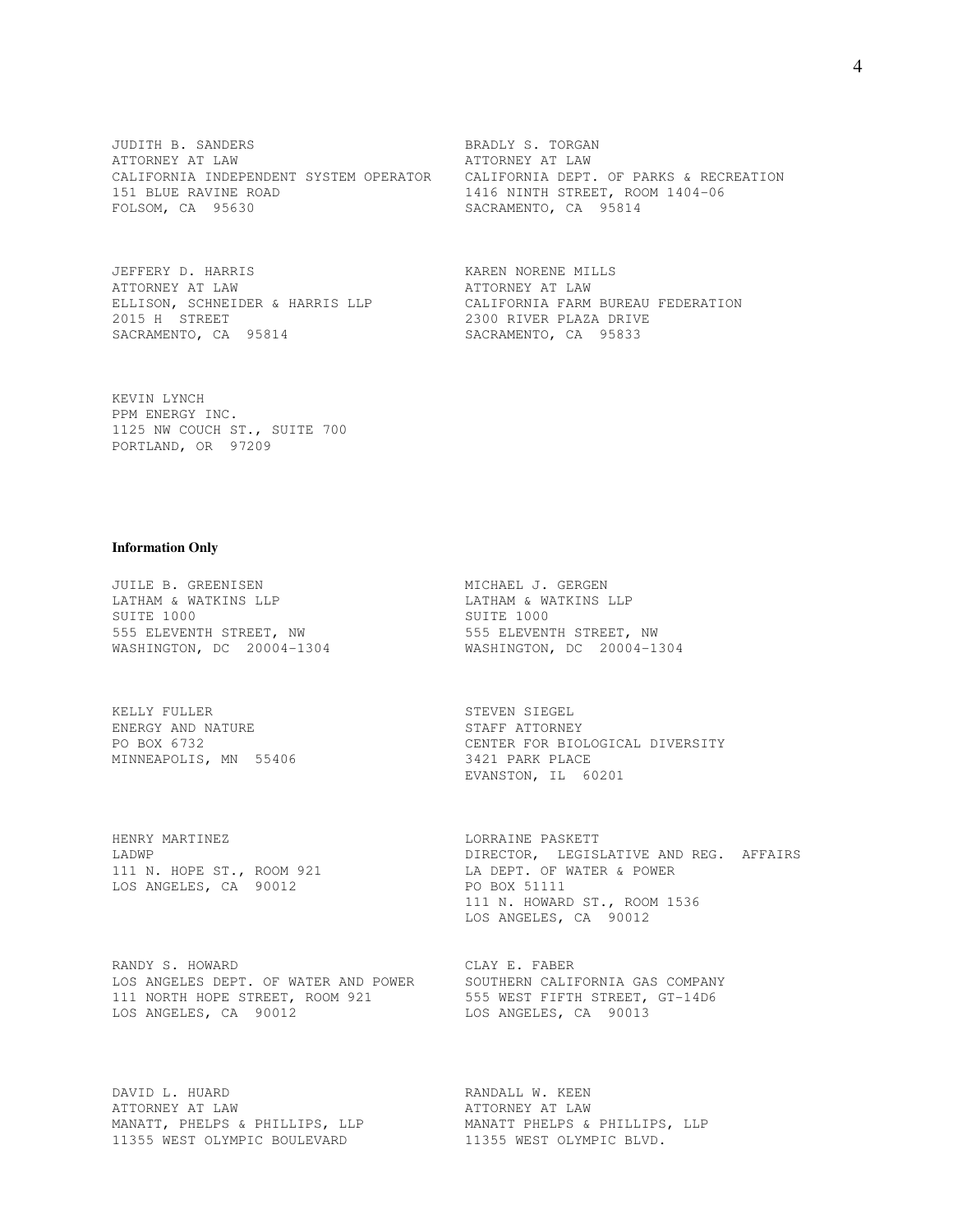LOS ANGELES, CA 90064 LOS ANGELES, CA 90064

CASE ADMINISTRATION DARELL HOLMES SOUTHERN CALIFORNIA EDISON COMPANY TRANSMISSION MANAGER LAW DEPARTMENT<br>2244 WALNUT GROVE AVENUE ROSEMEAD, CA 91770 ROSEMEAD, CA 91770

DONNA TISDALE<br>BOULEVARD SPONSOR GROUP<br>DO DOV 1070 PO BOX 1272 7956 LESTER AVE BOULEVARD, CA 91905

REBECCA PEARL **LINDA A. CARSON** POLICY ADVOCATE, CLEAN BAY CAMPAIGN EXECUTIVE DIRECTOR ENVIRONMENTAL HEALTH COALITION ANZA-BORREGO FOUNDATION 401 MILE OF CARS WAY, STE. 310 PO BOX 2001 NATIONAL CITY, CA 91950 BORREGO SPRINGS, CA 92004

BOB & MARGARET BARELMANN DAVE DOWNEY 6510 FRANCISCAN ROAD NORTH COUNTY TIMES CARLSBAD, CA 92011 207 E. PENNSYLVANI

QUINN EASTMAN PAT/ALBERT BIANEZ NORTH COUNTY TIMES **1223 ARMSTRONG CIRCLE** 207 E. PENNSYLVANIA AVE ESCONDIDO, CA 92027 ESCONDIDO, CA 92025

WALLY BESUDEN DAVID W. CAREY SPANGLER PEAK RANCH, INC 80000 PO BOX 2481 PO BOX 1959 JULIAN, CA 92036 ESCONDIDO, CA 92033

LAUREL GRANQUIST **MARTHA BAKER** JULIAN, CA 92036 PO BOX 1625

JOHN RAIFSNIDER BRIAN KRAMER PO BOX 121 PO BOX 516

2244 WALNUT GROVE AVENUE 2244 WALNIT GROVE AVE, 238M, QUADB, G01

SAN DIEGO INTERFAITH HOUSING FOUNDATION

207 E. PENNSYLVANIA AVENUE ESCONDIDO, CA 92025

PRESIDENT DAVID CAREY & ASSOCIATES, INC.

PO BOX 2486 VOLCAN MOUNTAIN PRESERVE FOUNDATION JULIAN, CA 92036

JULIAN, CA 92036-0121 JULIAN, CA 92036-0516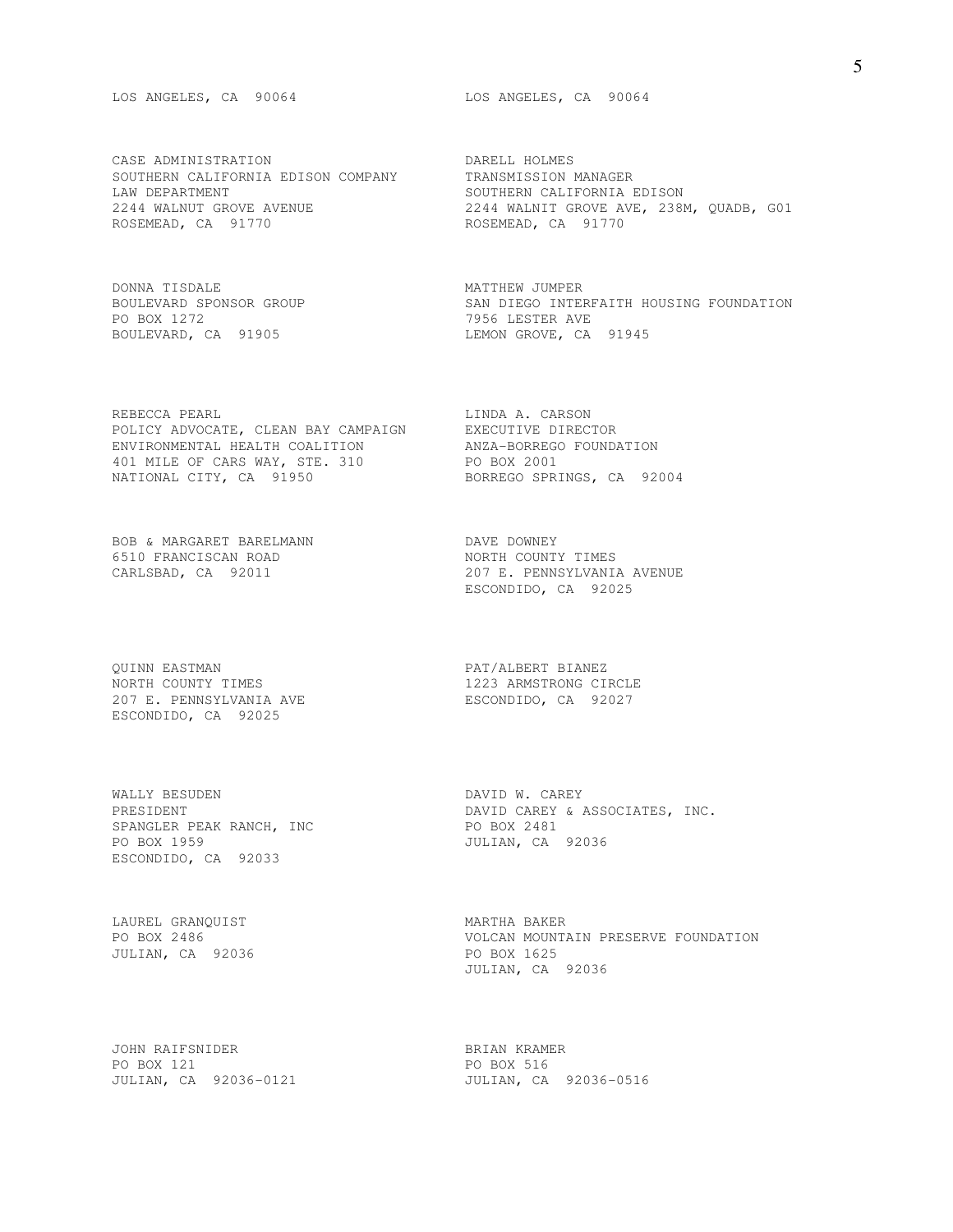NANCY PARINELLO PAUL RIDGWAY PO BOX 516 3027 LAKEVIEW DR. JULIAN, CA 92036-0516 PO BOX 1435

DAVID VOSS SERIES SON SERIES SON SOUT ANNEL 502 SPRINGFIELD AVENUE PALOMAR OBSERVATORY OCEANSIDE, CA 92057 PO BOX 200

CAROLYN A. DORROH CHRISTOPHER P. JEFFERS<br>
RAMONA COMMUNITY PLANNING GROUP 24566 DEL AMO ROAD RAMONA COMMUNITY PLANNING GROUP 17235 VOORHES LANE RAMONA, CA 92065 RAMONA, CA 92065

LARA LOPEZ **PETER SCHULTZ** 16828 OPEN VIEW RD OLD JULIAN CO. RAMONA, CA 92065 PO BOX 2269

PHILLIP &ELIANE BREEDLOVE WILLIAM TULLOCH 1804 CEDAR STREET 28223 HIGHWAY 78 RAMONA, CA 92065 RAMONA, CA 92065

CAROLYN MORROW JOSEPH RAUH GOLIGHTLY FARMS **EXAMPLE ASSESSED ASSESSED FOR A PART AND RANCHITA REALTY** 36255 GRAPEVINE CANYON ROAD 37554 MONTEZUMA VALLEY RD RANCHITA, CA 92066 RANCHITA, CA 92066

STEVE/CAROLYN ESPOSITO BONNIE GENDRON 37784 MONTEZUMA VALLEY ROAD 4812 GLENSIDE ROAD RANCHITA, CA 92066 SANTA YSABEL, CA 92070

JULIAN, CA 92036-1435

PALOMAR MOUNTAIN, CA 92060

RAMONA, CA 92065

GLENDA KIMMERLY GLENN E. DROWN PO BOX 305 PO BOX 330

SANTA YSABEL, CA 92070 SANTA YSABEL, CA 92070

JOHN&PHYLLIS BREMER RON WEBB PO BOX 510 PO BOX 375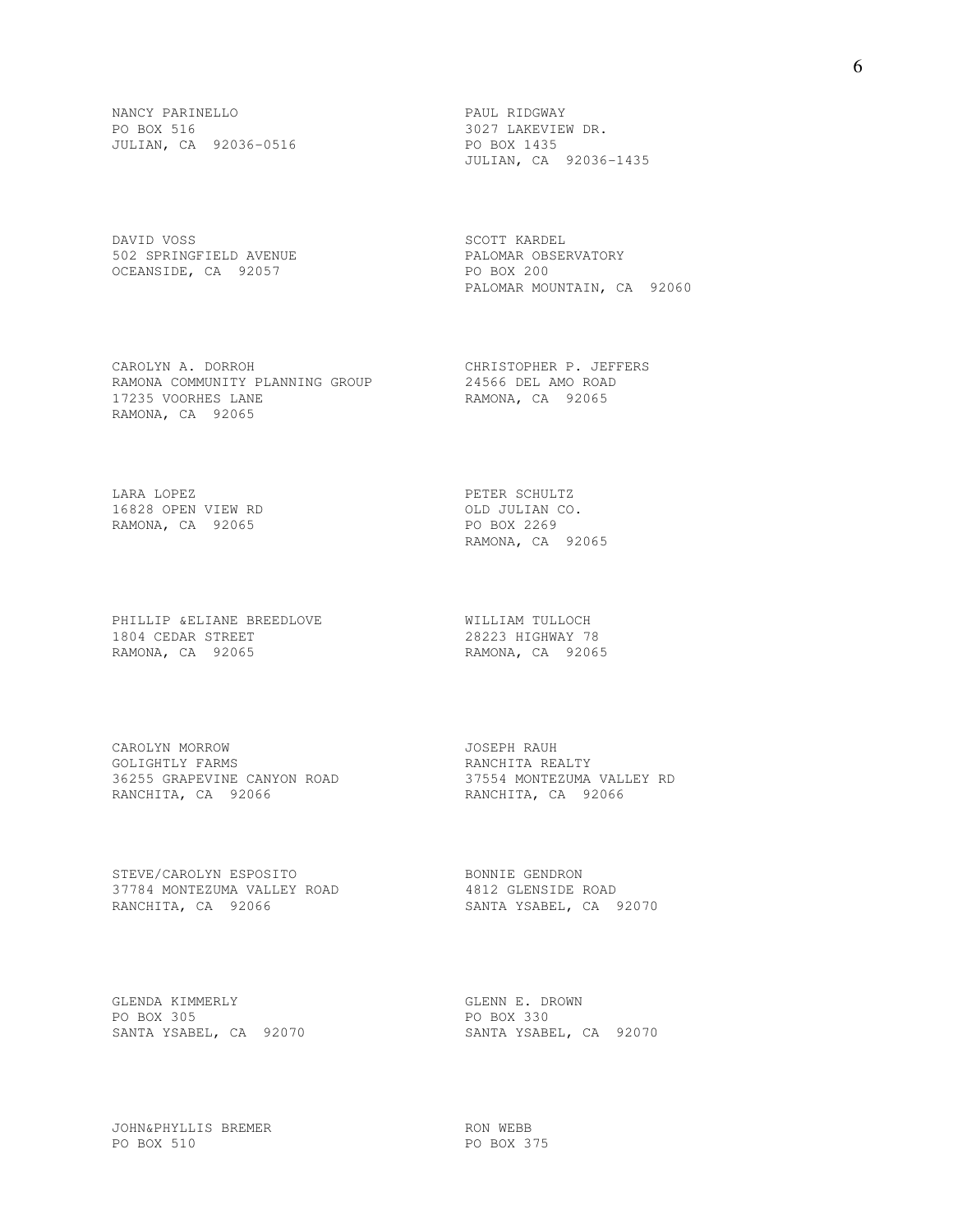DAN PERKINS WILLIE M. GATERS 983 PHILLIPS ST. VISTA, CA 92084 VISTA, CA 92083

ABBAS M. ABED DEANNA SPEHN ASSOCIATE DIRECTOR **Example 2018** POLICY DIRECTOR 402 WEST BROADWAY, SUITE 400 39TH STATE SENATE DISTRICT

SUSAN FREEDMAN MICAH MITROSKY SENIOR REGIONAL ENERGY PLANNER SIERRA CLUB SAN DIEGO ASSOCIATION OF GOVERNMENTS 3820 RAY STREET 401 B STREET, SUITE 800 SAN DIEGO, CA 92104-3623 401 B STREET, SUITE 800<br>SAN DIEGO, CA 92101

KIM KIENER **GREEK EEN SEER OOSTERE GEE** 504 CATALINA BLVD 4862 VOLTAIRE ST.

STEPHEN ROGERS **EPIC INTERN** SN DIEGO, CA 92109 5998 ALCALA PARK

SCOTT J. ANDERS CRAIG ROSE RESEARCH/ADMINISTRATIVE CENTER THE SAN DIEGO UNION TRIBUNE UNIVERSITY OF SAN DIEGO - LAW PO BOX 120191S 5998 ALCALA PARK SAN DIEGO, CA 92112-0191 SAN DIEGO, CA 92110

GEORGE COURSER CENTRAL FILES

ENERGY SMART HOMES 1295 EAST VISTA WAY

NAVIGANT CONSULTING, INC. THE SELL OF SENATOR CHRISTINE KEHOE SAN DIEGO, CA 92101 2445 5TH AVENUE, SUITE 200 SAN DIEGO, CA 92101

SAN DIEGO, CA 92106 SAN DIEGO, CA 92107

1340 OPAL STREET EPIC/USD SCHOOL OF LAW SAN DIEGO, CA 92110

3142 COURSER AVENUE SAN DIEGO GAS & ELECTRIC SAN DIEGO, CA 92117 8330 CENTURY PARK COURT, CP31E SAN DIEGO, CA 92123

IRENE STILLINGS JENNIFER PORTER EXECUTIVE DIRECTOR **POLICY ANALYST** CALIFORNIA CENTER FOR SUSTAINABLE ENERGY CALIFORNIA CENTER FOR SUSTAINABLE ENERGY 8520 TECH WAY, SUITE 110 8690 BALBOA AVENUE, SUITE 100 SAN DIEGO, CA 92123 SAN DIEGO, CA 92123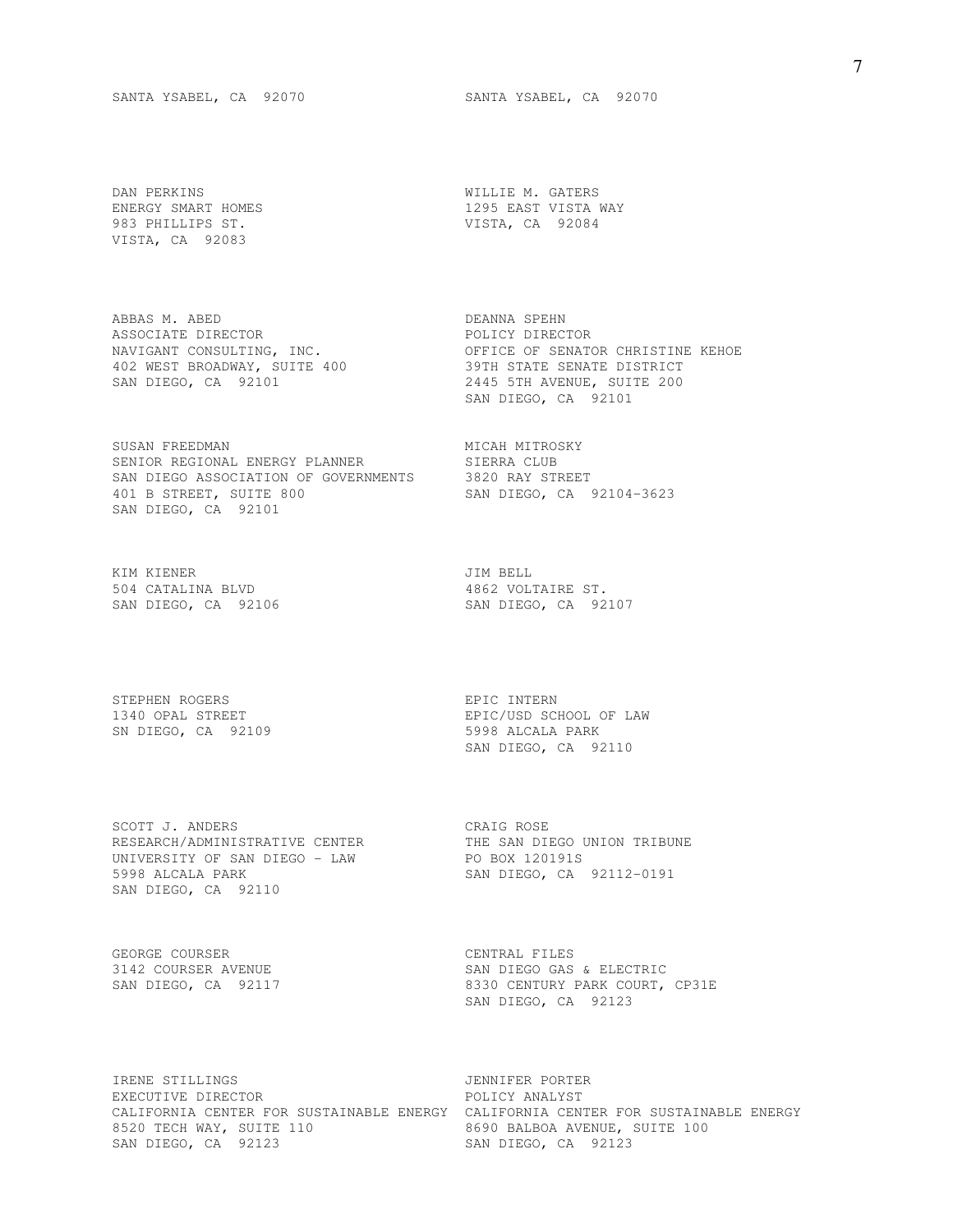SEPHRA A. NINOW TOM BLAIR POLICY ANALYST **ENERGY ADMINISTRATOR** CALIFORNIA CENTER FOR SUSTAINABLE ENERGY CITY OF SAN DIEGO 8690 BALBOA AVENUE, SUITE 100 9601 RIDGEHAVEN COURT, SUITE 120 SAN DIEGO, CA 92123 SAN DIEGO, CA 92123-1636

ENIRONMENTAL RESOURCE MANAGER COUNTY OF SAN DIEGO 17114 TALLOW TREE LANE 5201 RUFFIN ROAD, SUITE B SAN DIEGO, CA 92127 SAN DIEGO, CA 92123-1666

EILEEN BIRD GREGORY T. LAMBRON SAN DIEGO, CA 92129 PO BOX 15453

LYNDA KASTOLL **THOMAS ZALE** BUREAU OF LAND MANAGEMENT 1661 SO. 4TH STREET EL CENTRO FIELD OFFICE EL CENTRO, CA 92243 1661 SOUTH 4TH STREET EL CENTRO, CA 92243

SUZANNE WILSON **LOUIS NASTRO** PO BOX 798 PO BOX 942896

BRUCE FOSTER DIANE I. FELLMAN VICE PRESIDENT **ATTORNEY AT LAW** SOUTHERN CALIFORNIA EDISON COMPANY FPL ENERGY, LLC 601 VAN NESS AVENUE, STE. 2040 234 VAN NESS AVENUE SAN FRANCISCO, CA 94102 SAN FRANCISCO, CA 94102

SHERIDAN PAUKER **AARON QUINTANAR** SAN FRANCISCO, CA 94102 SAN FRANCISCO, CA 94104

BREWSTER BIRDSALL **GEERGE SEE ALS ALS AND SERVIT AS A SE** SAN FRANCISCO, CA 94104 SAN FRANCISCO, CA 94105

DAHVIA LOCKE JALEH (SHARON) FIROOZ, P.E.

12430 DORMOUSE ROAD LAMBRON LAKESIDE RANCH, LLC SAN DIEGO, CA 92175-5453

REALTY SPECIALIST **BUREAU OF LAND MANAGEMENT** 

IDYLLWILD, CA 92549 SACRAMENTO, CA 92860-0001

SHUTE, MIHALY & WEINBERGER LLP **RATE PAYERS FOR AFFORDABLE CLEAN ENERGY** 396 HAYES STREET **311 CALIFORNIA STREET**, STE 650

ASPEN ENVIRONMENTAL GROUP **EXAMPLE PACIFIC GAS AND ELECTRIC COMPANY** 235 MONTGOMERY STREET, SUITE 935 77 BEALE STREET, MAIL CODE B13L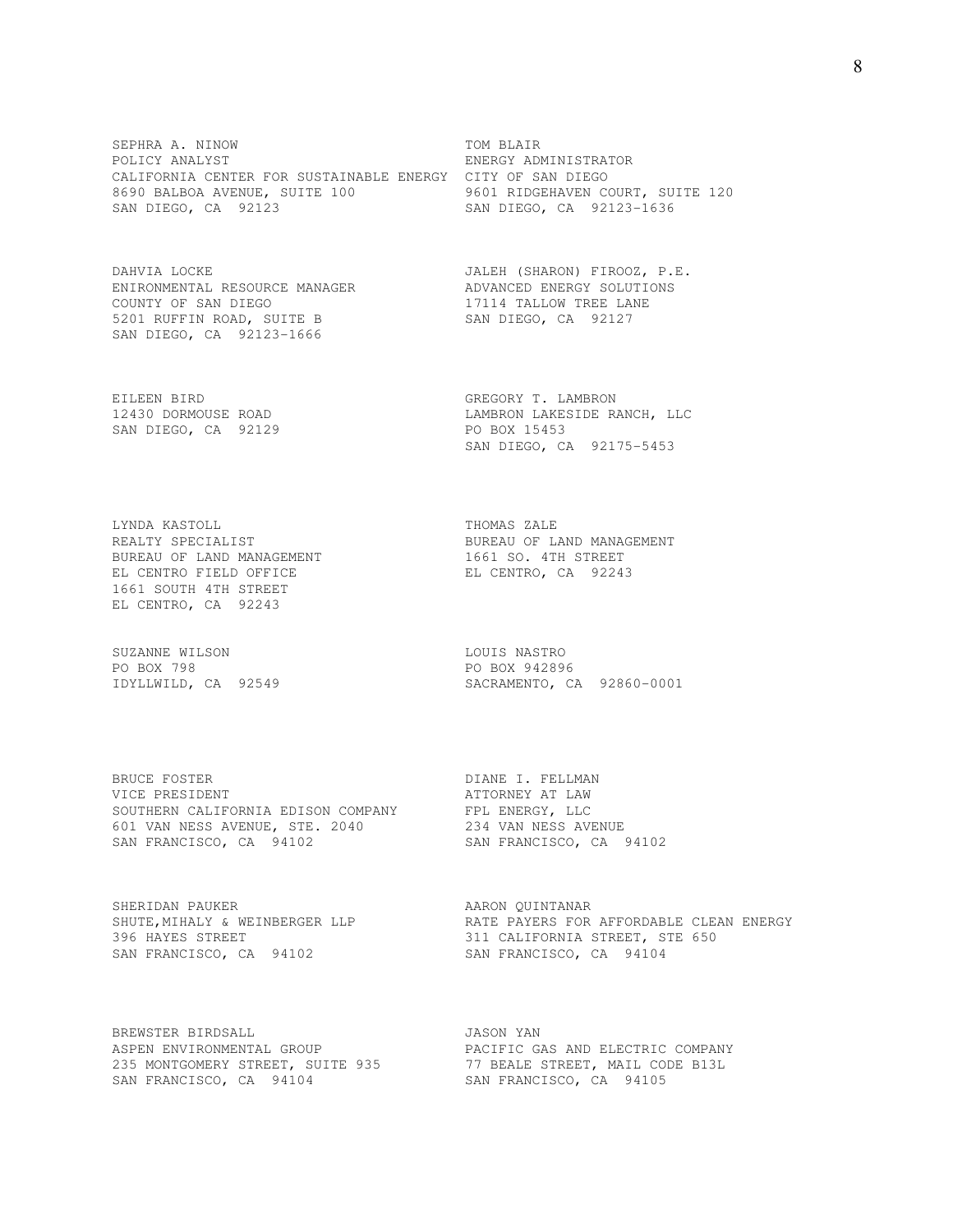KATARZYNA M. SMOLEN MICHAEL S. PORTER SAN FRANCISCO, CA 94105 SAN FRANCISCO, CA 94105

RICHARD W. RAUSHENBUSH DAVID T. KRASKA ATTORNEY AT LAW ATTORNEY AT LAW LATHAM & WATKINS LLP PACIFIC GAS AND ELECTRIC COMPANY 505 MONTGOMERY STREET, SUITE 2000 PO BOX 7442 SAN FRANCISCO, CA 94111 SAN FRANCISCO, CA 94120

JOSEPH M. PAUL **HENRY ZAININGER** DYNEGY, INC. 2718 NURSERY WAY 4140 DUBLIN BLVD., STE. 100 PLEASANTON, CA 94588 DUBLIN, CA 94568

PHILIPPE AUCLAIR **J.A. SAVAGE** WALNUT CREEK, CA 94598 3006 SHEFFIELD AVE

MRW & ASSOCIATES, INC. PO BOX 1287 1814 FRANKLIN STREET, SUITE 720 BERKELEY, CA 94701 OAKLAND, CA 94612

KEN BAGLEY **W. KENT PALMERTON** R.W. BECK SECOND SECOND WK PALMERTON ASSOCIATES, LLC 14635 N. KIERLAND BLVD., SUITE 130 2106 HOMEWOOD WAY, SUITE 100 SOCTTSDALE, AZ 95254 CARMICHAEL, CA 95608

CALIFORNIA ISO 9360 OAKTREE LANE 151 BLUE RAVINE ROAD **ORANGEVILLE, CA** 95662 FOLSOM, CA 95630

PAUL G. SCHEUERMAN LON W. HOUSE 3915 RAWHIDE RD. 4901 FLYING C RD.

PACIFIC GAS AND ELECTRIC COMPANY PACIFIC GAS AND ELECTRIC COMPANY 77 BEALE STREET, MC B9A 77 BEALE ST., MAIL CODE 13L RM 1318

 JULIE L. FIEBER CALIFORNIA ENERGY MARKETS FOLGER LEVIN & KAHN LLP 517 - B POTRERO AVENUE 275 BATTERY STREET, 23RD FLOOR SAN FRANCISCO, CA 94110 SAN FRANCISCO, CA 94111

SENIOR CORPORATE COUNSEL **EXAGGINEER ENGINEERING COMPANY, INC.** 

11 RUSSELL COURT CALIFORNIA ENERGY CIRCUIT OAKLAND, CA 94602

DAVID MARCUS

 DAVID BRANCHCOMB LEGAL & REGULATORY DEPARTMENT BRANCHCOMB ASSOCIATES, LLC

SHEUERMAN CONSULTING WATER & ENERGY CONSULTING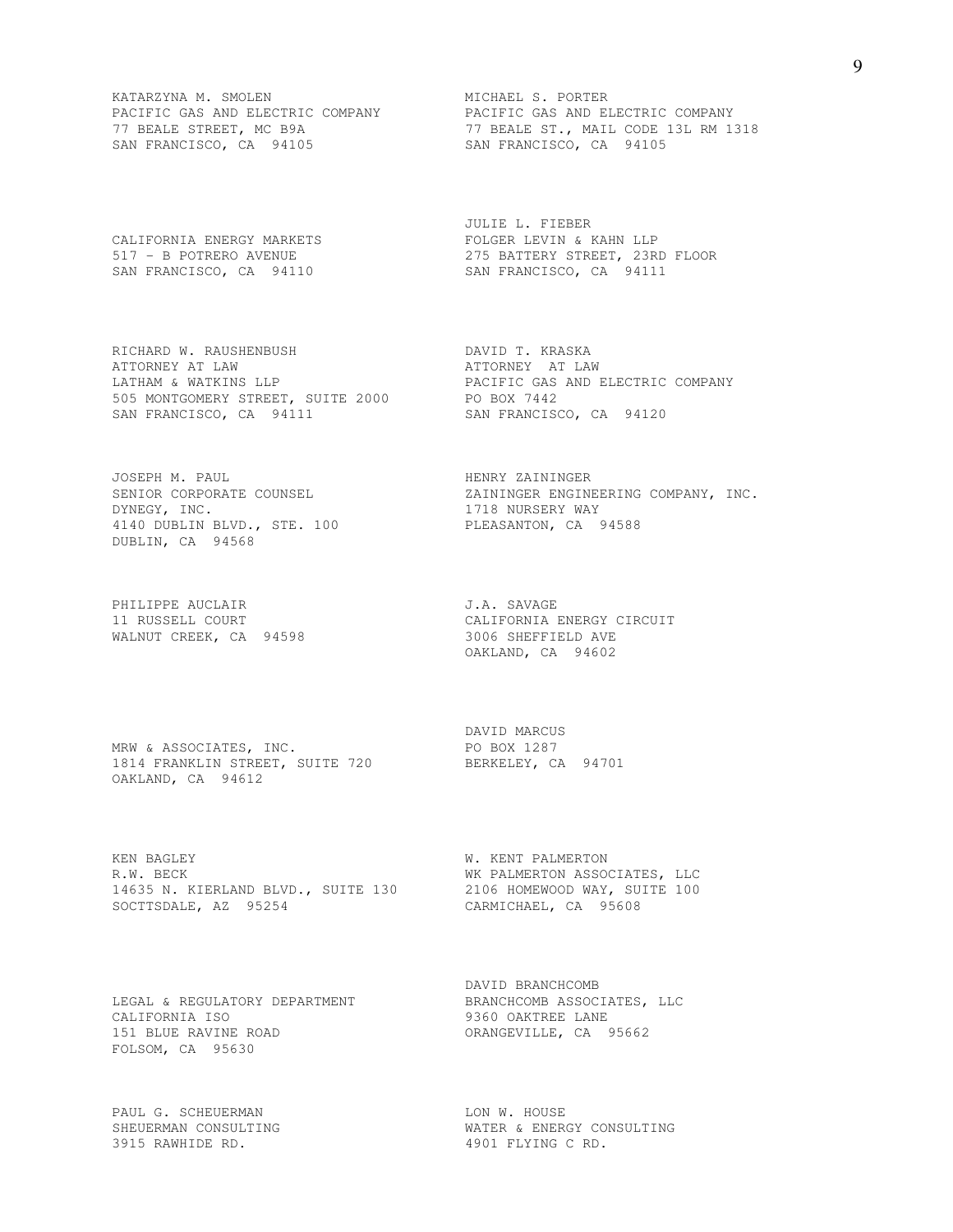DARRELL FREEMAN **ANDREW B. BROWN** 1304 ANTRIM DR. ATTORNEY AT LAW

AUDRA HARTMANN KELLIE SMITH 980 NINTH STREET, SUITE 2130 STATE CAPITOL, ROOM 4038 SACRAMENTO, CA 95814 SACRAMENTO, CA 95814

KEVIN WOODRUFF **RICHARD LAUCKHART** WOODRUFF EXPERT SERVICES, INC. GLOBAL ENERGY SACRAMENTO, CA 95814 SACRAMENTO, CA 95833

G. ALAN COMNES DANIEL SUURKASK

ROCKLIN, CA 95677 CAMERON PARK, CA 95682

ELLISON, SCHNEIDER & HARRIS, LLP 2015 H STREET SACRAMENTO, CA 95814

DYNEGY, INC. SENATE ENERGY/UTILITIES & COMMUNICATION

1100 K STREET, SUITE 204 2379 GATEWAY OAKS DRIVE, SUITE 200

CABRILLO POWER I LLC WILD ROSE ENERGY SOLUTIONS, INC. 3934 SE ASH STREET 430 8170 50TH STREET PORTLAND, OR 97214 EDMONTON, AB T6B 1E6 CANADA

#### **State Service**

MARCUS NIXON GARAGE SERVICE SURVEY AND TACK BURKE CALIF PUBLIC UTILITIES COMMISSION LEGISLATIVE AFFAIRS MANAGER 320 WEST 4TH STREET SUITE 500 8690 BALBOA AVE., SUITE 100<br>320 WEST 4TH STREET SUITE 500 8690 BALBOA AVE., SUITE 100 LOS ANGELES, CA 90013 SAN DIEGO, CA 92123

PUBLIC ADVISOR OFFICE CALIFORNIA CENTER FOR SUSTAINABLE ENERGY

BILLIE C. BLANCHARD<br>
CALIF PUBLIC UTILITIES CONSIST CALIF PUBLIC UTILITIES COMMISSION CALIF PUBLIC UTILITIES COMMISSION ENERGY DIVISION EXECUTIVE DIVISION AREA 4-A ROOM 5207 505 VAN NESS AVENUE 505 VAN NESS AVENUE SAN FRANCISCO, CA 94102-3214 SAN FRANCISCO, CA 94102-3214

DONALD R. SMITH **KEITH D WHITE** CALIF PUBLIC UTILITIES COMMISSION CALIF PUBLIC UTILITIES COMMISSION ELECTRICITY RESOURCES & PRICING BRANCH RATEMAKING BRANCH ROOM 4209 AREA 4-A 505 VAN NESS AVENUE 505 VAN NESS AVENUE SAN FRANCISCO, CA 94102-3214 SAN FRANCISCO, CA 94102-3214

LAURENCE CHASET **ROBERT ELLIOTT** CALIF PUBLIC UTILITIES COMMISSION CALIF PUBLIC UTILITIES COMMISSION